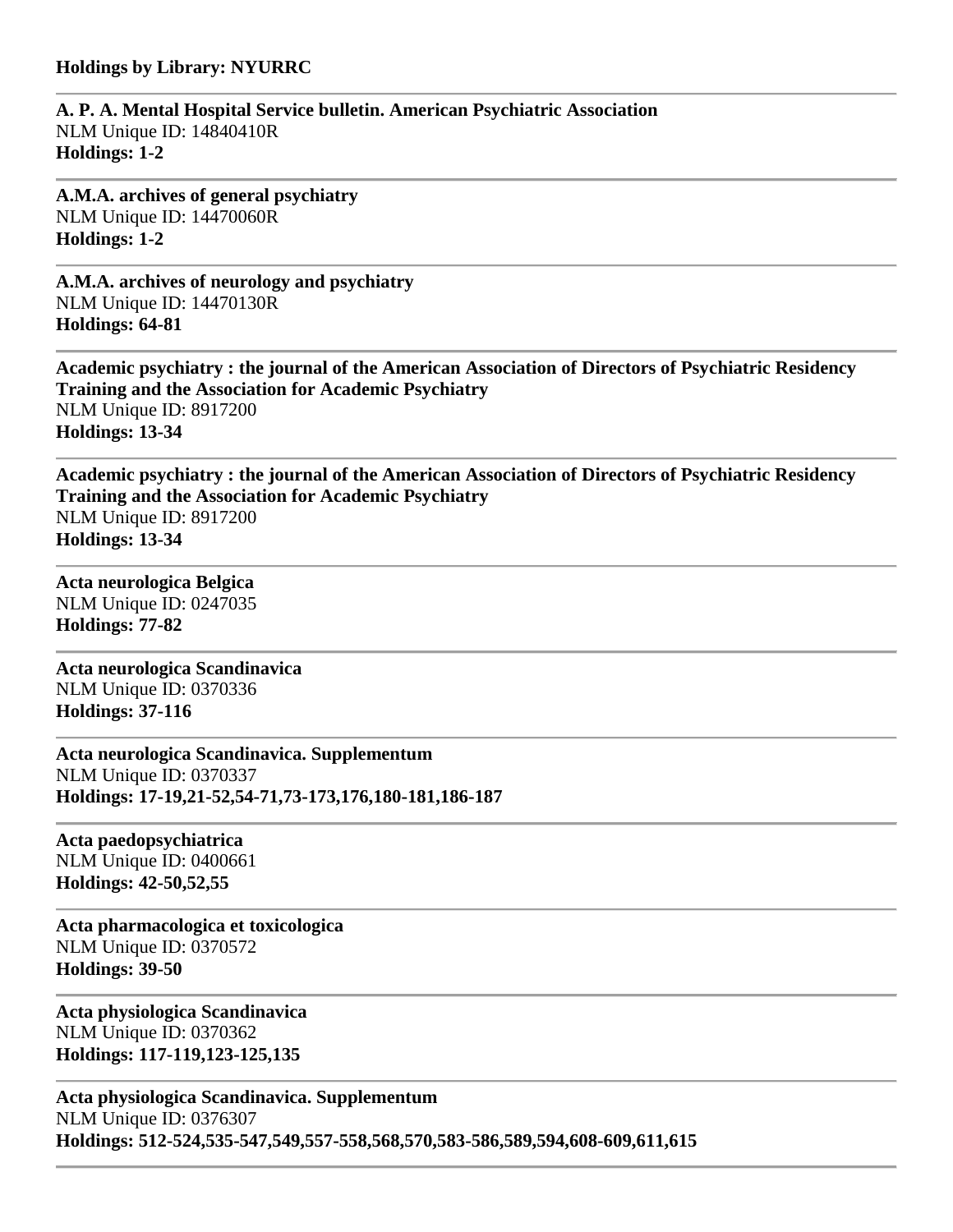**Acta psychiatrica Belgica** NLM Unique ID: 0247037 **Holdings: 75-82,86** 

**Acta psychiatrica et neurologica Scandinavica** NLM Unique ID: 14610160R **Holdings: 36** 

**Acta psychiatrica et neurologica Scandinavica. Supplementum** NLM Unique ID: 14610180R **Holdings: 72,74,86,100,120,133,149-158** 

**Acta psychiatrica et neurologica. Supplementum** NLM Unique ID: 14610170R **Holdings: 63,72,74** 

**Acta psychiatrica Scandinavica** NLM Unique ID: 0370364 **Holdings: 95-120 1997-2009**

**Acta psychiatrica Scandinavica** NLM Unique ID: 0370364 **Holdings: 41-108,111-114** 

**Acta psychiatrica Scandinavica. Supplementum** NLM Unique ID: 0370365 **Holdings: 161,184-200,202-228,237-268,270-423,425-434,437** 

**Acta psychologica** NLM Unique ID: 0370366 **Holdings: 42-44,47-48** 

**Acta psychologica** NLM Unique ID: 0370366 **Holdings: 88-131** 

**Acute pain : international journal of acute pain management** NLM Unique ID: 9815768 **Holdings: 1-11** 

**Addictive behaviors** NLM Unique ID: 7603486 **Holdings: 12-21** 

**Administration and policy in mental health** NLM Unique ID: 8914574 **Holdings: 1-32** 

**Administration in mental health** NLM Unique ID: 0361564 **Holdings: 1-15**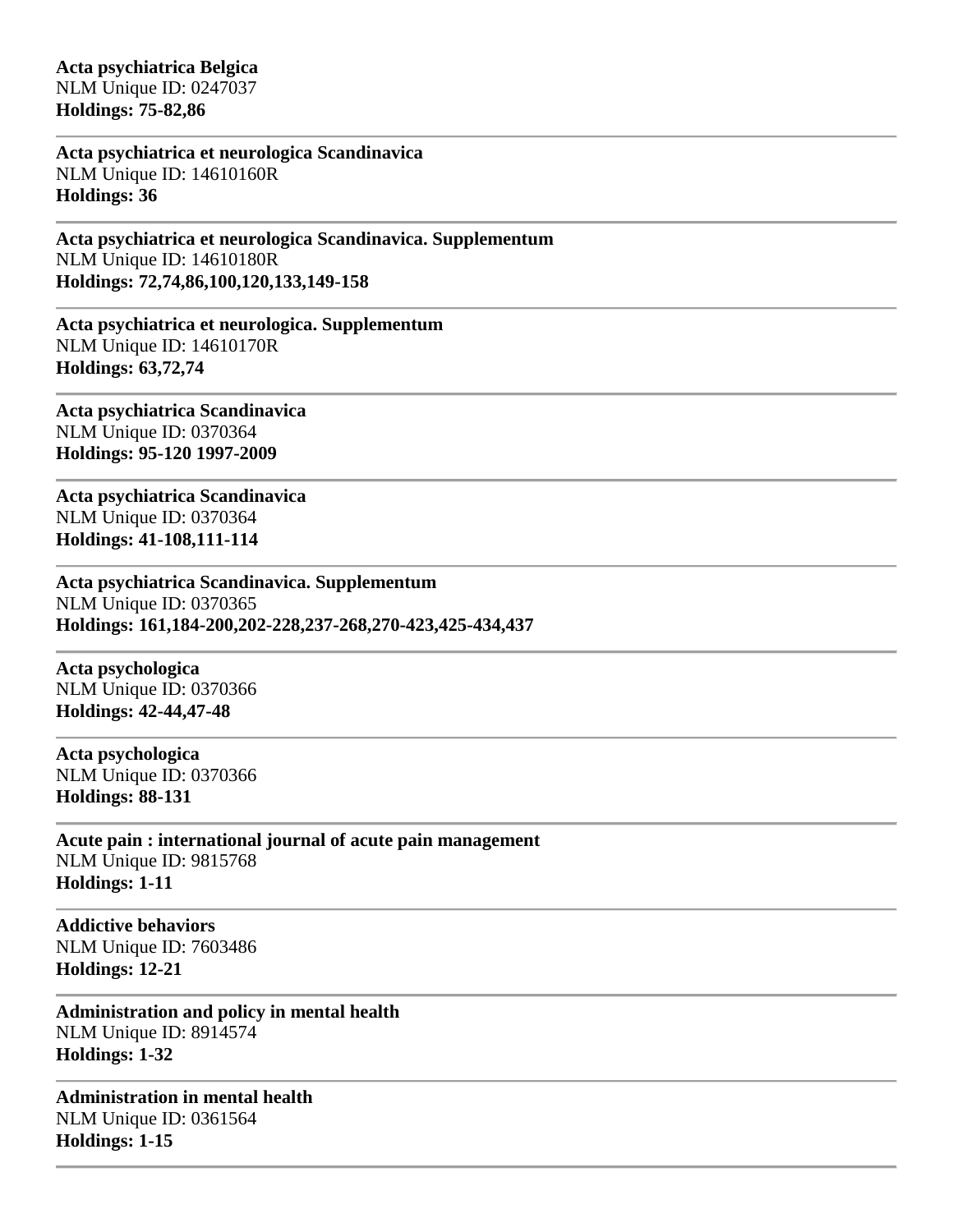### **Adolescence** NLM Unique ID: 0123667 **Holdings: 1-44**

**Adolescent psychiatry** NLM Unique ID: 1302147 **Holdings: 1,4-19,29** 

**Advances in behavioral biology** NLM Unique ID: 1304163 **Holdings: 1,4-5,8,16,23-24** 

**Advances in biochemical psychopharmacology** NLM Unique ID: 0211233 **Holdings: 1-4,7-26,28-33,37,39-41,44-45** 

**Advances in experimental medicine and biology** NLM Unique ID: 0121103 **Holdings: 1-95,97-554,575,577-578,581-586,590,595-596,599,602-603,605-606,609,613-614,618,845** 

**Advances in mental science** NLM Unique ID: 0231322 **Holdings: 2** 

#### **Advances in neurochemistry** NLM Unique ID: 7508478

**Holdings: 1-2,4-6** 

**Advances in neuroimmunology** NLM Unique ID: 9108376 **Holdings: 5-6** 

**Advances in neurology** NLM Unique ID: 0367524 **Holdings: 1-85,88-97** 

**Advances in psychosomatic medicine** NLM Unique ID: 0101303 **Holdings: 16** 

**The African journal of psychiatry** NLM Unique ID: 7802295 **Holdings: 2-5** 

**Age** NLM Unique ID: 7801686 **Holdings: 1-4,8-9,11-22** 

**Age and ageing** NLM Unique ID: 0375655 **Holdings: 6,8-22,32**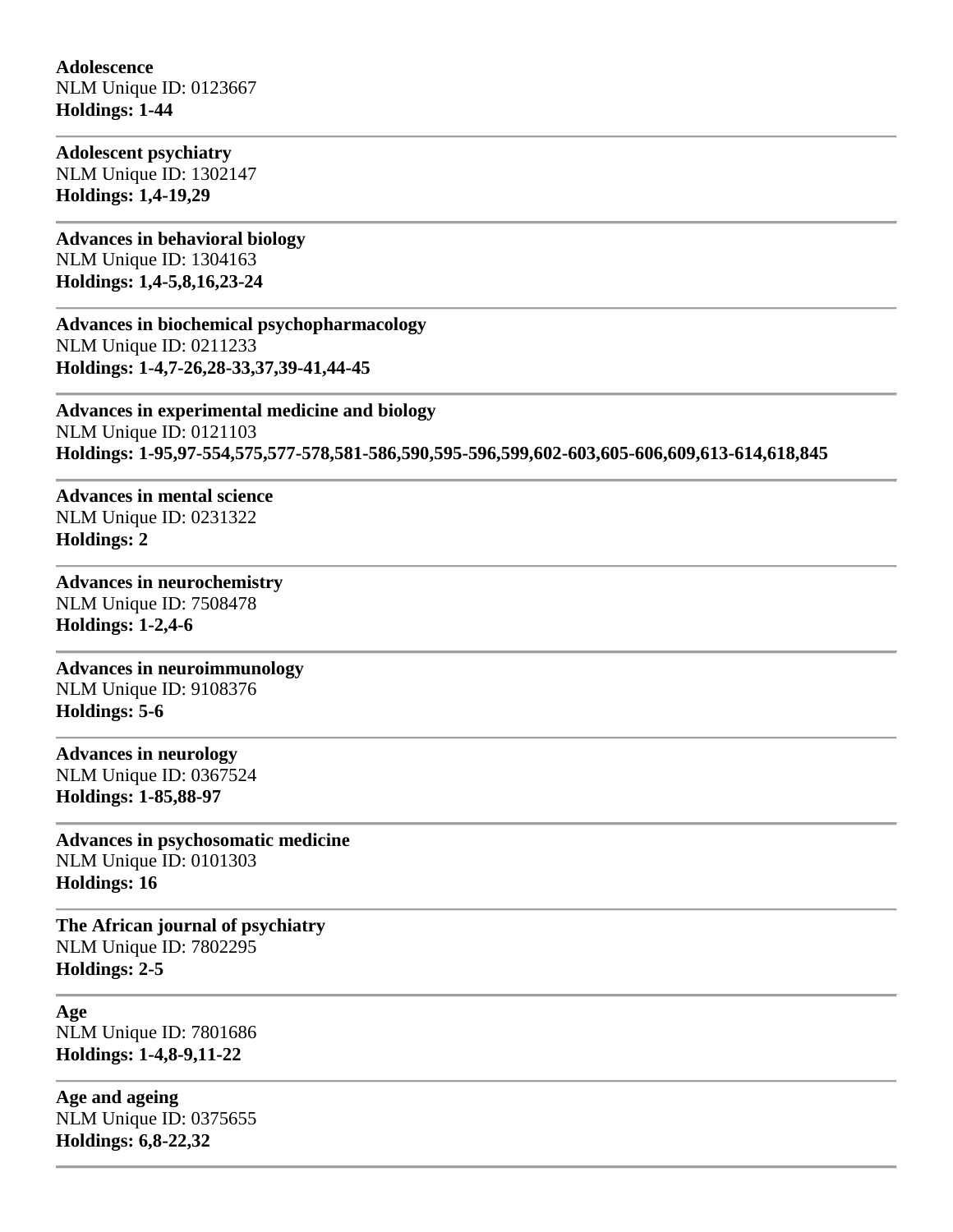**Agents and actions** NLM Unique ID: 0213341 **Holdings: 1,3-5,7-11,13,32-36,38,40-42** 

**Aggression and violent behavior** NLM Unique ID: 9606442 **Holdings: 1-2** 

**Aggressive behavior** NLM Unique ID: 7502265

**Holdings: 5,8,16** 

**Aging**

NLM Unique ID: 0050677 **Holdings: 231-367** 

**Aging (Milan, Italy)** NLM Unique ID: 9102503 **Holdings: 1-12 1989-2000**

**AJS; American journal of sociology** NLM Unique ID: 0234014 **Holdings: 82-88,97-106** 

**Alcohol (Fayetteville, N.Y.)** NLM Unique ID: 8502311 **Holdings: 12-43** 

**Alcohol health and research world** NLM Unique ID: 0365245 **Holdings: 9-29,31,33** 

**Alcoholism treatment quarterly** NLM Unique ID: 8411865 **Holdings: 6-7,9-11** 

**Alcoholism, clinical and experimental research** NLM Unique ID: 7707242 **Holdings: 2-36** 

**Alzheimer disease and associated disorders** NLM Unique ID: 8704771 **Holdings: 1-8,16-18,20** 

**Alzheimer's & dementia : the journal of the Alzheimer's Association** NLM Unique ID: 101231978 **Holdings: 1-9 2005-2013**

**Alzheimer's & dementia : the journal of the Alzheimer's Association** NLM Unique ID: 101231978 **Holdings: 1-5**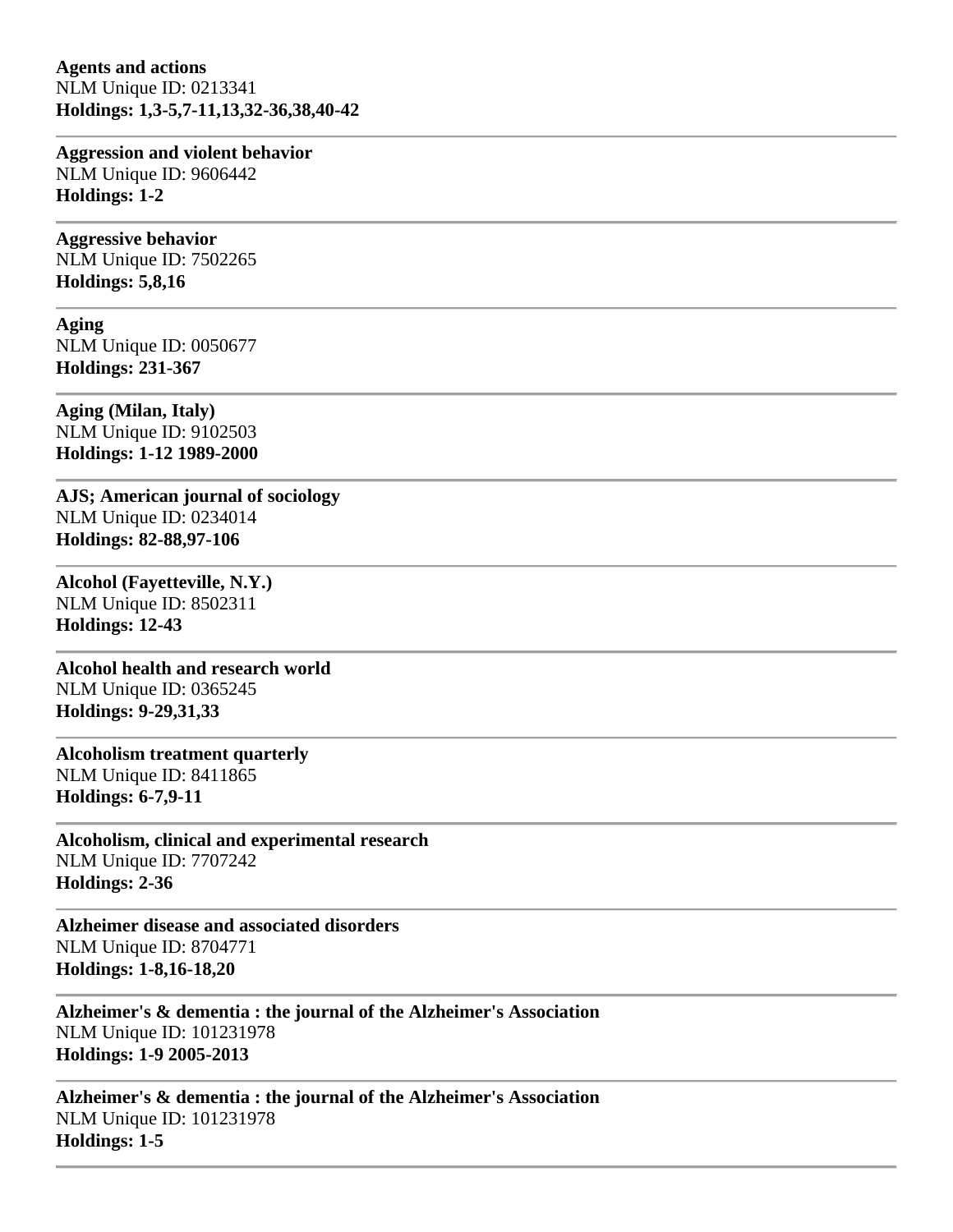## **American anthropologist** NLM Unique ID: 1275273

**Holdings: 76-104** 

**American ethnologist** NLM Unique ID: 9875858 **Holdings: 3-28** 

**American journal of Alzheimer's care and related disorders & research** NLM Unique ID: 8901821 **Holdings: 1-9** 

**American journal of Alzheimer's disease** NLM Unique ID: 9511342 **Holdings: 10-20,22** 

**The American journal of Chinese medicine** NLM Unique ID: 7901431 **Holdings: 7-15,20** 

**The American journal of Chinese medicine** NLM Unique ID: 0354717 **Holdings: 1-5** 

**The American journal of clinical hypnosis** NLM Unique ID: 0100626 **Holdings: 10-29** 

**American journal of community psychology** NLM Unique ID: 0364535 **Holdings: 3-10,12-25,27-30** 

**The American journal of drug and alcohol abuse** NLM Unique ID: 7502510 **Holdings: 15-19,21-29** 

**The American journal of family therapy** NLM Unique ID: 7905705 **Holdings: 8-9** 

**The American journal of forensic psychiatry** NLM Unique ID: 7906380 **Holdings: 3-12** 

**The American journal of geriatric psychiatry : official journal of the American Association for Geriatric Psychiatry** NLM Unique ID: 9309609 **Holdings: 1-15** 

**The American journal of insanity** NLM Unique ID: 14820240R **Holdings: 1-77**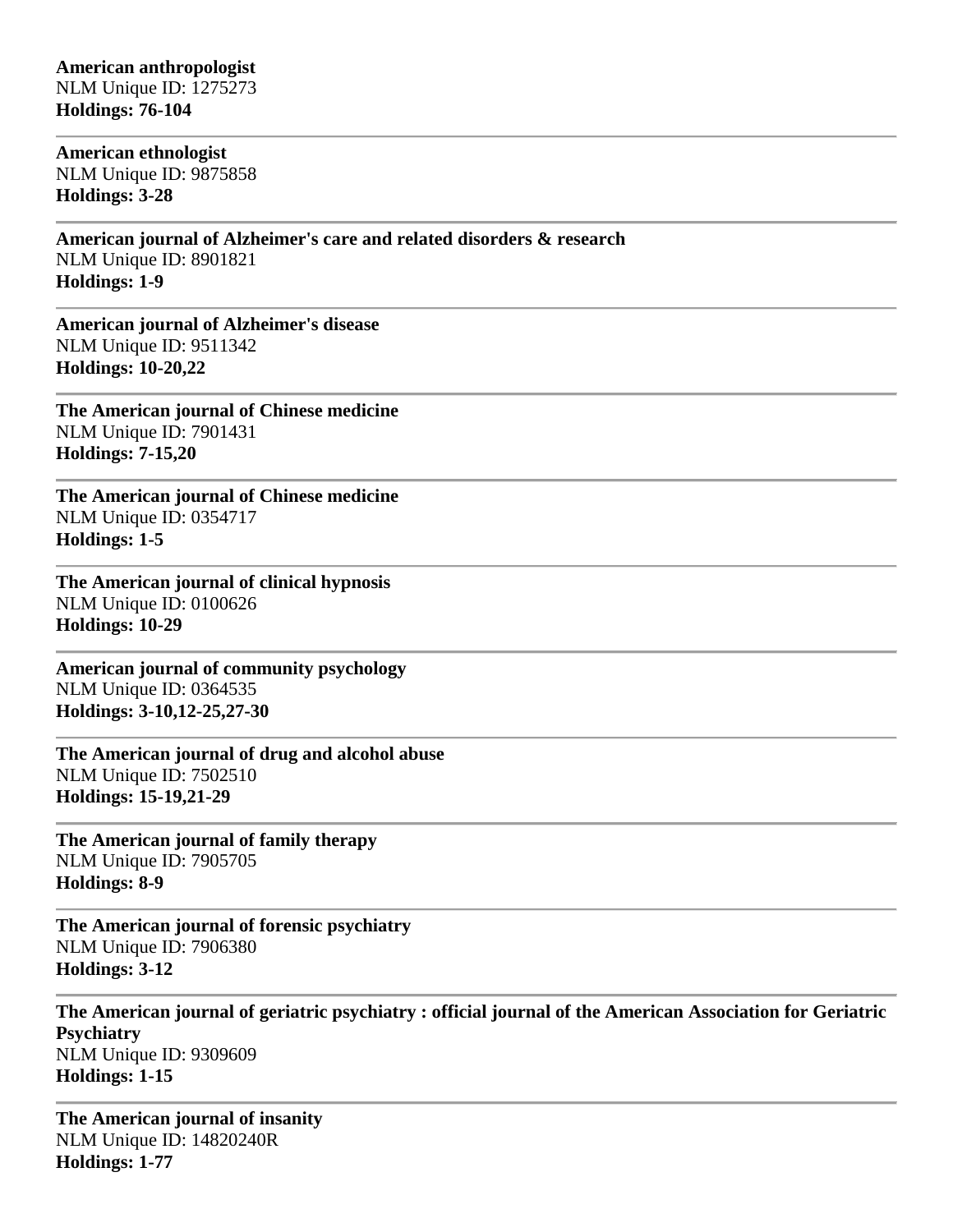**The American journal of insanity** NLM Unique ID: 14820240R **Holdings: 1-77** 

**American journal of law & medicine** NLM Unique ID: 7509572 **Holdings: 1-26** 

**The American journal of occupational therapy : official publication of the American Occupational Therapy Association** NLM Unique ID: 7705978 **Holdings: 34-66** 

**The American journal of orthopsychiatry** NLM Unique ID: 0400640 **Holdings: 1-7,9-79,81** 

**American journal of primatology** NLM Unique ID: 8108949 **Holdings: 6-31,50-68** 

**The American journal of psychiatry** NLM Unique ID: 0370512 **Holdings: 78-**

**The American journal of psychiatry** NLM Unique ID: 0370512 **Holdings: 78-**

**American journal of psychoanalysis** NLM Unique ID: 0372630 **Holdings: 1-23,25-30,32-53,55-66** 

**The American journal of psychology** NLM Unique ID: 0370513 **Holdings: 60-118** 

**American journal of psychotherapy** NLM Unique ID: 0110672 **Holdings: 4-59,61-64** 

**The American journal of sociology** NLM Unique ID: 0233711 **Holdings: 43-44,82-107** 

**The American journal of the medical sciences** NLM Unique ID: 0370506 **Holdings: 181,183-192**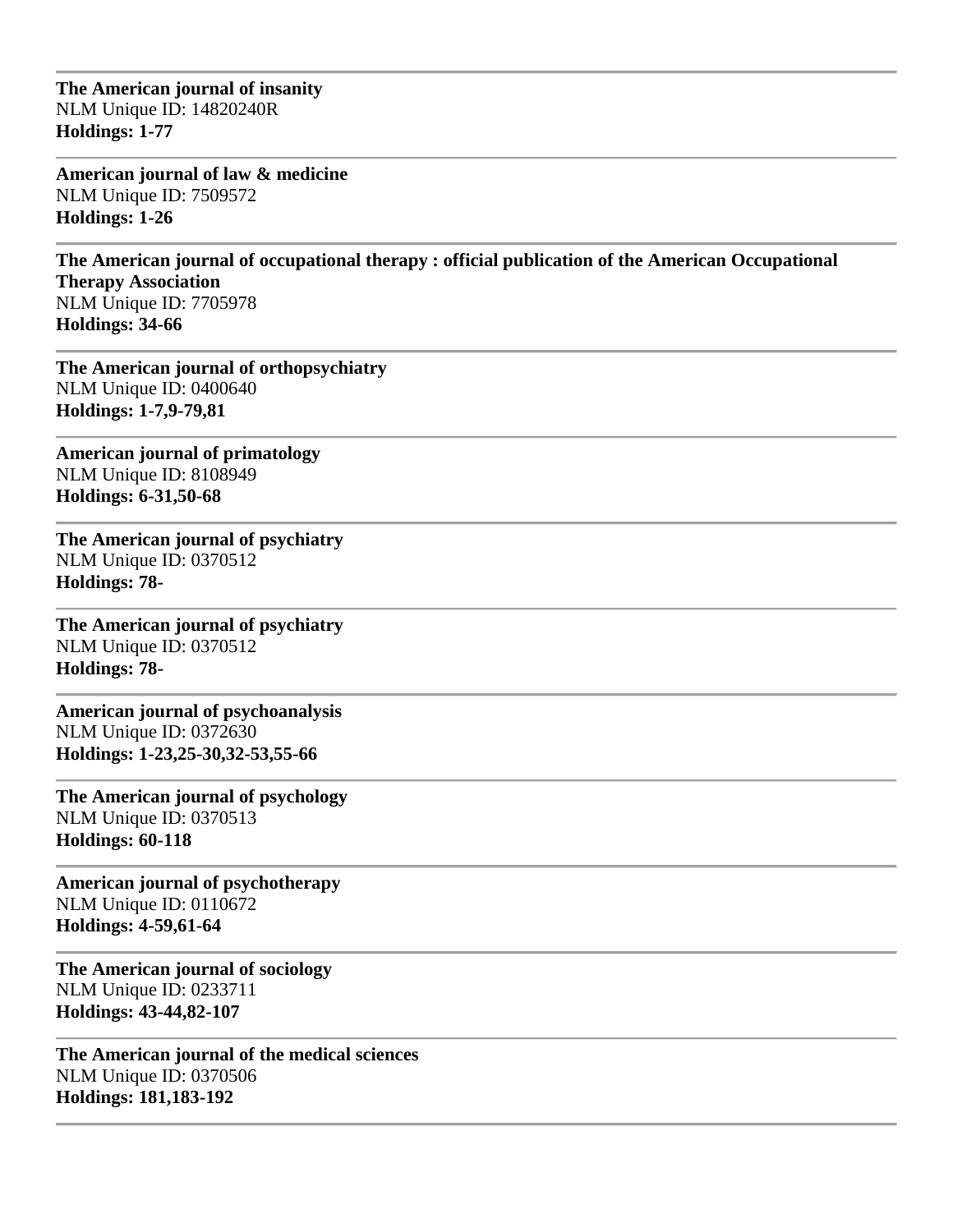**The American journal on addictions / American Academy of Psychiatrists in Alcoholism and Addictions** NLM Unique ID: 9208821 **Holdings: 1-10** 

**The American psychologist** NLM Unique ID: 0370521 **Holdings: 1-66** 

**American sociological review** NLM Unique ID: 0370515 **Holdings: 2,26-72** 

**The American sociologist** NLM Unique ID: 0245122 **Holdings: 9-17** 

**The American statistician** NLM Unique ID: 0070454 **Holdings: 13,15-57** 

**Amino acids** NLM Unique ID: 9200312 **Holdings: 5-17** 

**Animal behaviour** NLM Unique ID: 0376746 **Holdings: 49-77** 

**Animal behaviour** NLM Unique ID: 0376746 **Holdings: 46,49-76,79-84 1993,1995-2008,2010-2012**

**Animal learning & behavior** NLM Unique ID: 0357415 **Holdings: 2-10** 

**Annals of clinical psychiatry : official journal of the American Academy of Clinical Psychiatrists** NLM Unique ID: 8911021 **Holdings: 1-16** 

**Annals of internal medicine** NLM Unique ID: 0372351 **Holdings: 92-128** 

**Annals of mathematical statistics** NLM Unique ID: 0406650 **Holdings: 27-43** 

**Annals of neurology** NLM Unique ID: 7707449 **Holdings: 1-66**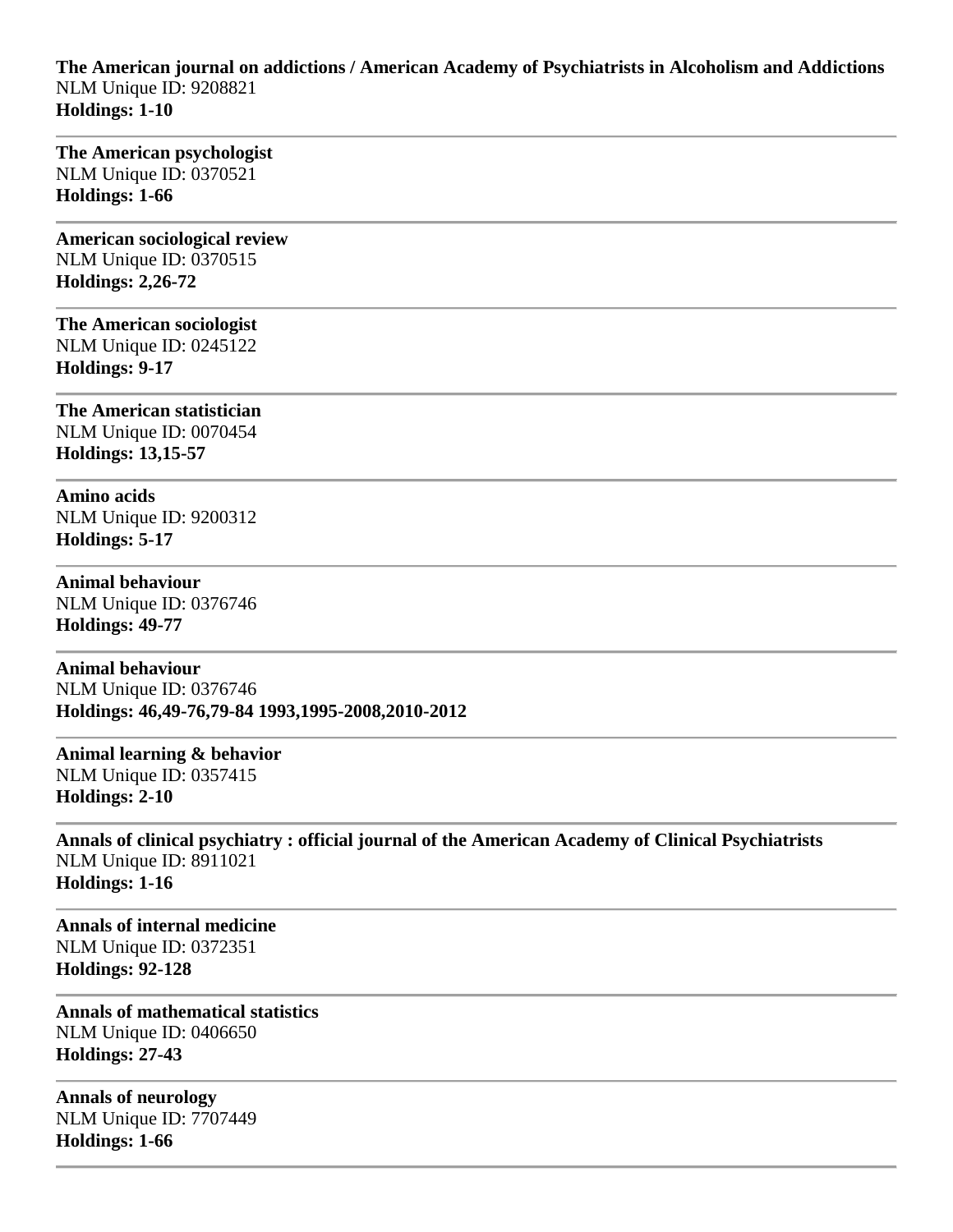**Annals of the New York Academy of Sciences** NLM Unique ID: 7506858 **Holdings: 60-621,623,625-626,628-629,632-633,635-636,640,648-650,652,658,663-664,670-671,673,679- 680,682,684-686,689,691,695-696,717,725,738,757,762,769,774,778,837,841,843,878,884,890,953,957- 958,969,974,980,996-997,1022-1024,1035,1055,1072-1073,1094,1097,1123-1125,1128**

**Annual progress in child psychiatry and child development** NLM Unique ID: 0167612 **Holdings: 1968-1996**

**Annual report / New York State Department of Mental Hygiene. New York (State). Department of Mental Hygiene** NLM Unique ID: 8111077 **Holdings: 1961-1962**

**Annual report / New York State Office of Mental Health. New York (State). Office of Mental Health** NLM Unique ID: 8109697 **Holdings: 1978-1986**

**Annual report of the Department of Mental Hygiene / State of New York. New York (State). Department of Mental Hygiene** NLM Unique ID: 8111075 **Holdings: 1926-1962**

**Annual report to the Dept. of Mental Hygiene. Rockland State Hospital** NLM Unique ID: 52621060R **Holdings: 1930-1967**

**Annual report. New York (State). State Commission in Lunacy** NLM Unique ID: 22740020R **Holdings: 1888-1911**

**Annual report. New York (State). State Hospital Commission** NLM Unique ID: 22740030R **Holdings: 1912-1926**

**Annual reports in medicinal chemistry** NLM Unique ID: 0257576 **Holdings: 2-14,17-20,23-31,34-35** 

**Annual review of genetics** NLM Unique ID: 0117605 **Holdings: 1-35,37-43** 

**Annual review of genomics and human genetics** NLM Unique ID: 100911346 **Holdings: 1-8**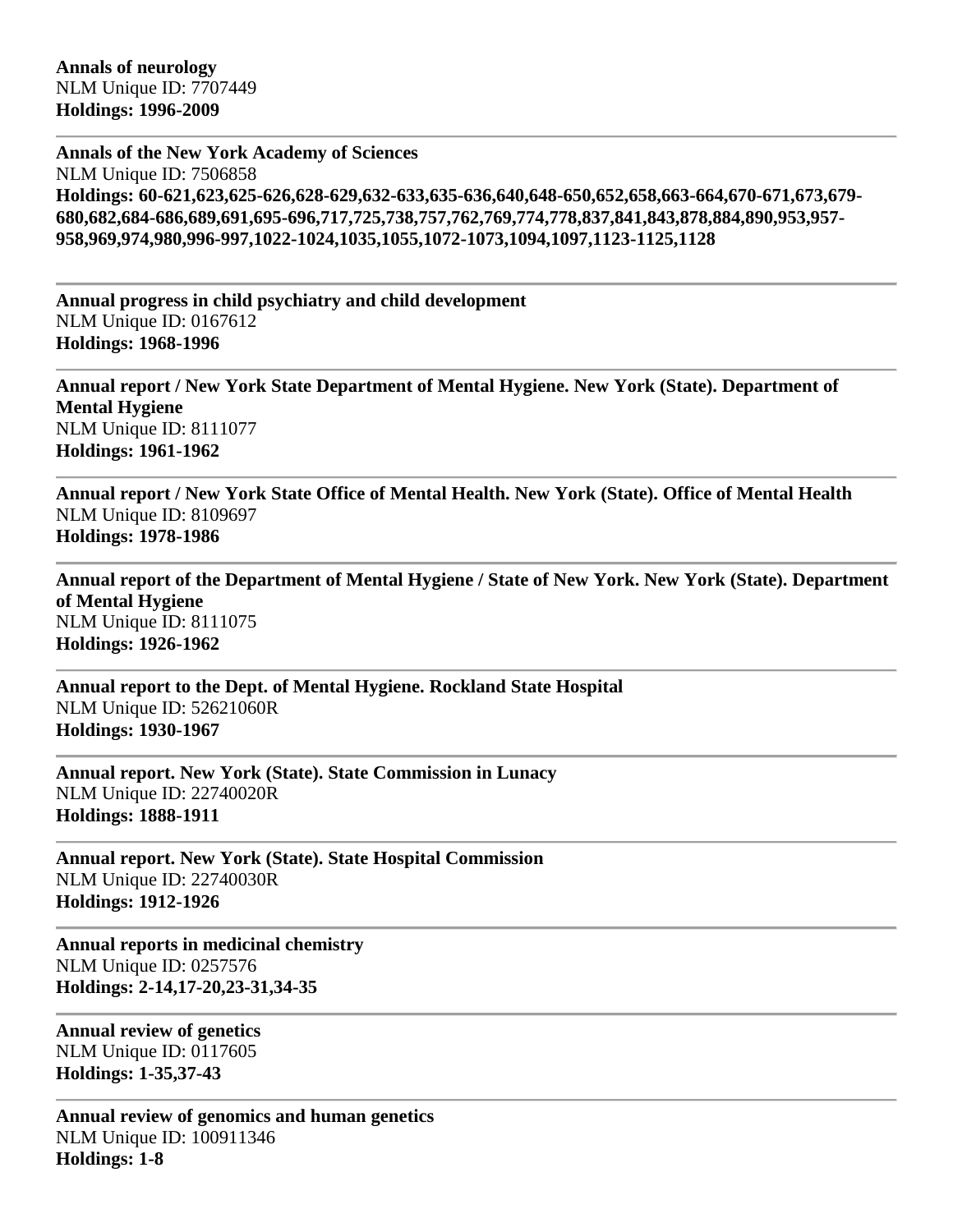### **Annual review of neuroscience** NLM Unique ID: 7804039 **Holdings: 1-30**

**Annual review of neuroscience** NLM Unique ID: 7804039 **Holdings: 20-32** 

**Annual review of pharmacology and toxicology** NLM Unique ID: 7607088 **Holdings: 37-48** 

**Annual review of psychology** NLM Unique ID: 0372374 **Holdings: 1-55** 

**Annual review of public health** NLM Unique ID: 8006431 **Holdings: 1-15,24** 

**Annual review of the schizophrenic syndrome** NLM Unique ID: 0353725 **Holdings: 2-5 1972-1977**

**Anthropological quarterly** NLM Unique ID: 0245205 **Holdings: 47-55** 

**Apoptosis** NLM Unique ID: 9888075 **Holdings: 6-8** 

**Apoptosis : an international journal on programmed cell death** NLM Unique ID: 9712129 **Holdings: 6-8** 

**Appetite** NLM Unique ID: 8006808 **Holdings: 24-52** 

**Applied biochemistry and biotechnology** NLM Unique ID: 8208561 **Holdings: 6-18,20-26** 

**Applied neurophysiology** NLM Unique ID: 7600656 **Holdings: 42-44** 

**Archiv fur Psychiatrie und Nervenkrankheiten** NLM Unique ID: 1270313 **Holdings: 222-227,231**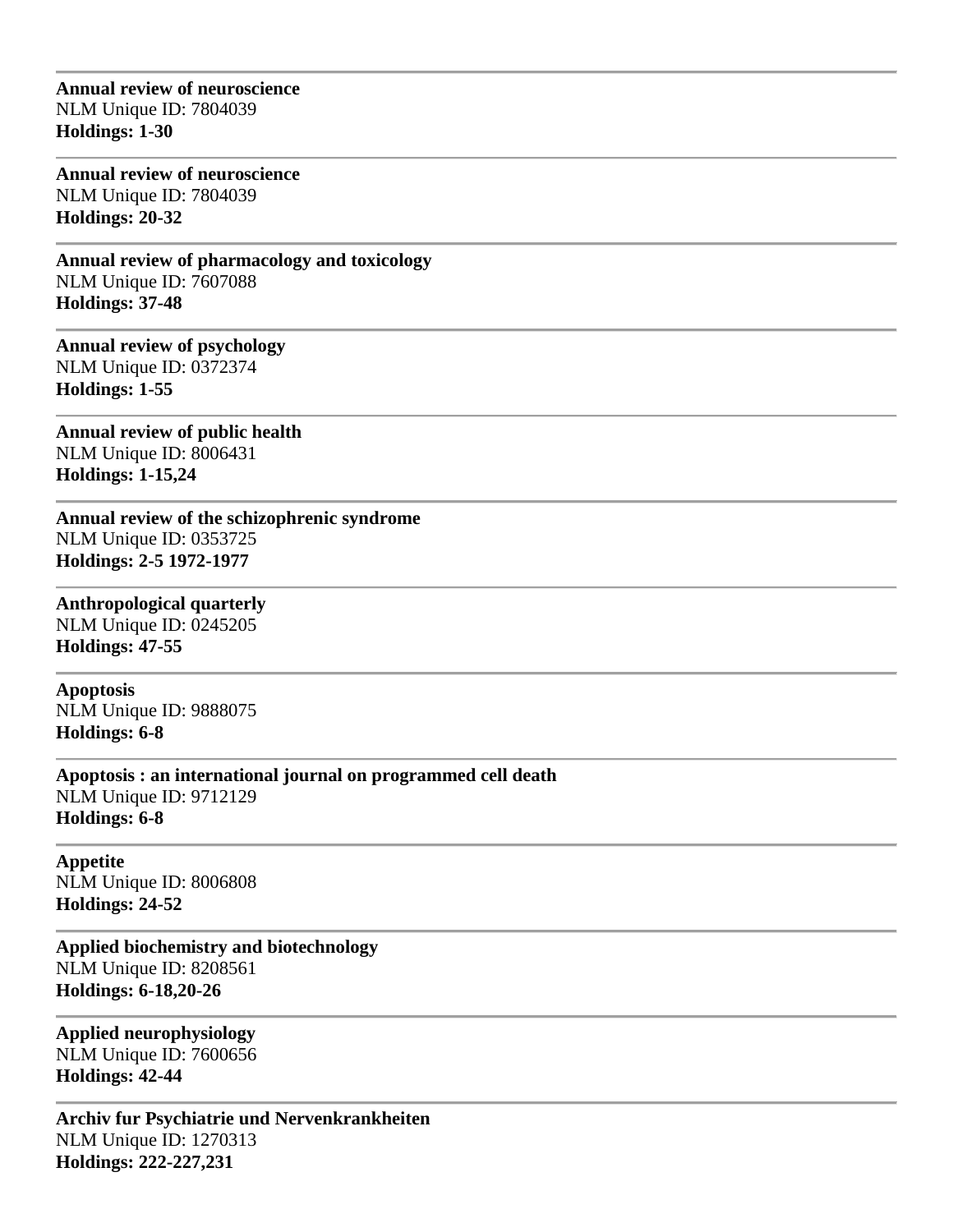**Archives internationales de pharmacodynamie et de therapie** NLM Unique ID: 0405353 **Holdings: 201-206,209-212,222-242** 

**Archives of clinical neuropsychology : the official journal of the National Academy of Neuropsychologists** NLM Unique ID: 9004255 **Holdings: 1-22** 

**Archives of criminal psychodynamics** NLM Unique ID: 15210100R **Holdings: 1-2,4** 

**Archives of general psychiatry** NLM Unique ID: 0372435 **Holdings: 1-69** 

**Archives of neurology** NLM Unique ID: 0372436 **Holdings: 1-69** 

**Archives of neurology and psychiatry** NLM Unique ID: 14470120R **Holdings: 5-81** 

**Archives of neurology and psychopathology** NLM Unique ID: 0002466 **Holdings: 1-3** 

**Archives of psychiatric nursing** NLM Unique ID: 8708534 **Holdings: 1-23** 

**Archives of sexual behavior** NLM Unique ID: 1273516 **Holdings: 1-19** 

**Art psychotherapy** NLM Unique ID: 0363115 **Holdings: 1** 

**The Arts in psychotherapy** NLM Unique ID: 8010575 **Holdings: 12,14-15,19-22** 

**Arzneimittel-Forschung** NLM Unique ID: 0372660 **Holdings: 26-32** 

**Assessment** NLM Unique ID: 9431219 **Holdings: 4-11**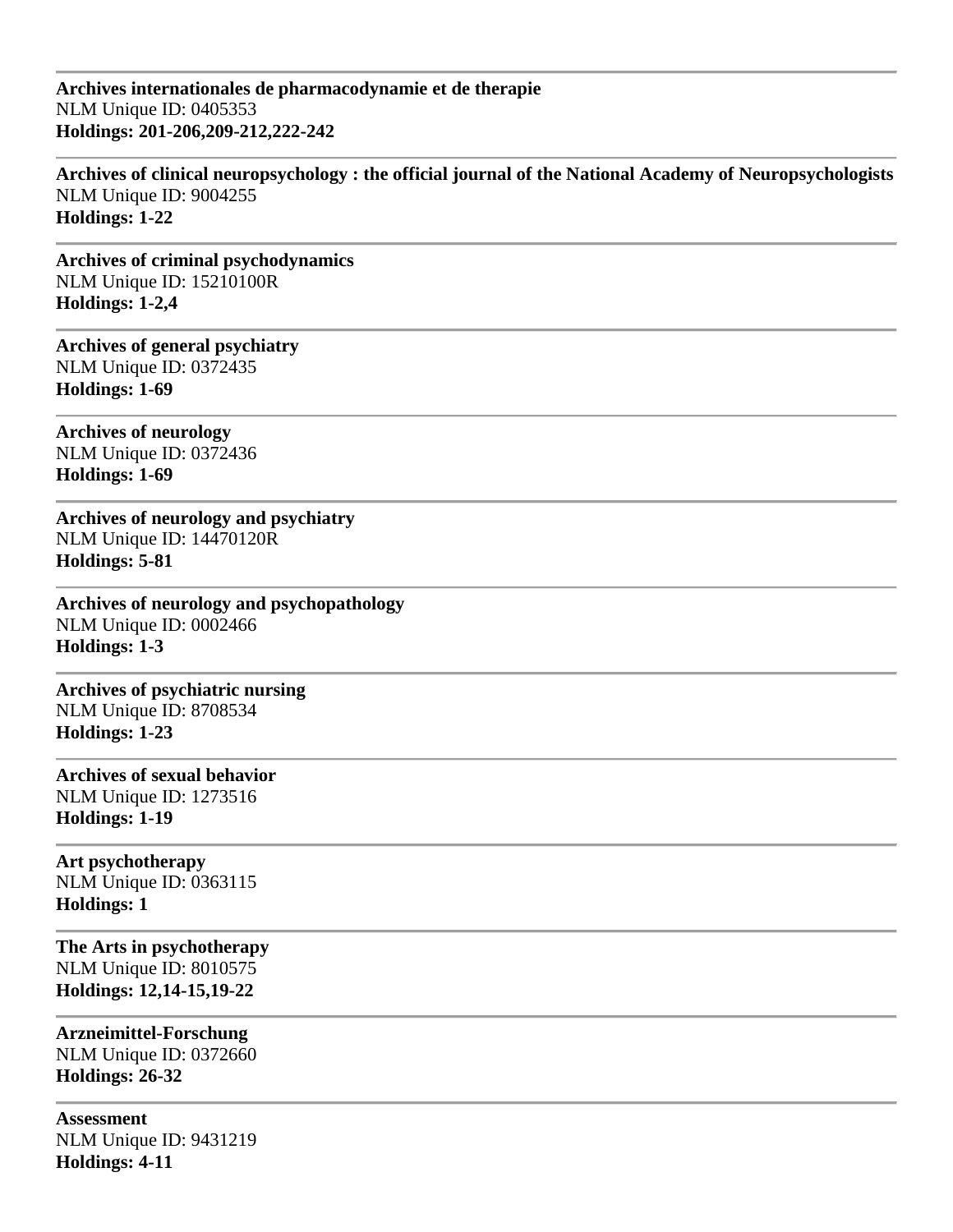**The Australian and New Zealand journal of psychiatry** NLM Unique ID: 0111052 **Holdings: 5-21,23-25,28,30-33,36-39,42** 

**Autism research : official journal of the International Society for Autism Research** NLM Unique ID: 101461858 **Holdings: 2008-2010**

**Autoimmunity reviews** NLM Unique ID: 101128967 **Holdings: 1-7** 

**Autonomic neuroscience : basic & clinical** NLM Unique ID: 100909359 **Holdings: 82-148** 

**Autophagy** NLM Unique ID: 101265188 **Holdings: 4-5 2008-2009**

**Basic and applied social psychology** NLM Unique ID: 9426487 **Holdings: 3,12,15** 

**Behavior modification** NLM Unique ID: 7803043 **Holdings: 1-6,8-10,14-15** 

**The Behavior therapist / AABT** NLM Unique ID: 8210642 **Holdings: 5-12** 

**Behavioral & social sciences librarian** NLM Unique ID: 8002659 **Holdings: 18-30** 

**The Behavioral and brain sciences** NLM Unique ID: 7808666 **Holdings: 1-26** 

**Behavioral healthcare tomorrow** NLM Unique ID: 9308264 **Holdings: 3-9,13-14** 

**Behavioral neuropsychiatry** NLM Unique ID: 0247440 **Holdings: 1-8** 

**Behavioral science** NLM Unique ID: 2984722R **Holdings: 1-42**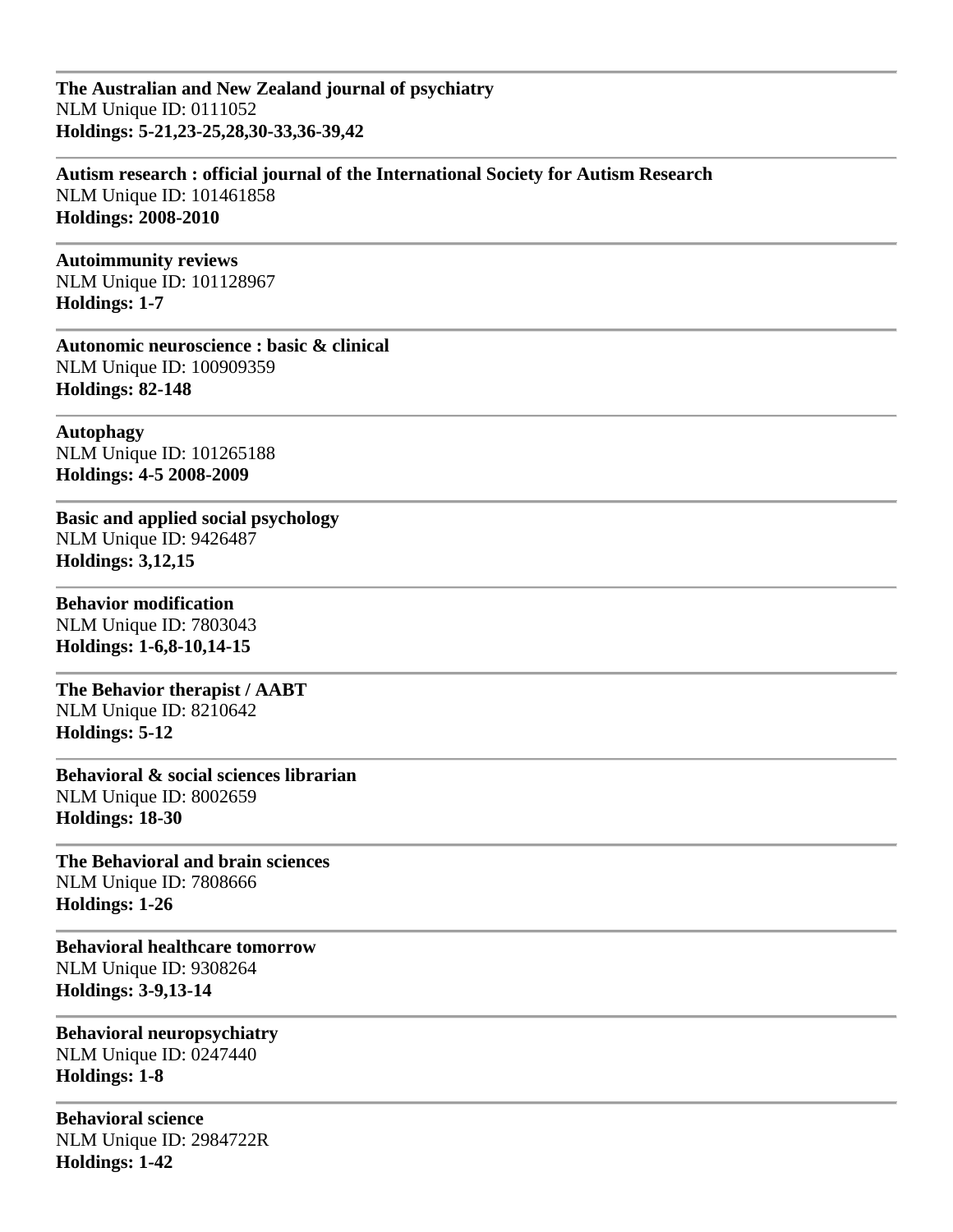### **Behaviour research and therapy** NLM Unique ID: 0372477 **Holdings: 1-2,4-33**

### **Behavioural brain research** NLM Unique ID: 8004872 **Holdings: 66-200**

# **Behavioural neurology**

NLM Unique ID: 8914585 **Holdings: 5,19-21** 

# **Behavioural pharmacology**

NLM Unique ID: 9013016 **Holdings: 10,12-16** 

**Behavioural processes** NLM Unique ID: 7703854 **Holdings: 33-81** 

**Bernoulli : official journal of the Bernoulli Society for Mathematical Statistics and Probability** NLM Unique ID: 101515657 **Holdings: 5-9** 

**Biochemical genetics** NLM Unique ID: 0126611 **Holdings: 45-46** 

# **Biochemical medicine**

NLM Unique ID: 0151424 **Holdings: 1-24** 

# **Biochemical pharmacology**

NLM Unique ID: 0101032 **Holdings: 12-30** 

# **Biological psychiatry**

NLM Unique ID: 0213264 **Holdings: 1-73** 

**Biological psychiatry** NLM Unique ID: 0213264 **Holdings: 37-65** 

### **Biological psychology** NLM Unique ID: 0375566 **Holdings: 1-61**

**Biological psychology** NLM Unique ID: 0375566 **Holdings: 39-81**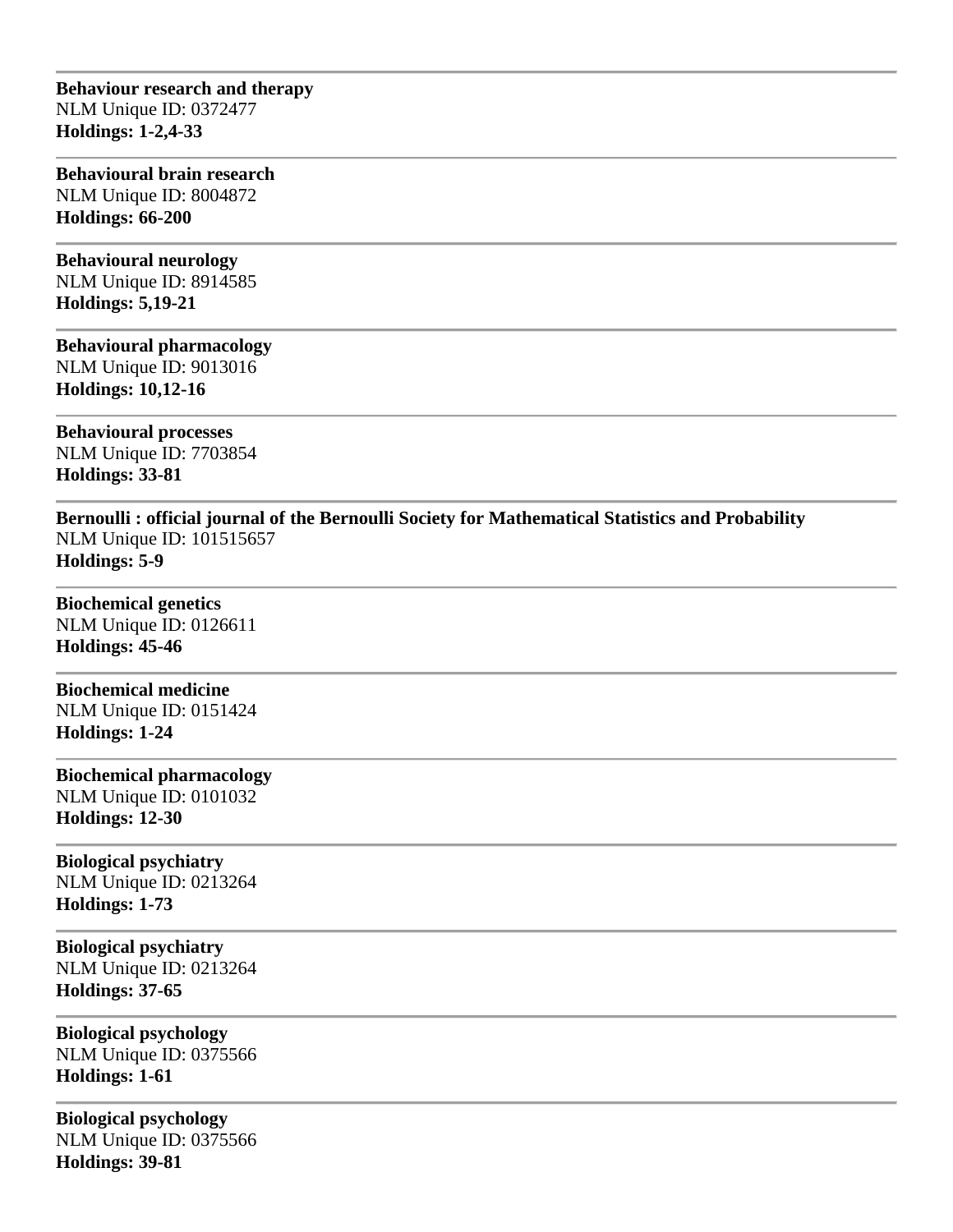## **Biological therapies in psychiatry : Massachusetts General Hospital newsletter** NLM Unique ID: 9883033 **Holdings: 3-20**

**Biological therapies in psychiatry newsletter / Alan J. Gelenberg** NLM Unique ID: 9301957 **Holdings: 3-20** 

**Biometrical journal. Biometrische Zeitschrift** NLM Unique ID: 7708048 **Holdings: 49-51** 

**BioTechniques** NLM Unique ID: 8306785 **Holdings: 24-53** 

**Brain & development** NLM Unique ID: 7909235 **Holdings: 17-31** 

**Brain : a journal of neurology** NLM Unique ID: 0372537 **Holdings: 1-15,17,19-26,29-122** 

**Brain and cognition** NLM Unique ID: 8218014 **Holdings: 27-69** 

**Brain and language** NLM Unique ID: 7506220 **Holdings: 48-109** 

**Brain pathology (Zurich, Switzerland)** NLM Unique ID: 9216781 **Holdings: 3-7,16-20** 

**Brain research** NLM Unique ID: 0045503 **Holdings: 669-1278** 

**Brain research bulletin** NLM Unique ID: 7605818 **Holdings: 36-79** 

**Brain research reviews** NLM Unique ID: 101300366 **Holdings: 51-61 2006-2009**

**Brain research. Brain research protocols** NLM Unique ID: 9716650 **Holdings: 1-16**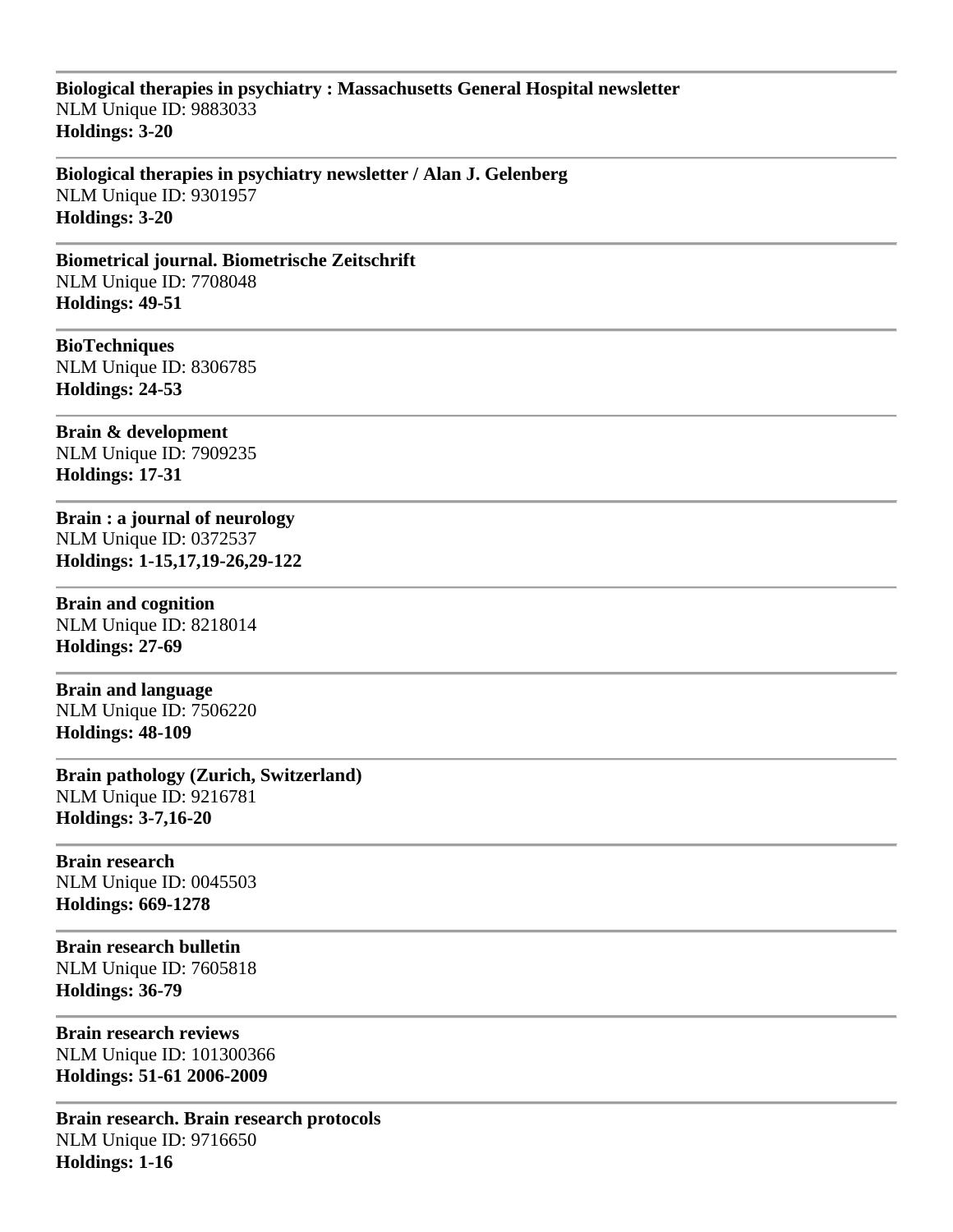**Brain research. Brain research reviews** NLM Unique ID: 8908638 **Holdings: 20-50 1995-2005**

**Brain research. Cognitive brain research** NLM Unique ID: 9214304 **Holdings: 2-25** 

**Brain research. Developmental brain research** NLM Unique ID: 8908639 **Holdings: 84-160** 

**Brain research. Gene expression patterns** NLM Unique ID: 101125870 **Holdings: 1-9** 

**Brain research. Molecular brain research** NLM Unique ID: 8908640 **Holdings: 28-142** 

**Brain stimulation** NLM Unique ID: 101465726 **Holdings: 1-2** 

**Brain, behavior and evolution** NLM Unique ID: 0151620 **Holdings: 1,3-5,7-9,13-17,34** 

**Brain, behavior, and immunity** NLM Unique ID: 8800478 **Holdings: 9-23** 

**Brain, behavior, and immunity** NLM Unique ID: 8800478 **Holdings: 1-7** 

**British journal of addiction** NLM Unique ID: 8804404 **Holdings: 75-87** 

**The British journal of addiction to alcohol and other drugs** NLM Unique ID: 0372671 **Holdings: 67-74** 

**The British journal of clinical psychology / the British Psychological Society** NLM Unique ID: 8105533 **Holdings: 24-26,45,48** 

**The British journal of medical psychology** NLM Unique ID: 0370640 **Holdings: 26-64**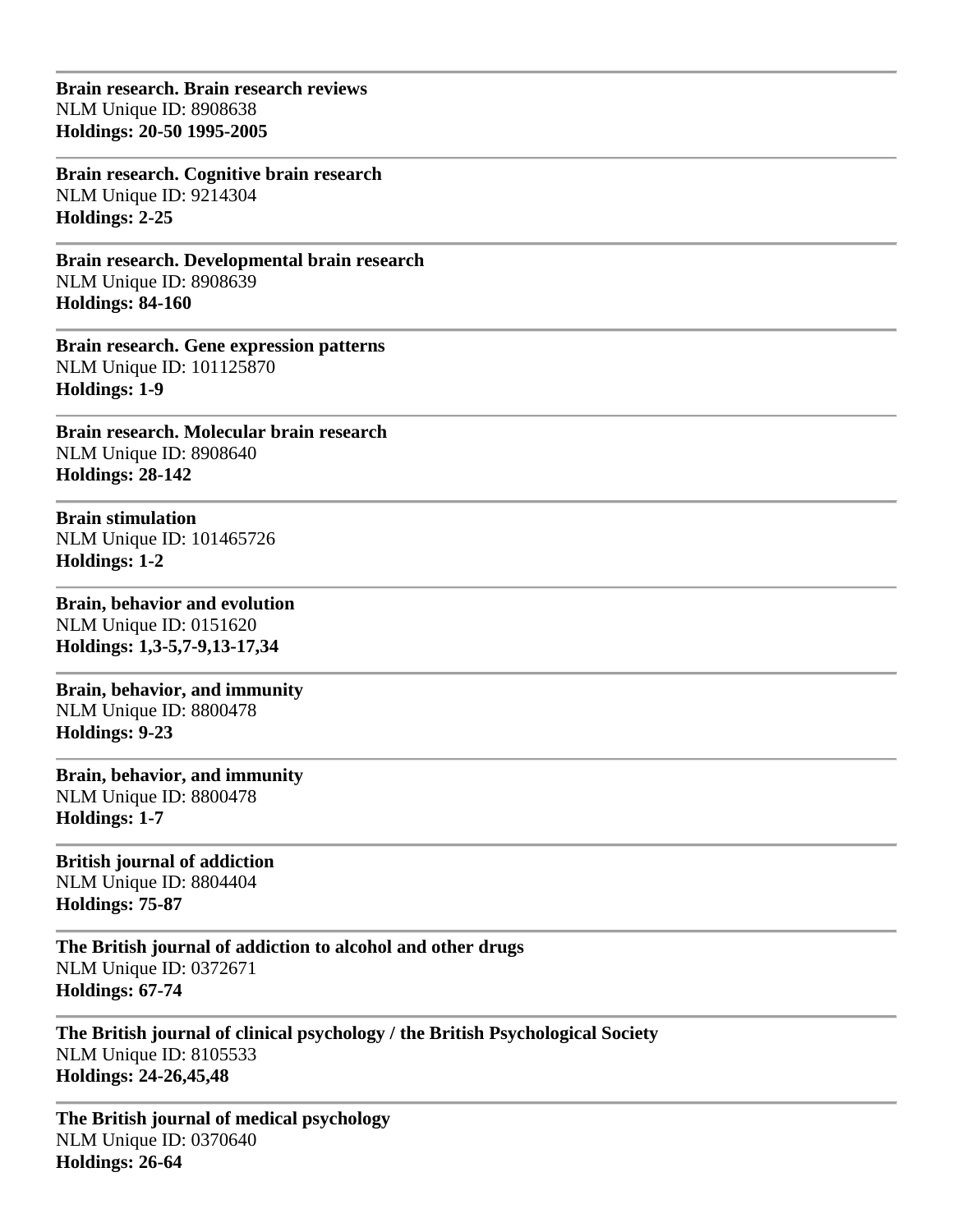**The British journal of psychiatry : the journal of mental science** NLM Unique ID: 0342367 **Holdings: 1-**

**The British journal of psychiatry. Supplement** NLM Unique ID: 9001294 **Holdings: 2000-**

**Bulletin of clinical neurosciences** NLM Unique ID: 8411675 **Holdings: 53** 

**Bulletin of the Menninger Clinic** NLM Unique ID: 7507032 **Holdings: 4-18,20,32-44,52-60** 

**Bulletin. World Federation for Mental Health** NLM Unique ID: 21630560R **Holdings: 3 1951**

**Canadian journal of psychology** NLM Unique ID: 0372713 **Holdings: 11,17-27,29-38,40-41,44-45** 

**Canadian Psychiatric Association journal** NLM Unique ID: 0414266 **Holdings: 3,5,7-23** 

**Canadian psychological review. Psychologie canadienne** NLM Unique ID: 7506522 **Holdings: 15-20** 

**Canadian psychologist** NLM Unique ID: 7506523 **Holdings: 15** 

**Canadian psychology = Psychologie canadienne** NLM Unique ID: 8108970 **Holdings: 21-30,34-48** 

**Cell motility and the cytoskeleton** NLM Unique ID: 8605339 **Holdings: 21-52,66** 

**Cerebral cortex (New York, N.Y. : 1991)** NLM Unique ID: 9110718 **Holdings: 8-13 1998-2003**

**Cerebral cortex (New York, N.Y. : 1991)** NLM Unique ID: 9110718 **Holdings: 9-19**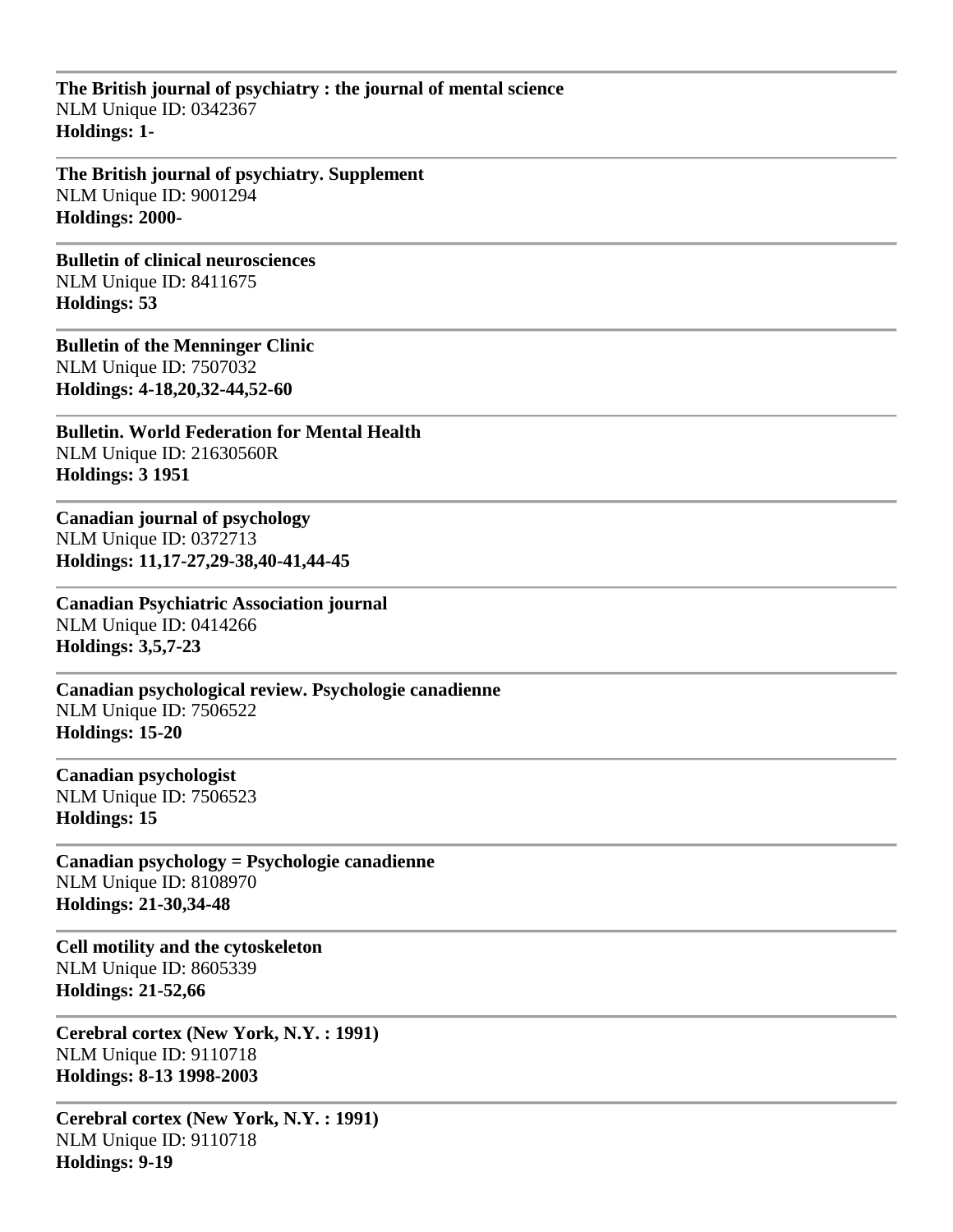**Cerebrum : the Dana forum on brain science** NLM Unique ID: 100888555 **Holdings: 1-7** 

**Child & family behavior therapy** NLM Unique ID: 8302769 **Holdings: 9-10** 

**Child & youth care quarterly** NLM Unique ID: 8801287 **Holdings: 16** 

**Child and adolescent mental health** NLM Unique ID: 101142157 **Holdings: 3-7,9-12** 

**Child and adolescent psychiatric clinics of North America** NLM Unique ID: 9313451 **Holdings: 1-9,11-18** 

**Child care quarterly** NLM Unique ID: 0324362 **Holdings: 3-5,8-11** 

**Child psychiatry and human development** NLM Unique ID: 1275332 **Holdings: 1-36** 

**Child psychiatry quarterly** NLM Unique ID: 0312124 **Holdings: 9-15** 

**Child welfare** NLM Unique ID: 0372735 **Holdings: 55-82** 

**Children and youth services review** NLM Unique ID: 8110100 **Holdings: 2-4,13** 

**Clinical EEG (electroencephalography)** NLM Unique ID: 0236454 **Holdings: 1-28** 

**Clinical geriatrics** NLM Unique ID: 9716897 **Holdings: 2-9** 

**Clinical neurology and neurosurgery** NLM Unique ID: 7502039 **Holdings: 97-111**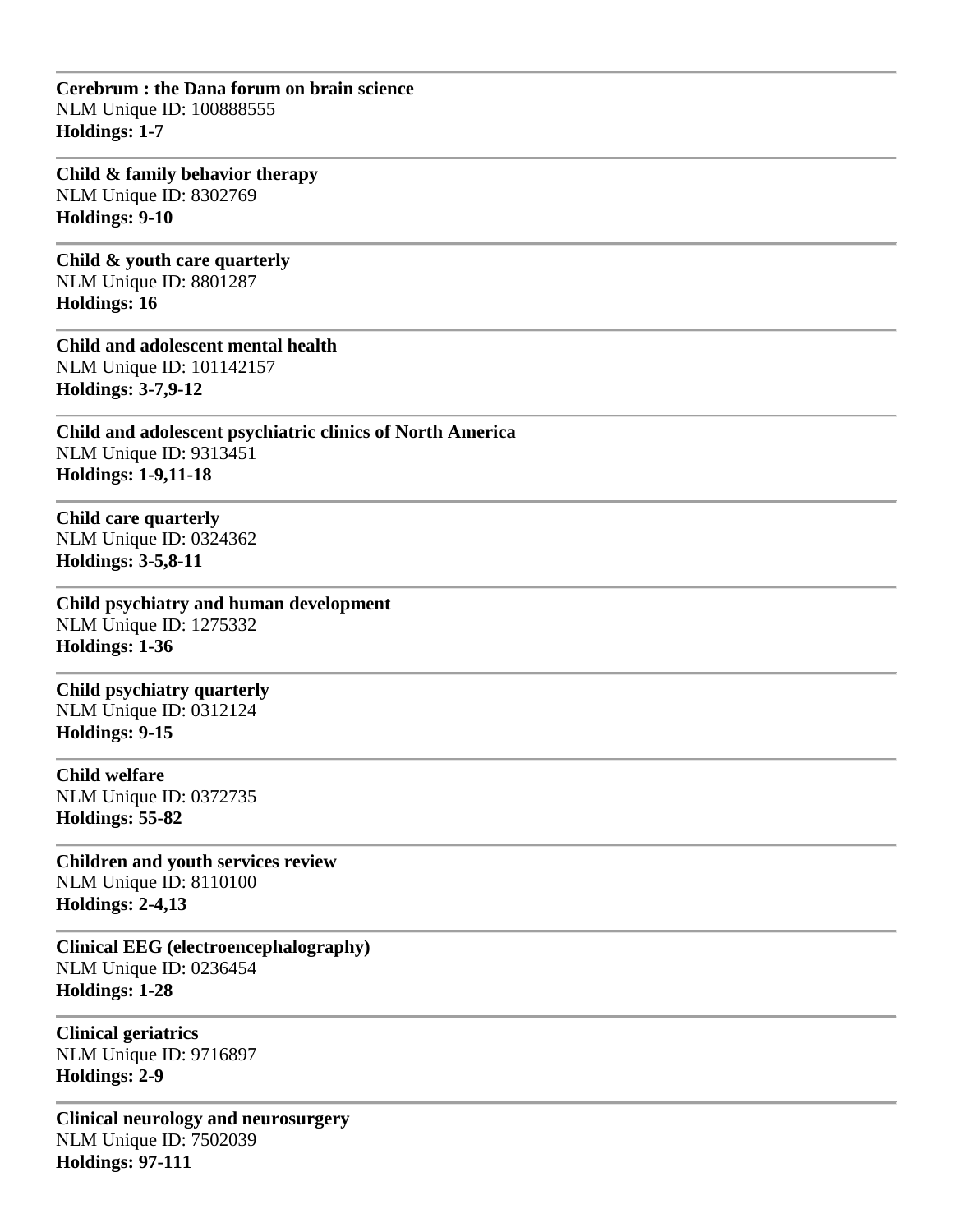**Clinical neuropharmacology** NLM Unique ID: 7607910 **Holdings: 7,10-12,17-28** 

**Clinical neurophysiology : official journal of the International Federation of Clinical Neurophysiology** NLM Unique ID: 100883319 **Holdings: 110-120** 

**Clinical neurophysiology : official journal of the International Federation of Clinical Neurophysiology** NLM Unique ID: 100883319 **Holdings: 110-119** 

**The Clinical neuropsychologist** NLM Unique ID: 8806548 **Holdings: 1-14** 

**Clinical neuropsychology** NLM Unique ID: 7909946 **Holdings: 1-5** 

**Clinical neuroscience (New York, N.Y.)** NLM Unique ID: 9315128 **Holdings: 1-5** 

**Clinical neuroscience research** NLM Unique ID: 101092270 **Holdings: 1-2 2001-2002**

**Clinical pharmacokinetics** NLM Unique ID: 7606849 **Holdings: 1,5-7** 

**Clinical pharmacology and therapeutics** NLM Unique ID: 0372741 **Holdings: 1-39,56-73,77-78** 

**Clinical psychological science : a journal of the Association for Psychological Science** NLM Unique ID: 101601751 **Holdings: 1 2013**

**The Clinical psychologist** NLM Unique ID: 0133731 **Holdings: 46-50** 

**Clinical psychology : a publication of the Division of Clinical Psychology of the American Psychological Association** NLM Unique ID: 9438459 **Holdings: 1-13,16-18**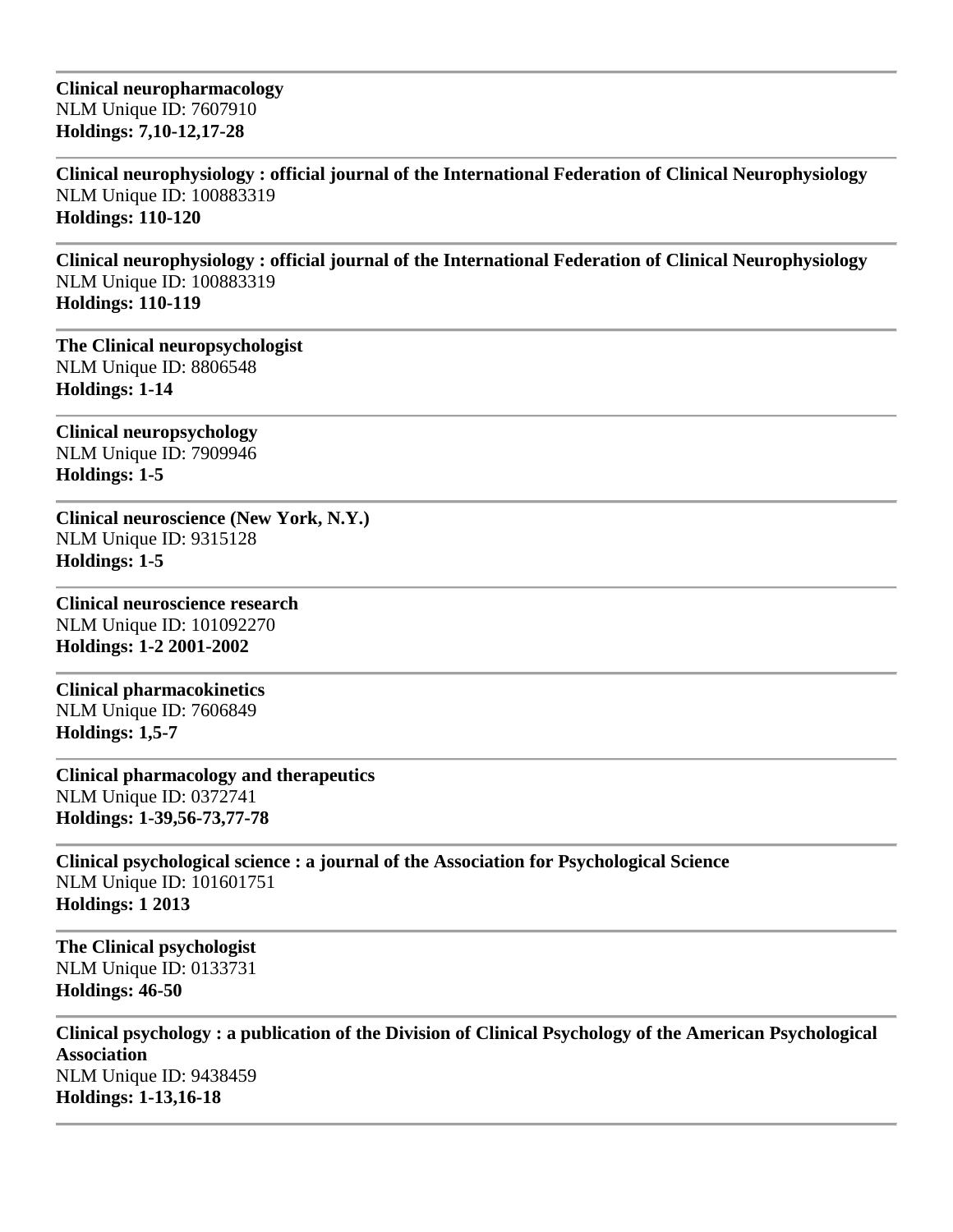**Clinical psychology review** NLM Unique ID: 8111117 **Holdings: 4-12** 

**Clinical psychopharmacology and neuroscience : the official scientific journal of the Korean College of Neuropsychopharmacology** NLM Unique ID: 101207332 **Holdings: 1-4** 

**Clinical research** NLM Unique ID: 7806789 **Holdings: 14-32,37-40** 

**Clinical schizophrenia & related psychoses** NLM Unique ID: 101312513 **Holdings: 1-2** 

**Clinical social work journal** NLM Unique ID: 0365260 **Holdings: 23,25,30-33** 

**CNS drugs** NLM Unique ID: 9431220 **Holdings: 2-10,14** 

**CNS spectrums** NLM Unique ID: 9702877 **Holdings: 1-14** 

**Cognition** NLM Unique ID: 0367541 **Holdings: 54-111** 

**Cognition** NLM Unique ID: 0367541 **Holdings: 10-11** 

**Cognitive and behavioral neurology : official journal of the Society for Behavioral and Cognitive Neurology** NLM Unique ID: 101167278 **Holdings: 16-17** 

**Cognitive psychology** NLM Unique ID: 0241111 **Holdings: 28-54** 

**Cognitive psychology** NLM Unique ID: 0241111 **Holdings: 14**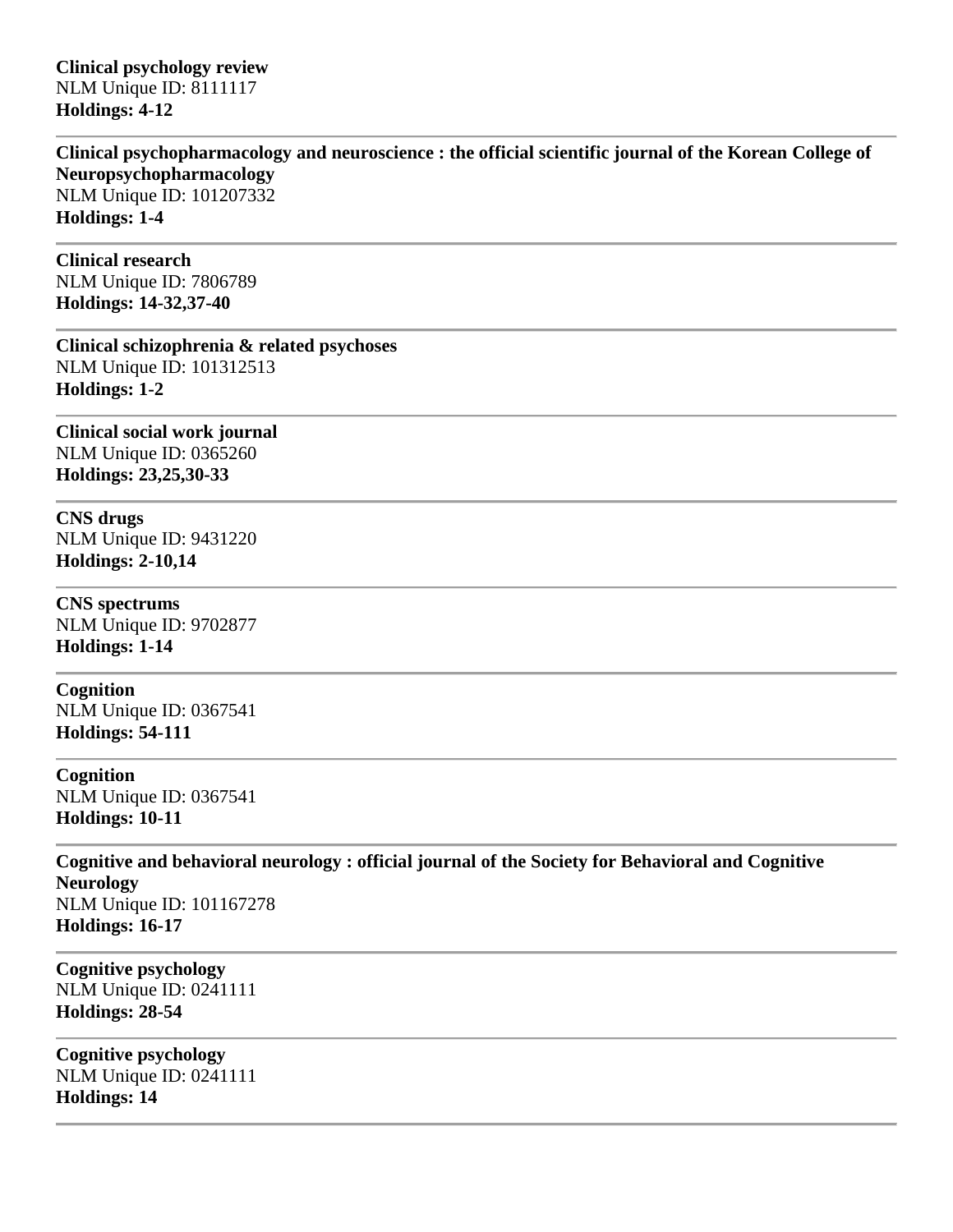### **Cognitive rehabilitation** NLM Unique ID: 8502498 **Holdings: 7**

**Cognitive science** NLM Unique ID: 7708195 **Holdings: 12-21** 

**Cognitive systems research** NLM Unique ID: 100965211 **Holdings: 1-10** 

**Communications in psychopharmacology** NLM Unique ID: 7706729 **Holdings: 1-4** 

**Community mental health journal** NLM Unique ID: 0005735 **Holdings: 1-40,45-46** 

**Comprehensive psychiatry** NLM Unique ID: 0372612 **Holdings: 36-50** 

# **Comprehensive psychiatry**

NLM Unique ID: 0372612 **Holdings: 1-44,46-50** 

**Computers in human services** NLM Unique ID: 8509650 **Holdings: 4-10,12-15** 

### **Connecticut medicine**

NLM Unique ID: 0372745 **Holdings: 50-73,75** 

## **Consciousness and cognition**

NLM Unique ID: 9303140 **Holdings: 4-18** 

**Contemporary psychiatry (New York, N.Y.)** NLM Unique ID: 8302058 **Holdings: 4-9** 

**Contemporary psychoanalysis** NLM Unique ID: 0042624 **Holdings: 12-41,45-48** 

**Contemporary psychology** NLM Unique ID: 0372746 **Holdings: 1-32,39**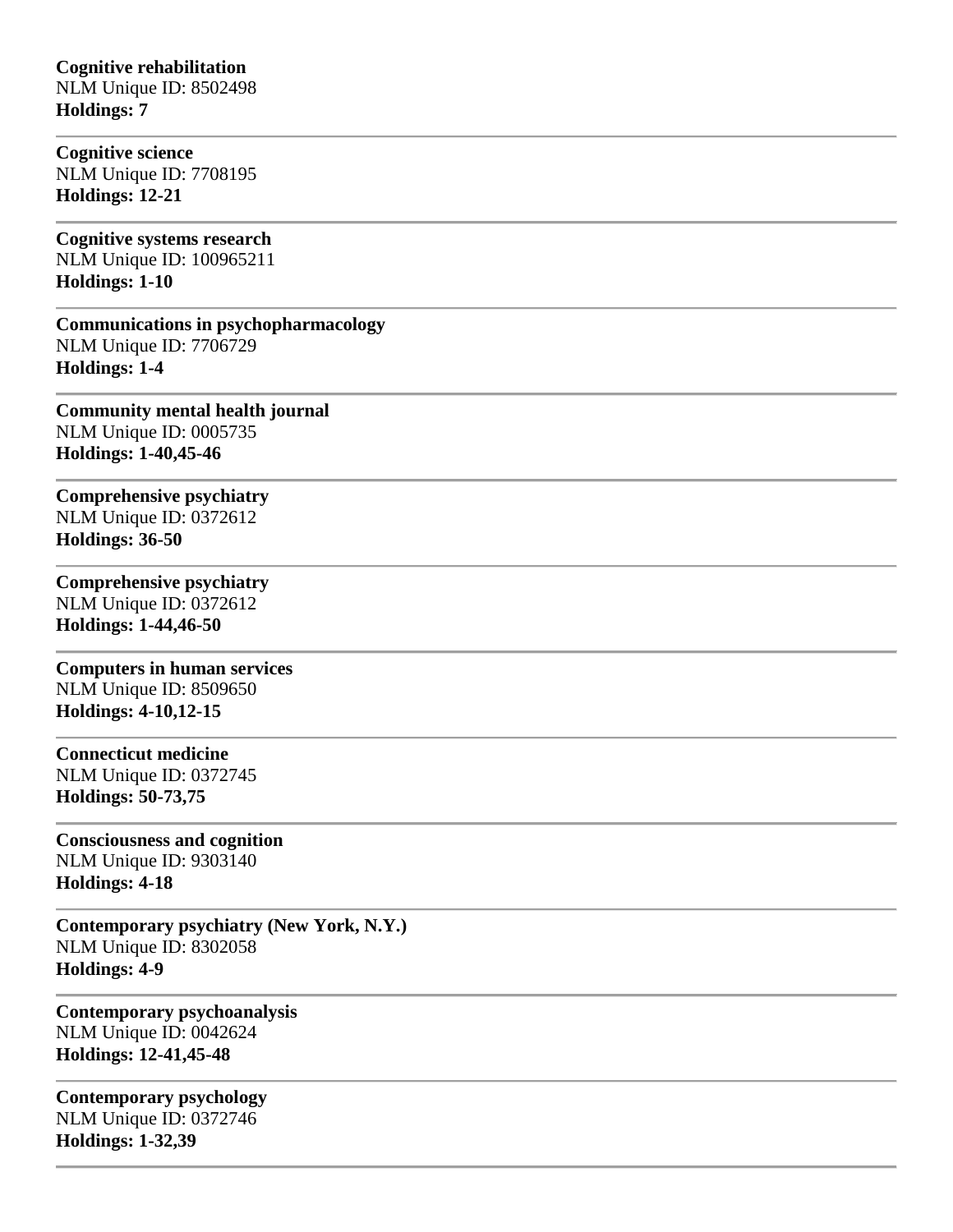**Contemporary sociology** NLM Unique ID: 0426331 **Holdings: 24-26** 

**Continuum (San Francisco, Calif.)** NLM Unique ID: 9437441 **Holdings: 2-4** 

**Controlled clinical trials** NLM Unique ID: 8006242 **Holdings: 1-20** 

**Convulsive therapy** NLM Unique ID: 8506311 **Holdings: 1-13** 

**Cortex; a journal devoted to the study of the nervous system and behavior** NLM Unique ID: 0100725 **Holdings: 12-21,32** 

**The Counseling psychologist** NLM Unique ID: 0235066 **Holdings: 3-32,37-38** 

**CRC critical reviews in clinical neurobiology** NLM Unique ID: 8506657 **Holdings: 1-4** 

**Criminal behaviour and mental health : CBMH** NLM Unique ID: 9309668 **Holdings: 1-3,6-8** 

**Critical reviews in neurobiology** NLM Unique ID: 8710803 **Holdings: 1-10,12-13,16** 

**Culture, medicine and psychiatry** NLM Unique ID: 7707467 **Holdings: 1-13,17-33** 

**Current anthropology** NLM Unique ID: 0421035 **Holdings: 31-34** 

**Current directions in psychological science** NLM Unique ID: 9211588 **Holdings: 1-21** 

**Current list of medical literature** NLM Unique ID: 59420240R **Holdings: 19-36**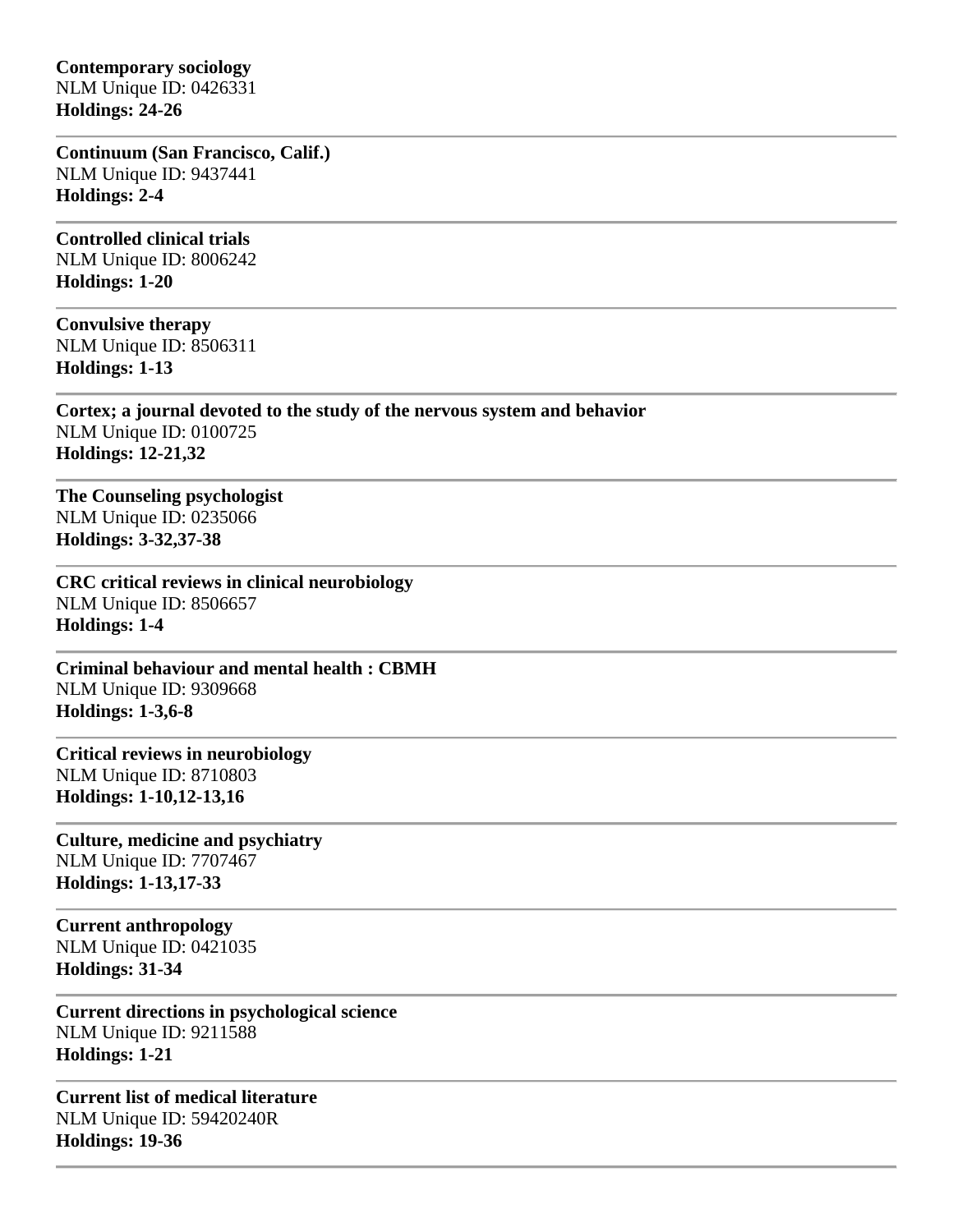**Current medicinal chemistry. Central nervous system agents** NLM Unique ID: 101120786 **Holdings: 3-5** 

**Current opinion in biotechnology** NLM Unique ID: 9100492 **Holdings: 12-15** 

**Current opinion in cell biology** NLM Unique ID: 8913428 **Holdings: 1-19** 

**Current opinion in genetics & development** NLM Unique ID: 9111375 **Holdings: 3-9,12** 

**Current opinion in neurobiology** NLM Unique ID: 9111376 **Holdings: 5-19** 

**Current opinion in neurobiology** NLM Unique ID: 9111376 **Holdings: 2-19** 

**Current opinion in pharmacology** NLM Unique ID: 100966133 **Holdings: 1-9** 

**Current psychiatric therapies** NLM Unique ID: 0142101 **Holdings: 1-23** 

**Current psychiatry** NLM Unique ID: 101134371 **Holdings: 1-10** 

**Current psychiatry reports** NLM Unique ID: 100888960 **Holdings: 4-7** 

**Current therapeutic research, clinical and experimental** NLM Unique ID: 0372621 **Holdings: 2-7,9-43,52,55** 

**Current topics in clinical and community psychology** NLM Unique ID: 7513254 **Holdings: 1-3** 

**Cytoskeleton (Hoboken, N.J.)** NLM Unique ID: 101523844 **Holdings: 67-68 2010-2011**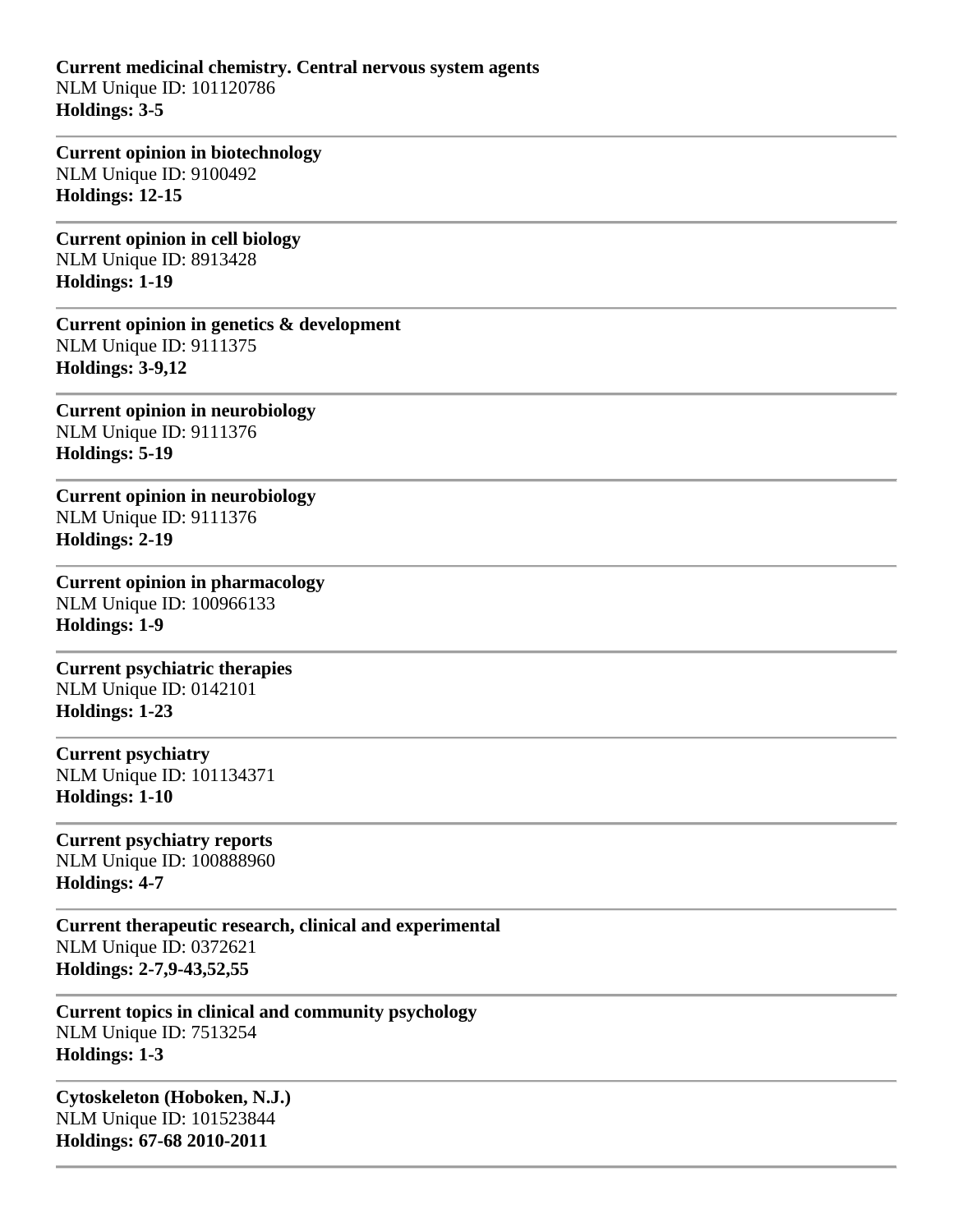### **Danish medical bulletin**

NLM Unique ID: 0066040 **Holdings: 42-50** 

**Dementia (Basel, Switzerland)** NLM Unique ID: 9010348 **Holdings: 1-8** 

**Depression and anxiety** NLM Unique ID: 9708816 **Holdings: 4-6,8** 

**Development and psychopathology** NLM Unique ID: 8910645 **Holdings: 5-11,14,18,20** 

**Developmental biology** NLM Unique ID: 0372762 **Holdings: 167-330** 

**Developmental medicine and child neurology** NLM Unique ID: 0006761 **Holdings: 4-39,43-49**

**Developmental neuropsychology** NLM Unique ID: 8702038 **Holdings: 1-14** 

**Developmental neuroscience** NLM Unique ID: 7809375 **Holdings: 1-5,11** 

**Dialogues in clinical neuroscience** NLM Unique ID: 101238198 **Holdings: 5-8,10-11,13,15** 

**DICP : the annals of pharmacotherapy** NLM Unique ID: 8904338 **Holdings: 23,25** 

**Directions in psychiatry** NLM Unique ID: 8412496 **Holdings: 1-23** 

**Discussions in neurosciences** NLM Unique ID: 8501810 **Holdings: 3-4,7,10** 

**Diseases of the nervous system** NLM Unique ID: 0370666 **Holdings: 1-38**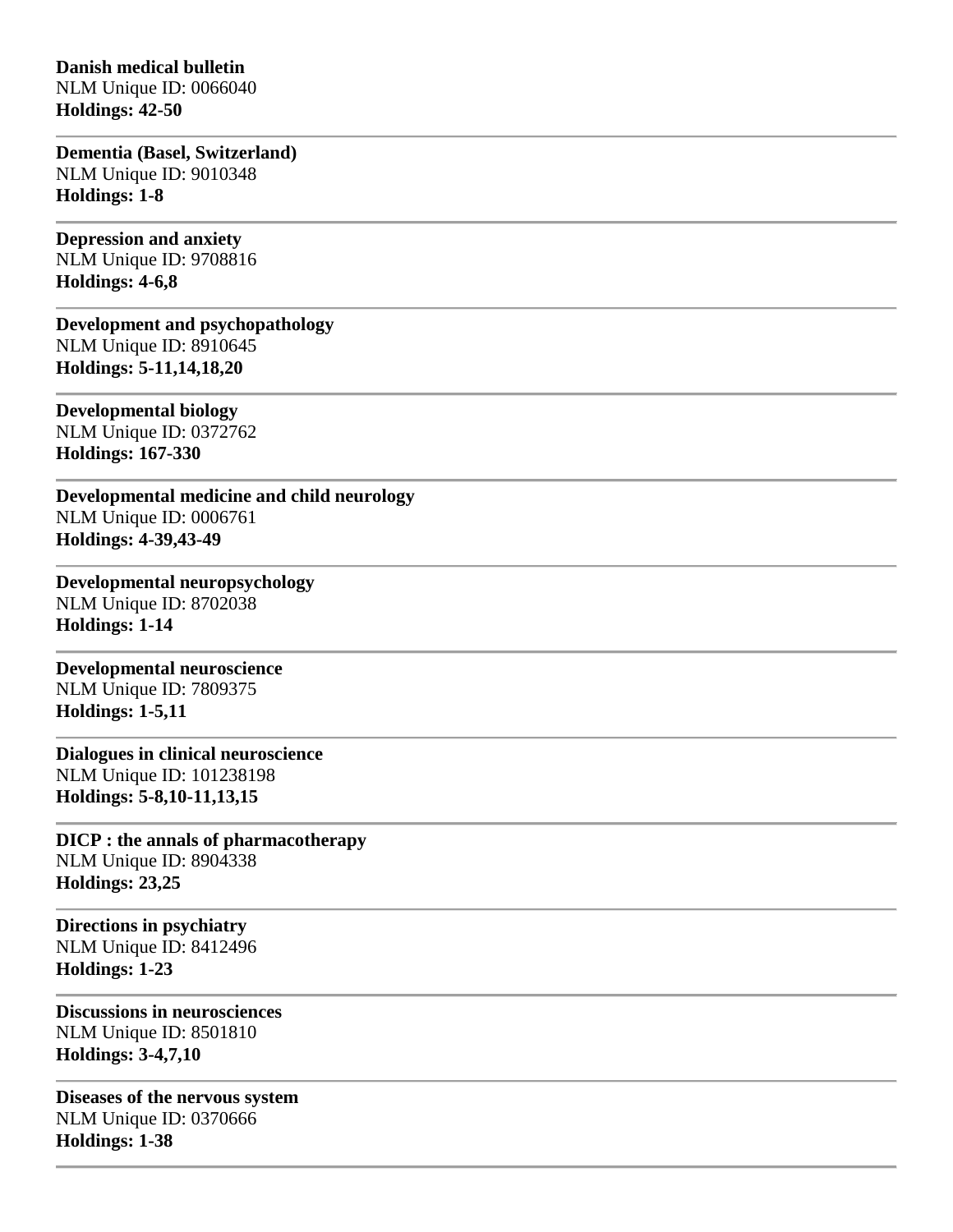**Drug and alcohol dependence** NLM Unique ID: 7513587 **Holdings: 37-103** 

**Drug intelligence & clinical pharmacy** NLM Unique ID: 0212457 **Holdings: 19-22** 

**Drug investigation** NLM Unique ID: 9002926 **Holdings: 2** 

**Drug metabolism and disposition: the biological fate of chemicals** NLM Unique ID: 9421550 **Holdings: 10-27** 

**Drugs of the future** NLM Unique ID: 7610442 **Holdings: 4-8** 

**Early intervention in psychiatry** NLM Unique ID: 101320027 **Holdings: 1-5** 

**The economics of neuroscience : T.E.N** NLM Unique ID: 101083692 **Holdings: 1-4** 

**Electroencephalography and clinical neurophysiology** NLM Unique ID: 0375035 **Holdings: 94-109** 

**Electroencephalography and clinical neurophysiology** NLM Unique ID: 0375035 **Holdings: 1-109**

**Electroencephalography and clinical neurophysiology. Supplement** NLM Unique ID: 0375036 **Holdings: 22-38,40,42,50 1962-1986,1987,1991,1999**

**L'Encephale** NLM Unique ID: 7505643 **Holdings: 3-8,23** 

**Epidemiologia e psichiatria sociale** NLM Unique ID: 9501447 **Holdings: 2-3,11** 

**Epidemiology (Cambridge, Mass.)** NLM Unique ID: 9009644 **Holdings: 1-8**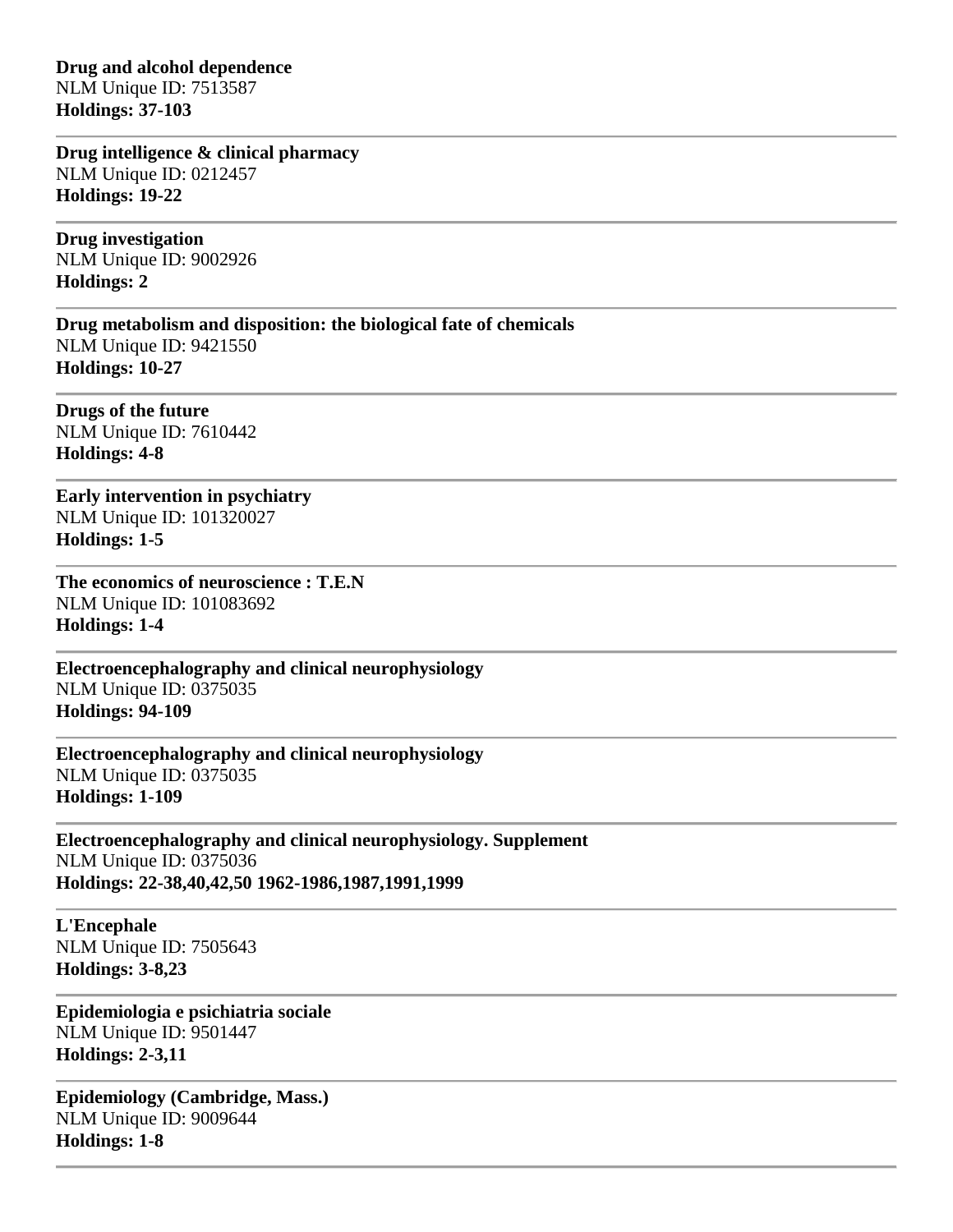### **Epilepsy & behavior : E&B** NLM Unique ID: 100892858 **Holdings: 1-15**

**Epilepsy research** NLM Unique ID: 8703089 **Holdings: 20-84** 

**Essays in biochemistry** NLM Unique ID: 0043306 **Holdings: 1-7,12-13** 

**Essential psychopharmacology** NLM Unique ID: 9616904 **Holdings: 2-3,6** 

**Ethnicity & disease** NLM Unique ID: 9109034 **Holdings: 1-3,6-7** 

**Ethnology** NLM Unique ID: 0401043 **Holdings: 13-22** 

**European archives of psychiatry and clinical neuroscience** NLM Unique ID: 9103030 **Holdings: 243,245-246,250-251** 

**European child & adolescent psychiatry** NLM Unique ID: 9212296 **Holdings: 1-9,14** 

**European journal of basic and applied histochemistry** NLM Unique ID: 9109553 **Holdings: 35 1991**

**European journal of biochemistry / FEBS** NLM Unique ID: 0107600 **Holdings: 178-180,182,186-188,198,203,217,235,260-270** 

**European journal of cell biology** NLM Unique ID: 7906240 **Holdings: 46** 

**European journal of clinical investigation** NLM Unique ID: 0245331 **Holdings: 6-8** 

**European journal of histochemistry : EJH** NLM Unique ID: 9207930 **Holdings: 36-39,42-43**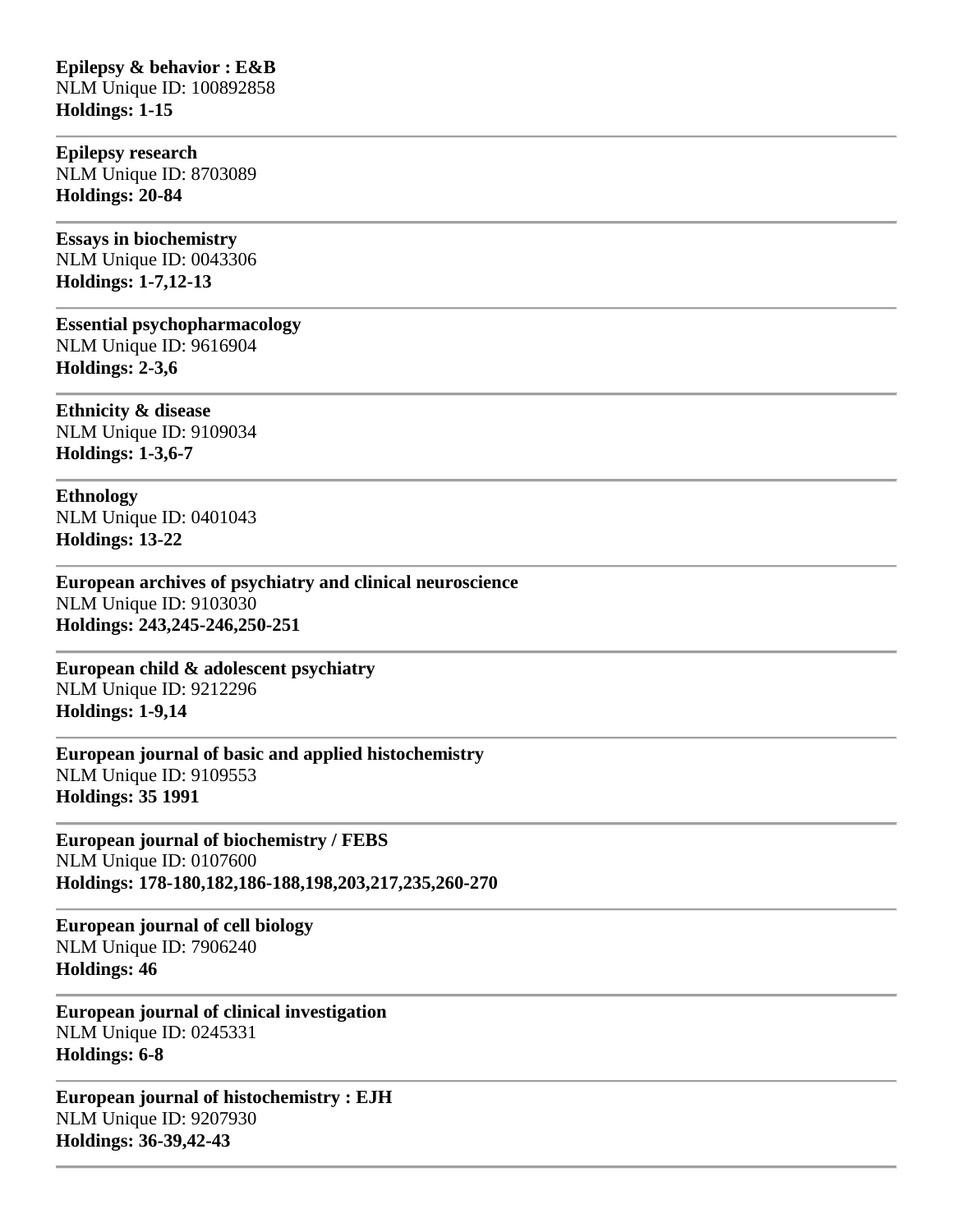**The European journal of neuroscience** NLM Unique ID: 8918110 **Holdings: 1-10,21** 

**European journal of paediatric neurology : EJPN : official journal of the European Paediatric Neurology Society** NLM Unique ID: 9715169 **Holdings: 1-13** 

**European journal of pain (London, England)** NLM Unique ID: 9801774 **Holdings: 1-13** 

**European journal of pain supplements** NLM Unique ID: 101480802 **Holdings: 1-2** 

**European journal of pharmacology** NLM Unique ID: 1254354 **Holdings: 272-614** 

**The European journal of psychiatry** NLM Unique ID: 8708611 **Holdings: 1,11-12** 

**European neuropsychopharmacology : the journal of the European College of Neuropsychopharmacology** NLM Unique ID: 9111390 **Holdings: 1-19** 

**European neuropsychopharmacology : the journal of the European College of Neuropsychopharmacology** NLM Unique ID: 9111390 **Holdings: 5-19** 

**European psychiatry : the journal of the Association of European Psychiatrists** NLM Unique ID: 9111820 **Holdings: 6-17,19-20** 

**Evaluation and program planning** NLM Unique ID: 7801727 **Holdings: 1-13,16-20** 

**Evidence-based mental health** NLM Unique ID: 100883413 **Holdings: 1-2,4-7** 

**Experimental aging research** NLM Unique ID: 7603335 **Holdings: 3,10**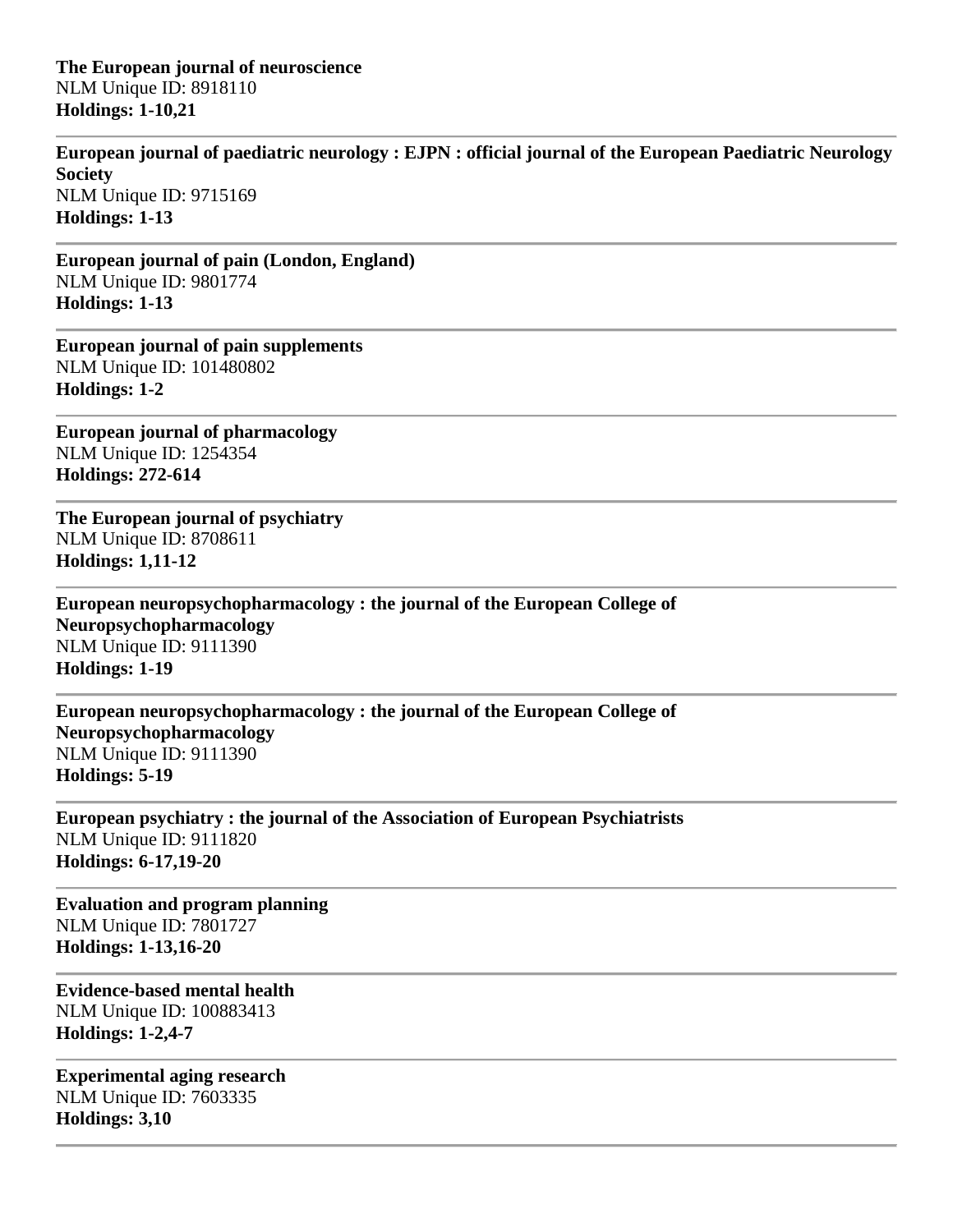### **Experimental and clinical psychopharmacology** NLM Unique ID: 9419066 **Holdings: 14-19**

### **Experimental eye research** NLM Unique ID: 0370707 **Holdings: 60-88**

**Experimental gerontology** NLM Unique ID: 0047061 **Holdings: 1-9,11-16,19-22** 

### **Experimental neurology**

NLM Unique ID: 0370712 **Holdings: 131-217** 

**Family therapy** NLM Unique ID: 7511895 **Holdings: 1-13** 

**Federation proceedings** NLM Unique ID: 0372771 **Holdings: 4-46** 

**Focus (American Psychiatric Publishing)** NLM Unique ID: 101156081 **Holdings: 3** 

**Folia primatologica; international journal of primatology** NLM Unique ID: 0370723 **Holdings: 42-53,55-65** 

**Foreign psychiatry** NLM Unique ID: 0372270 **Holdings: 1-3** 

**Fortschritte der psychosomatischen Medizin. Advances in psychosomatic medicine** NLM Unique ID: 0143116 **Holdings: 1 1960**

**Frontiers in neuroendocrinology** NLM Unique ID: 7513292 **Holdings: 16-29** 

**Gene expression patterns : GEP** NLM Unique ID: 101167473 **Holdings: 1-9** 

**General hospital psychiatry** NLM Unique ID: 7905527 **Holdings: 1-2,4-19,22-24,29**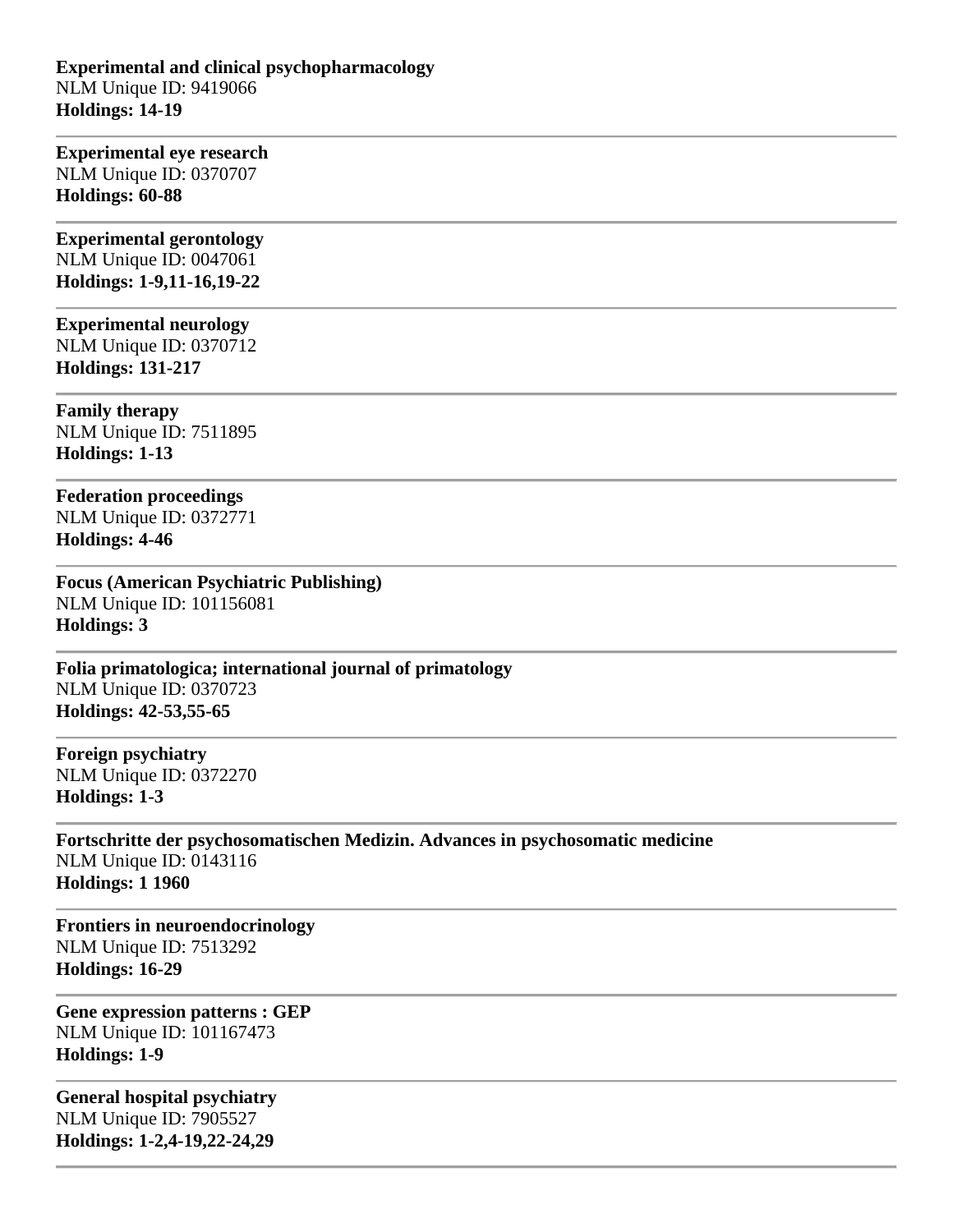#### **Genomics**

NLM Unique ID: 8800135 **Holdings: 17,25-79** 

### **Glia**

NLM Unique ID: 8806785 **Holdings: 1996-2002**

**Glia**

NLM Unique ID: 8806785 **Holdings: 2-41** 

**Group psychotherapy and psychodrama** NLM Unique ID: 0265343 **Holdings: 27-28** 

**Group psychotherapy, psychodrama & sociometry** NLM Unique ID: 7702305 **Holdings: 29-30** 

**Group therapy** NLM Unique ID: 0360122 **Holdings: 1973-1975,1977-1979**

**Handbook of behavioral neurobiology** NLM Unique ID: 7803874 **Holdings: 2,8** 

**Handbook of the Department of Mental Hygiene; including the state hospitals, state schools for mental defectives, Craig Colony, and private institutions for the insane and mental defectives. New York (State). Department of Mental Hygiene** NLM Unique ID: 22740035R **Holdings: 1904-1942**

**Harvard health letter / from Harvard Medical School** NLM Unique ID: 9425764 **Holdings: 15-29,31-37 1990-2004,2005-2011**

**The Harvard Medical School health letter** NLM Unique ID: 7801747 **Holdings: 12-15 1987-1990**

**The Harvard Medical School mental health letter** NLM Unique ID: 8511253 **Holdings: 3-6 1987-1990**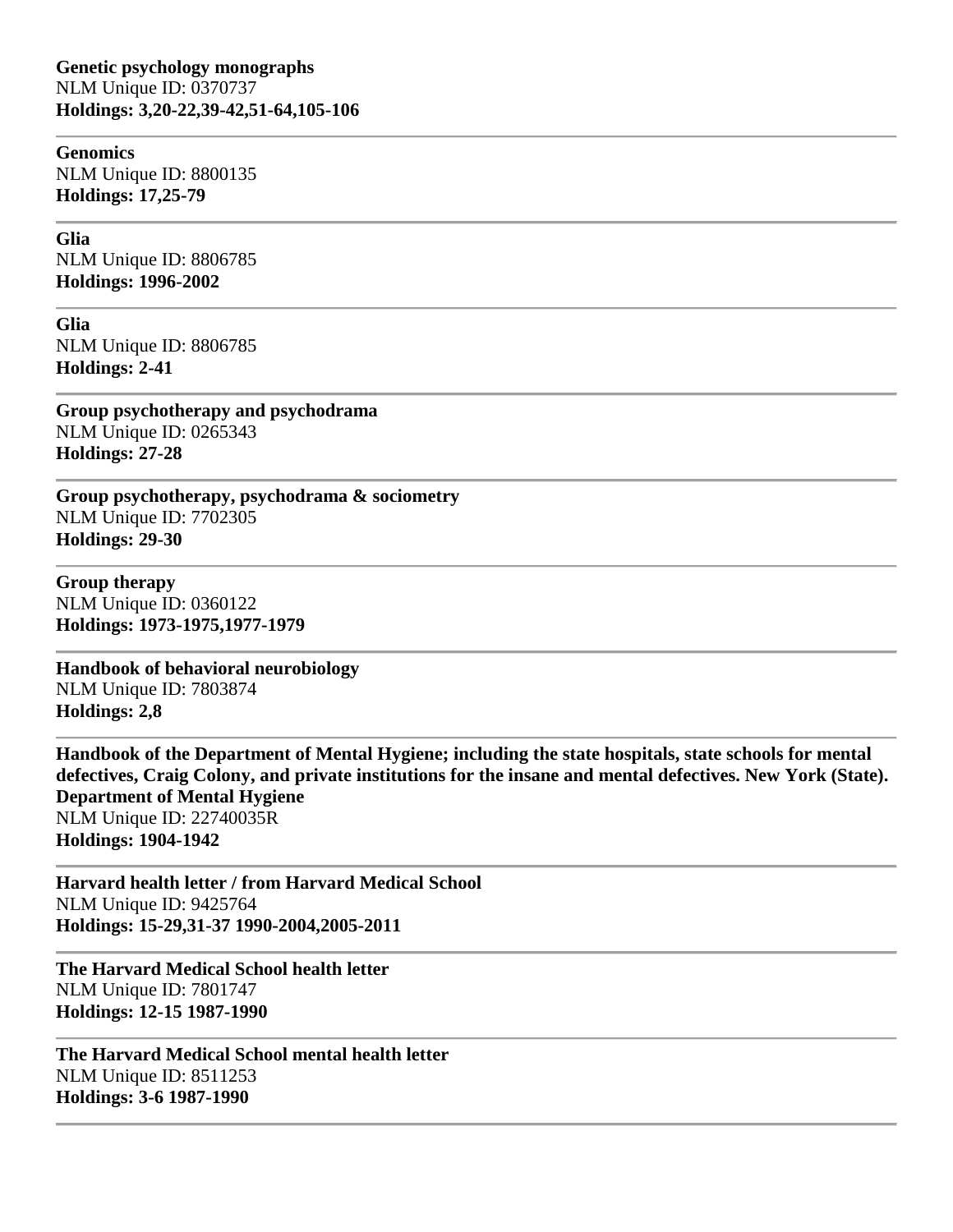### **The Harvard mental health letter / from Harvard Medical School** NLM Unique ID: 9417017 **Holdings: 7-28 1990-2011**

**Harvard review of psychiatry** NLM Unique ID: 9312789 **Holdings: 1-11,16-17** 

**Harvey lectures** NLM Unique ID: 0404252 **Holdings: 33-102 1937-2007**

**The Hastings Center report** NLM Unique ID: 0410447 **Holdings: 4-39** 

**Health & social work** NLM Unique ID: 7611528 **Holdings: 1-34** 

**Health care financing review** NLM Unique ID: 7909994 **Holdings: 1,4-8,26,28-30** 

**Health economics** NLM Unique ID: 9306780 **Holdings: 14-16** 

**Health economics** NLM Unique ID: 9306780 **Holdings: 1996-2001**

**Health services research** NLM Unique ID: 0053006 **Holdings: 1-44** 

**Hearing research** NLM Unique ID: 7900445 **Holdings: 82-252** 

**The Hillside journal of clinical psychiatry** NLM Unique ID: 7905001 **Holdings: 3-6** 

**Hippocampus** NLM Unique ID: 9108167 **Holdings: 1-13** 

**History of psychiatry** NLM Unique ID: 9013819 **Holdings: 12-14**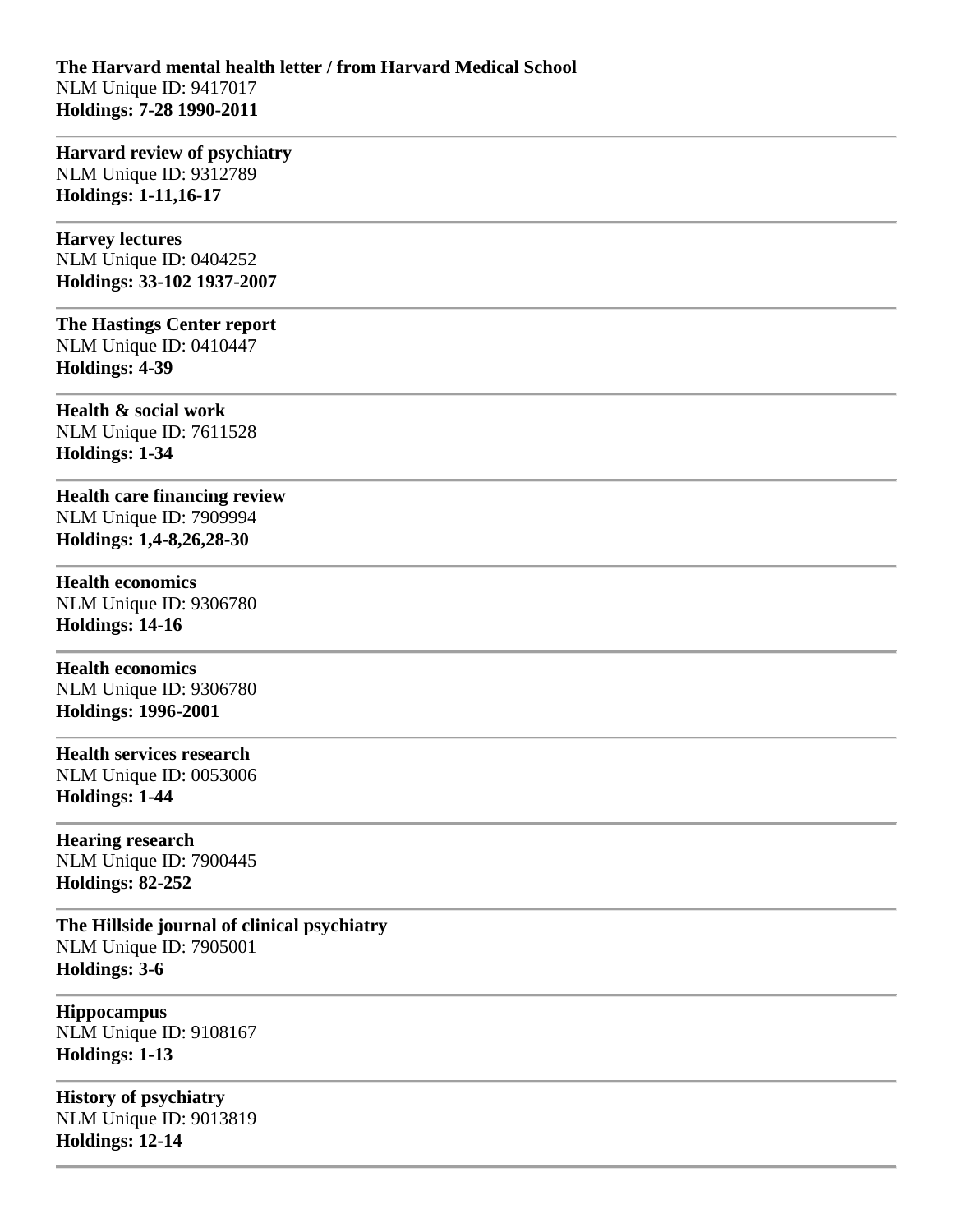### **Hormones and behavior**

NLM Unique ID: 0217764 **Holdings: 29-55** 

**Hospital & community psychiatry** NLM Unique ID: 0040250 **Holdings: 17-45** 

**Hospital & community psychiatry** NLM Unique ID: 0040250 **Holdings: 17-45** 

### **Housing policy debate**

NLM Unique ID: 101592307 **Holdings: 3-14** 

# **Human brain mapping**

NLM Unique ID: 9419065 **Holdings: 9,15-21,24-27** 

# **Human brain mapping**

NLM Unique ID: 9419065 **Holdings: 5-30 1997-2009**

# **Human movement science**

NLM Unique ID: 8300127 **Holdings: 14-28** 

## **Human mutation**

NLM Unique ID: 9215429 **Holdings: 9-18** 

### **Human neurobiology**

NLM Unique ID: 8211530 **Holdings: 1,3-5** 

# **Human psychopharmacology**

NLM Unique ID: 8702539 **Holdings: 3-15** 

**Human psychopharmacology** NLM Unique ID: 8702539 **Holdings: 1996-1999**

**Indian journal of clinical psychology** NLM Unique ID: 0430273 **Holdings: 1-8** 

**Indian journal of mental retardation** NLM Unique ID: 0220447 **Holdings: 1,3-4,7,10-11**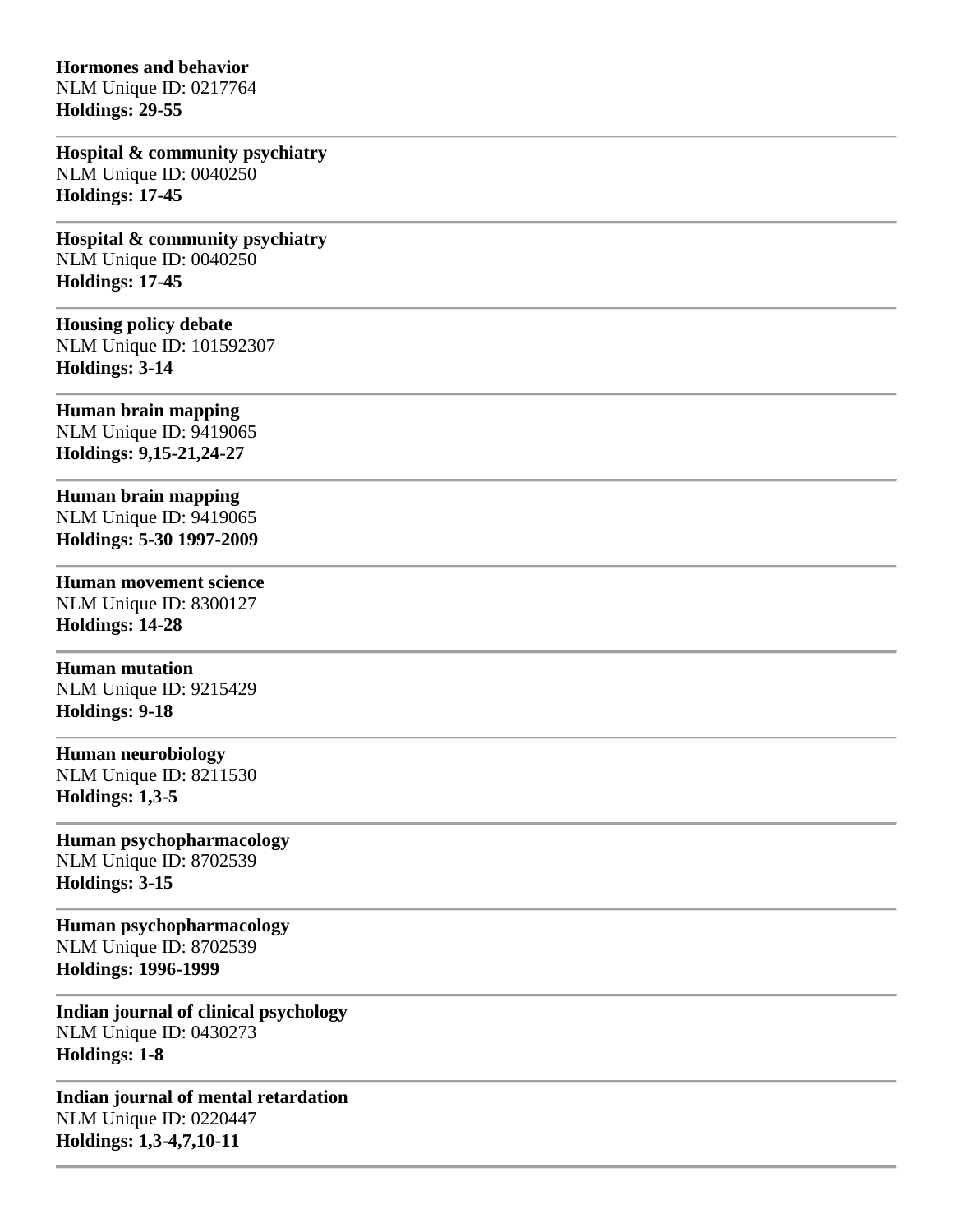**Indian journal of psychiatry** NLM Unique ID: 0013255 **Holdings: 1-8,14,19-20,22,26,28-35,48** 

**Indian journal of psychology** NLM Unique ID: 0373024 **Holdings: 50-52** 

**Indian journal of public health** NLM Unique ID: 0400673 **Holdings: 21-25** 

**The Indian journal of social work** NLM Unique ID: 0404431 **Holdings: 38-42** 

**Indian psychological review** NLM Unique ID: 0013262 **Holdings: 13-16,18-20** 

**Innovation and research in clinical services, community support, and rehabilitation** NLM Unique ID: 9213225 **Holdings: 1-3** 

**Inquiry : a journal of medical care organization, provision and financing** NLM Unique ID: 0171671 **Holdings: 10-49** 

**International clinical psychopharmacology** NLM Unique ID: 8609061 **Holdings: 1-14** 

**International drug therapy newsletter** NLM Unique ID: 0051530 **Holdings: 1-6,17-34** 

**International journal of aging & human development** NLM Unique ID: 0370033 **Holdings: 8,11-14,17,28,42,68** 

**The International journal of clinical and experimental hypnosis** NLM Unique ID: 0376166 **Holdings: 7-39** 

**International journal of clinical pharmacology and biopharmacy** NLM Unique ID: 7505527 **Holdings: 14-17** 

**International journal of clinical pharmacology, therapy, and toxicology** NLM Unique ID: 8003415 **Holdings: 15-23,26-31**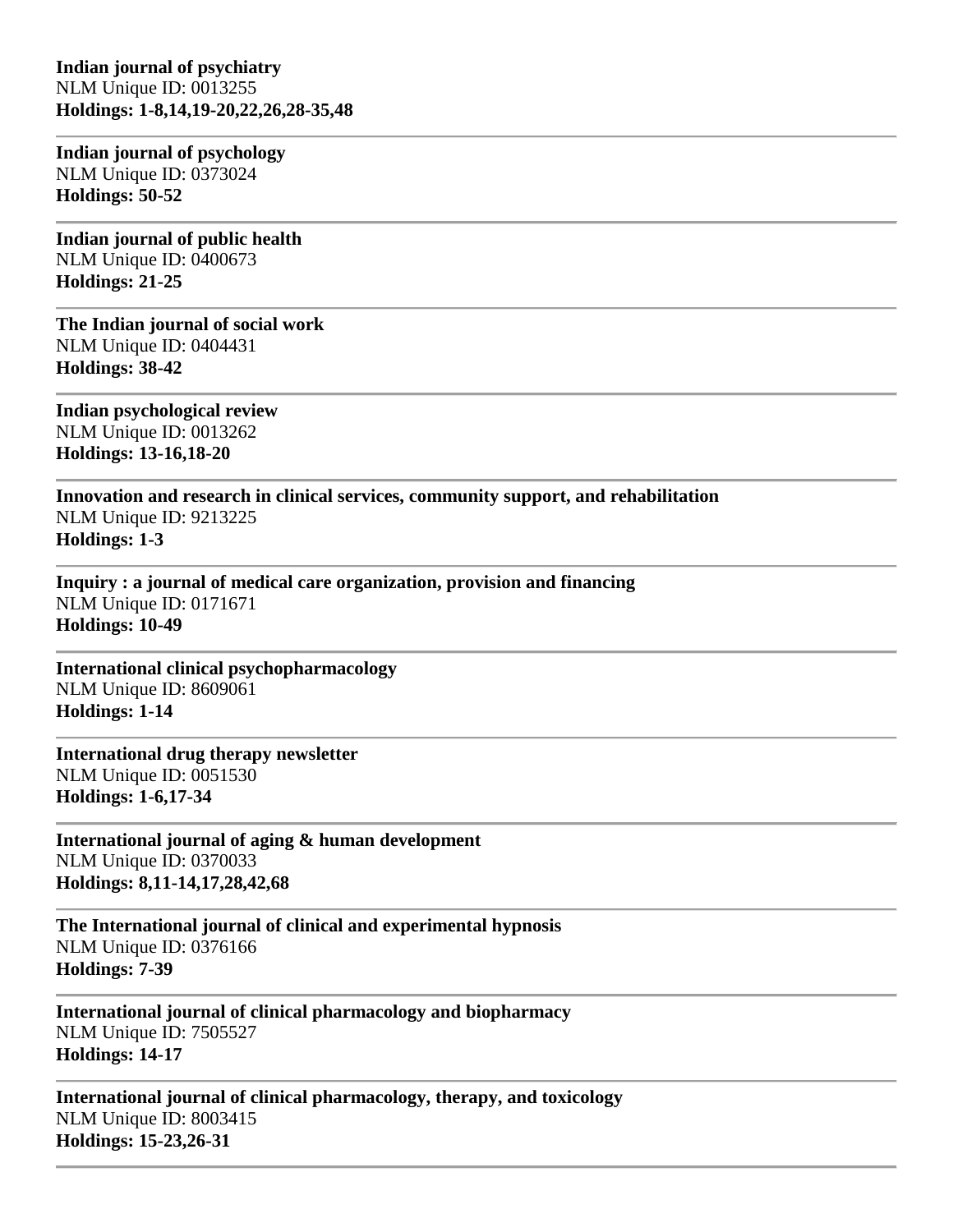**International journal of clinical practice** NLM Unique ID: 9712381 **Holdings: 61-62** 

**International journal of developmental neuroscience : the official journal of the International Society for Developmental Neuroscience** NLM Unique ID: 8401784 **Holdings: 1-17** 

**International journal of developmental neuroscience : the official journal of the International Society for Developmental Neuroscience** NLM Unique ID: 8401784 **Holdings: 13-27** 

**International journal of family psychiatry** NLM Unique ID: 8008638 **Holdings: 4,8** 

**International journal of family therapy** NLM Unique ID: 7903738 **Holdings: 1-4** 

**International journal of geriatric psychiatry** NLM Unique ID: 8710629 **Holdings: 2-17,20** 

**International journal of geriatric psychopharmacology** NLM Unique ID: 9716905 **Holdings: 1** 

**International journal of group psychotherapy** NLM Unique ID: 0374720 **Holdings: 1-50** 

**International journal of law and psychiatry** NLM Unique ID: 7806862 **Holdings: 2-3,7-20** 

**International journal of mental health** NLM Unique ID: 9427298 **Holdings: 1-22** 

**International journal of methods in psychiatric research** NLM Unique ID: 9111433 **Holdings: 2-7,9-10** 

**International journal of neuropharmacology** NLM Unique ID: 9421557 **Holdings: 6-8** 

**The international journal of neuropsychopharmacology / official scientific journal of the Collegium Internationale Neuropsychopharmacologicum (CINP)**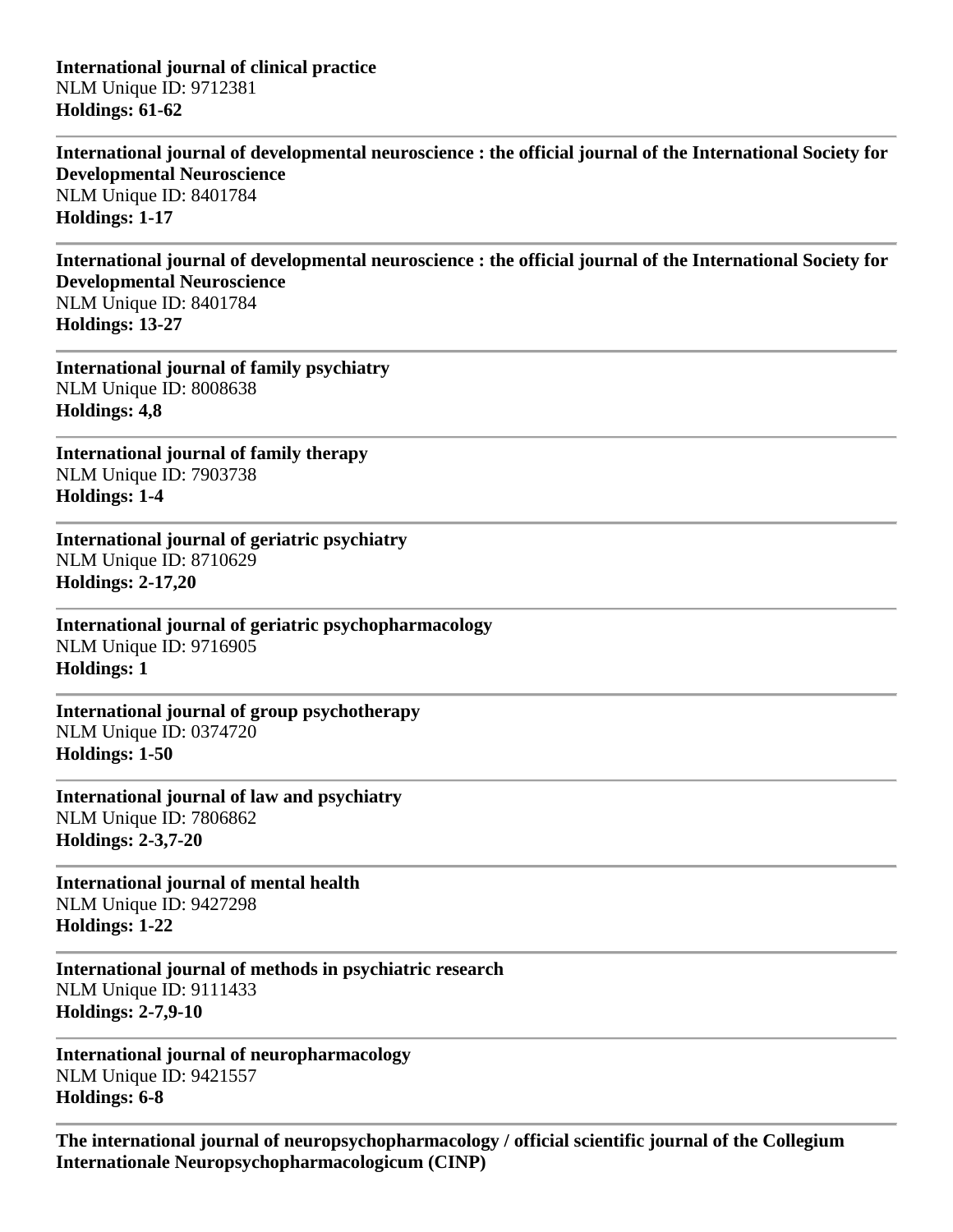NLM Unique ID: 9815893 **Holdings: 1-12** 

**The International journal of neuroscience** NLM Unique ID: 0270707 **Holdings: 1-6,18-24,26,28-32,37,41,44-45,56-57,62-63,67-68,70,74-75,78,84-85** 

**International journal of primatology** NLM Unique ID: 8007862 **Holdings: 5-15** 

**International journal of psychiatry** NLM Unique ID: 0243036 **Holdings: 1-11** 

**International journal of psychiatry in medicine** NLM Unique ID: 0365646 **Holdings: 4-5,7-28,31,34,38-39** 

**The International journal of psycho-analysis** NLM Unique ID: 2985179R **Holdings: 1-77** 

**International journal of psychoanalytic psychotherapy** NLM Unique ID: 0364543 **Holdings: 1,3-11** 

**International journal of psychophysiology : official journal of the International Organization of Psychophysiology** NLM Unique ID: 8406214 **Holdings: 19-72** 

**The International journal of social psychiatry** NLM Unique ID: 0374726 **Holdings: 1-2,4-16,18-19,24-41,49-50** 

**International journal of sociology** NLM Unique ID: 0425117 **Holdings: 7-8** 

**International journal of sociology of the family** NLM Unique ID: 0410453 **Holdings: 6-11** 

**The International journal of the addictions** NLM Unique ID: 0123640 **Holdings: 4-10,13-24** 

**International pharmacopsychiatry** NLM Unique ID: 0135645 **Holdings: 1-17**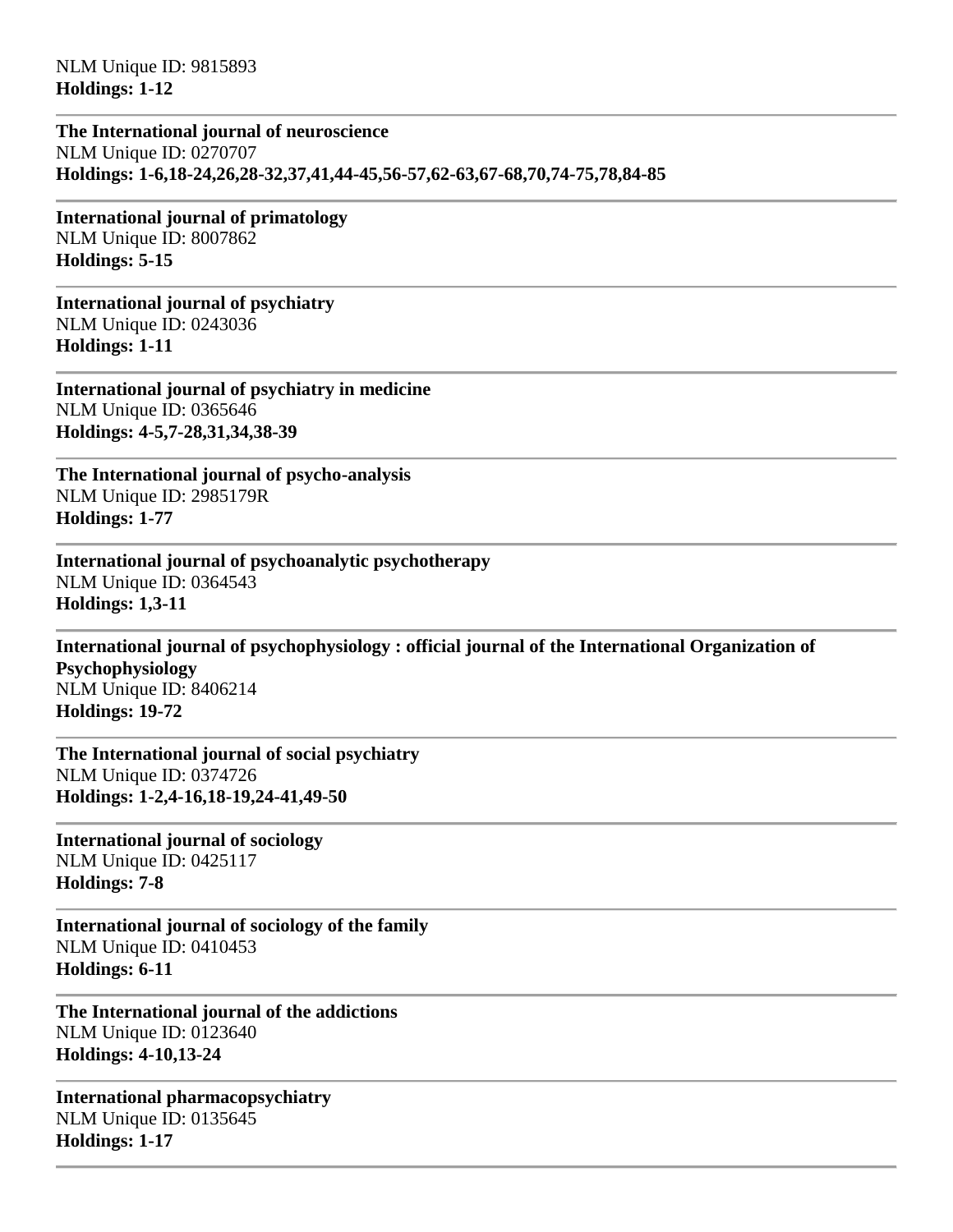**International psychiatry clinics** NLM Unique ID: 0401660 **Holdings: 1-8** 

**International psychogeriatrics / IPA** NLM Unique ID: 9007918 **Holdings: 1-8,15** 

**International review of neurobiology** NLM Unique ID: 0374740 **Holdings: 1-18,20-30,35,43,46,48,50,66-67,78** 

**International review of psychiatry (Abingdon, England)** NLM Unique ID: 8918131 **Holdings: 6-10,13-17** 

**The International review of psycho-analysis** NLM Unique ID: 0430274 **Holdings: 1-5,8-9,17-19** 

**International review of research in mental retardation** NLM Unique ID: 0122172 **Holdings: 1-8** 

**International social work** NLM Unique ID: 100972259 **Holdings: 19-25** 

**International statistical review = Revue internationale de statistique** NLM Unique ID: 2983053R **Holdings: 42-44** 

**The Israel annals of psychiatry and related disciplines** NLM Unique ID: 0374751 **Holdings: 1-5,9-12** 

**Israel journal of medical sciences** NLM Unique ID: 0013105 **Holdings: 8,10-19,21-32** 

**The Israel journal of psychiatry and related sciences** NLM Unique ID: 8108287 **Holdings: 23-29,41** 

**Issues in mental health nursing** NLM Unique ID: 7907126 **Holdings: 1-30** 

**JAMA psychiatry** NLM Unique ID: 101589550 **Holdings: 70-71**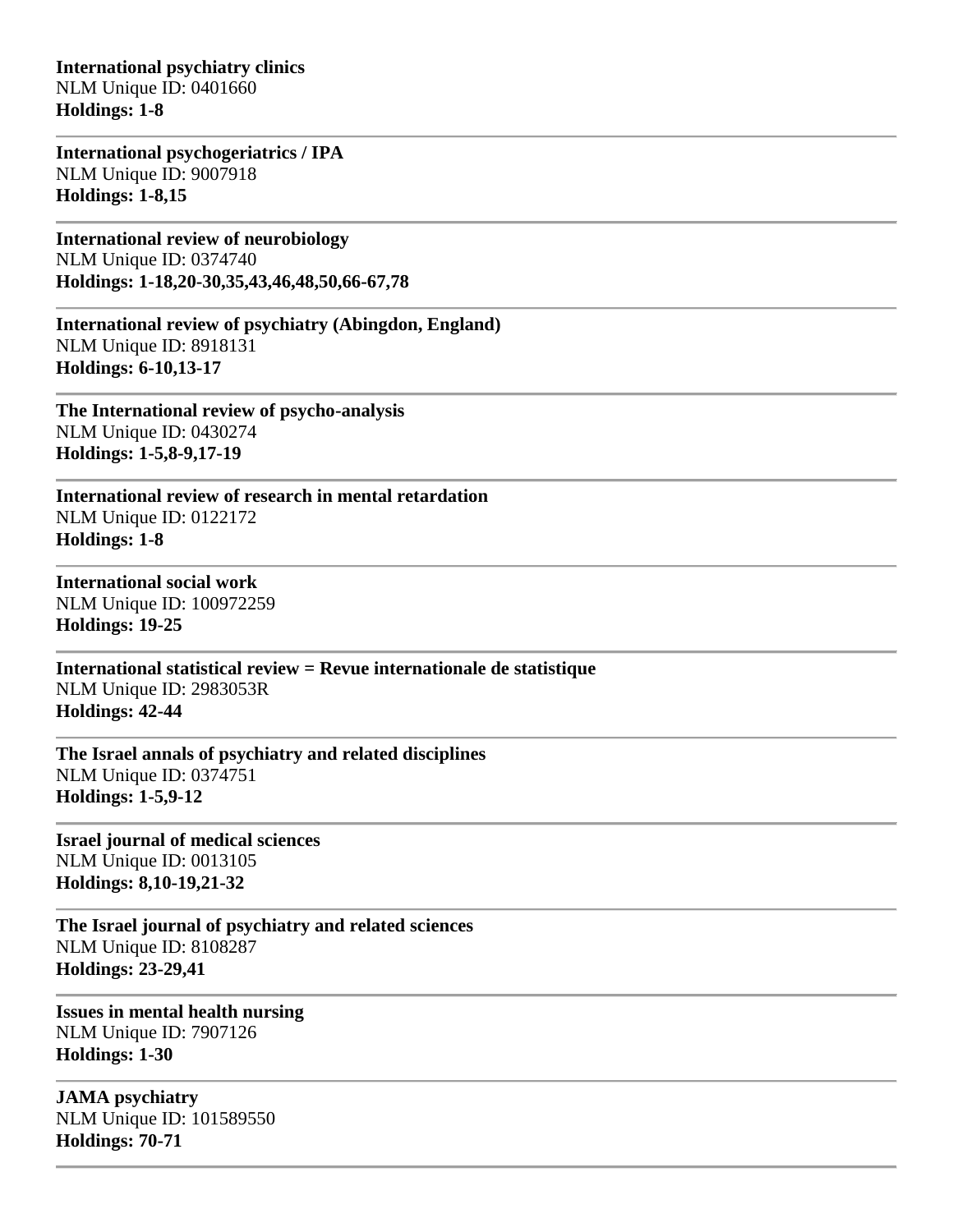**Journal - National Association of Private Psychiatric Hospitals** NLM Unique ID: 7503039 **Holdings: 2-4,6,8-11** 

**Journal of abnormal and social psychology** NLM Unique ID: 0014016 **Holdings: 1-69** 

**Journal of abnormal child psychology** NLM Unique ID: 0364547 **Holdings: 4,6-12,15-23,25-26** 

**The Journal of abnormal psychology** NLM Unique ID: 17830160R **Holdings: 5-6,8-15** 

**Journal of abnormal psychology** NLM Unique ID: 0034461 **Holdings: 70-113** 

**Journal of addictive diseases** NLM Unique ID: 9107051 **Holdings: 10-17,20-23,25** 

# **Journal of adolescence**

NLM Unique ID: 7808986 **Holdings: 1-5,7-11,13-29** 

**Journal of advanced nursing** NLM Unique ID: 7609811 **Holdings: 17-18,23-24,56** 

# **Journal of affective disorders**

NLM Unique ID: 7906073 **Holdings: 33-115** 

# **Journal of analytical toxicology**

NLM Unique ID: 7705085 **Holdings: 1-24** 

**Journal of applied behavior analysis** NLM Unique ID: 0174763 **Holdings: 7-20** 

**The Journal of applied behavioral science** NLM Unique ID: 0060433 **Holdings: 10-25** 

**Journal of autism and childhood schizophrenia** NLM Unique ID: 1264240 **Holdings: 1-8 1971-1978**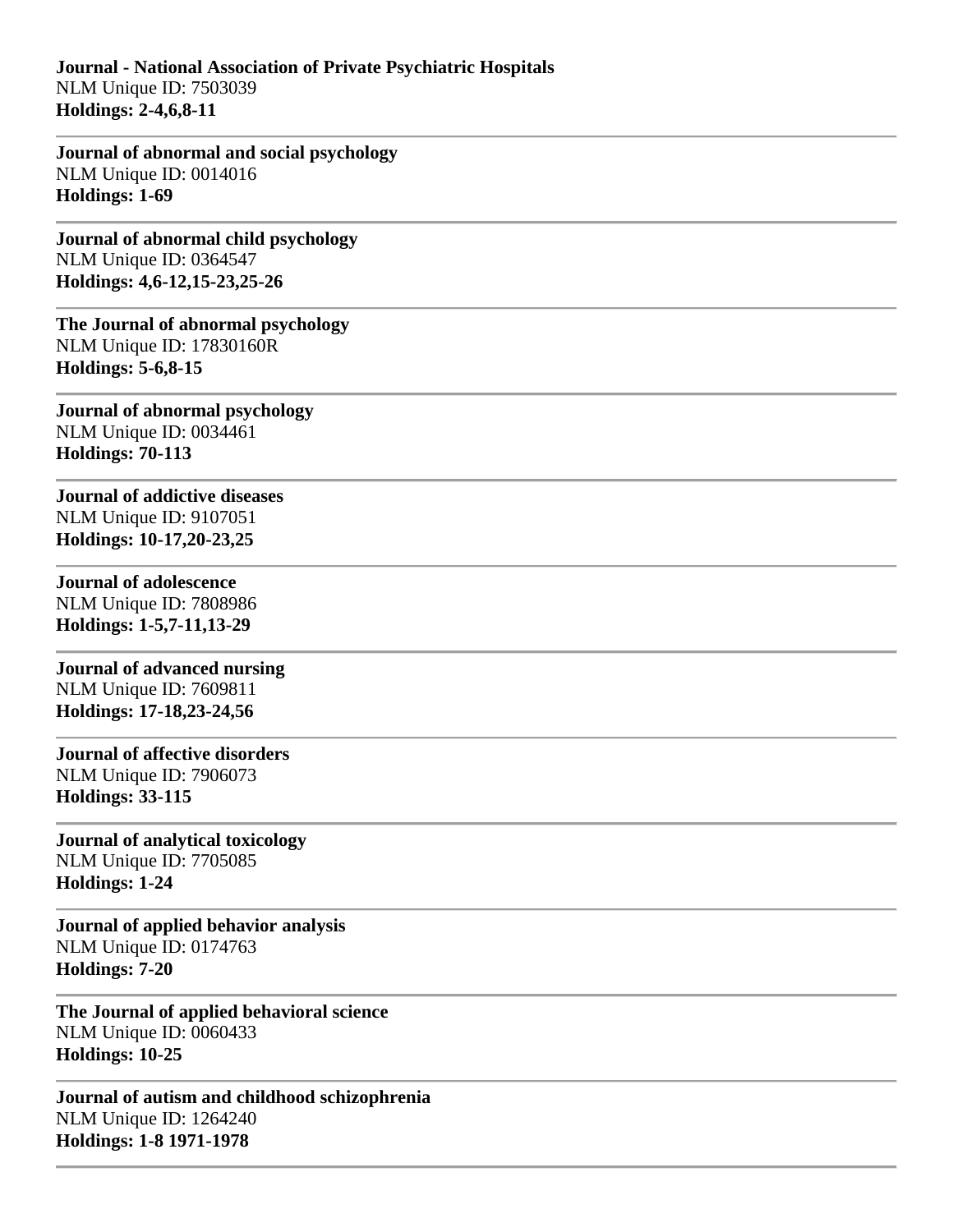**Journal of autism and developmental disorders** NLM Unique ID: 7904301 **Holdings: 9-18,20,23-40 1979-1988,1990,1993-2010**

**Journal of behavior therapy and experimental psychiatry** NLM Unique ID: 0245075 **Holdings: 1-31** 

**The journal of behavioral health services & research** NLM Unique ID: 9803531 **Holdings: 25-28,32** 

**Journal of behavioral medicine** NLM Unique ID: 7807105 **Holdings: 2-14,21-23** 

**Journal of biochemical and biophysical methods** NLM Unique ID: 7907378 **Holdings: 1-31** 

**Journal of biomolecular NMR** NLM Unique ID: 9110829 **Holdings: 2-37,42-43,46-48** 

**Journal of biosocial science** NLM Unique ID: 0177346 **Holdings: 9,11-14** 

**The journal of bipolar disorders** NLM Unique ID: 101142173 **Holdings: 2-5** 

**Journal of chemical neuroanatomy** NLM Unique ID: 8902615 **Holdings: 8-37** 

**Journal of child and adolescent group therapy** NLM Unique ID: 9103425 **Holdings: 4-8** 

**Journal of child and adolescent psychiatric nursing : official publication of the Association of Child and Adolescent Psychiatric Nurses, Inc** NLM Unique ID: 9431738 **Holdings: 2-21** 

**Journal of child and adolescent psychopharmacology** NLM Unique ID: 9105358 **Holdings: 1-21** 

**Journal of child and adolescent psychopharmacology** NLM Unique ID: 9105358 **Holdings: 1-11,14-15,18,20-21**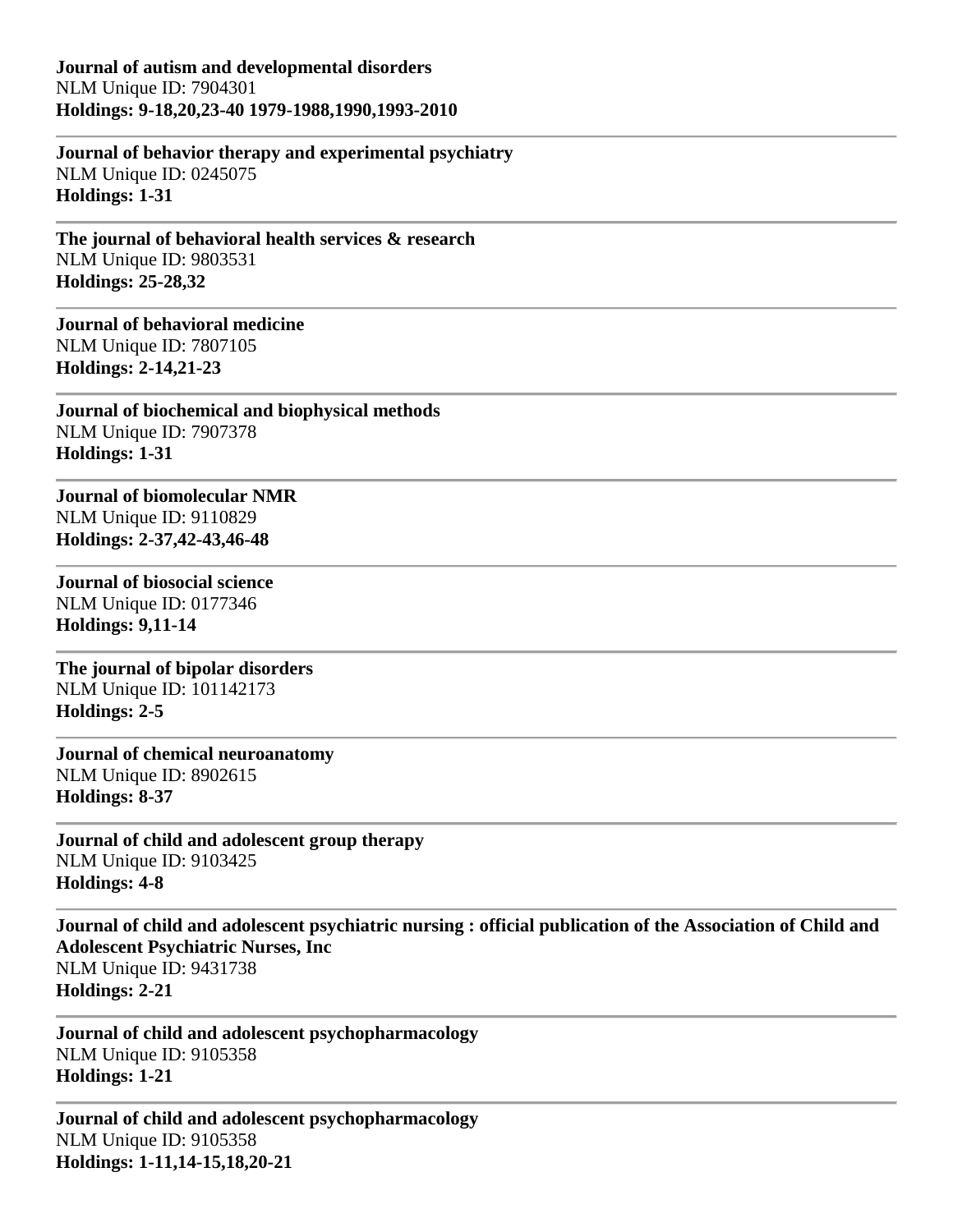### **Journal of child psychology and psychiatry, and allied disciplines** NLM Unique ID: 0375361 **Holdings: 1-50**

**Journal of chronic diseases** NLM Unique ID: 2985123R **Holdings: 27-40** 

**Journal of clinical and experimental neuropsychology** NLM Unique ID: 8502170 **Holdings: 6-25,27-28** 

**Journal of clinical and experimental psychopathology** NLM Unique ID: 17840130R **Holdings: 6-14** 

**Journal of clinical and experimental psychopathology & quarterly review of psychiatry and neurology** NLM Unique ID: 17840140R **Holdings: 15-23** 

**Journal of clinical child psychology** NLM Unique ID: 7603095 **Holdings: 8-31,34-37** 

**Journal of clinical neurophysiology : official publication of the American Electroencephalographic Society** NLM Unique ID: 8506708 **Holdings: 1-10** 

**Journal of clinical neuropsychology** NLM Unique ID: 8002260 **Holdings: 6** 

**Journal of clinical neuroscience : official journal of the Neurosurgical Society of Australasia** NLM Unique ID: 9433352 **Holdings: 2-16** 

**The Journal of clinical psychiatry** NLM Unique ID: 7801243 **Holdings: 39-**

**The Journal of clinical psychiatry monograph series** NLM Unique ID: 8406471 **Holdings: 1-19 1984-2004**

**Journal of clinical psychology** NLM Unique ID: 0217132 **Holdings: 1,3-59,62-63**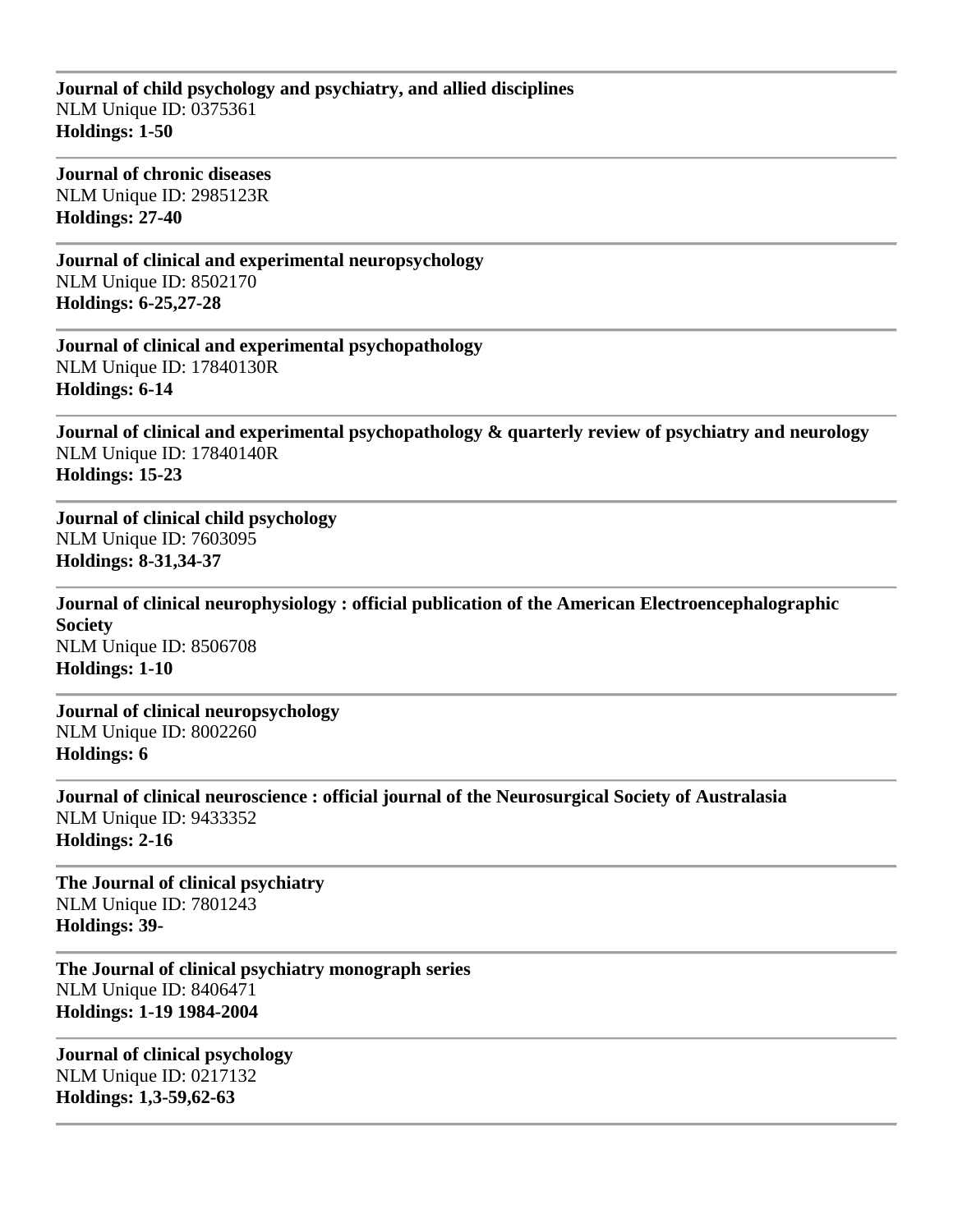**Journal of clinical psychopharmacology** NLM Unique ID: 8109496 **Holdings: 1-27 1981-2007**

**Journal of cognitive neuroscience** NLM Unique ID: 8910747 **Holdings: 13-21 2002-2009**

**Journal of communication disorders** NLM Unique ID: 0260316 **Holdings: 28-42** 

**Journal of community health** NLM Unique ID: 7600747 **Holdings: 1-10,12-20** 

**Journal of community psychology** NLM Unique ID: 0367033 **Holdings: 2-3,5-15,19-20** 

**Journal of contemporary psychotherapy** NLM Unique ID: 0171675 **Holdings: 6-13** 

**Journal of criminal psychopathology** NLM Unique ID: 9411277 **Holdings: 1,3-6** 

**Journal of cross-cultural psychology** NLM Unique ID: 0355667 **Holdings: 12-13** 

**Journal of cystic fibrosis : official journal of the European Cystic Fibrosis Society** NLM Unique ID: 101128966 **Holdings: 1-7** 

**Journal of developmental and behavioral pediatrics : JDBP** NLM Unique ID: 8006933 **Holdings: 1-24** 

**Journal of dual diagnosis** NLM Unique ID: 101197457 **Holdings: 1** 

**The journal of ECT** NLM Unique ID: 9808943 **Holdings: 14-19** 

**Journal of epilepsy** NLM Unique ID: 8809254 **Holdings: 8-11**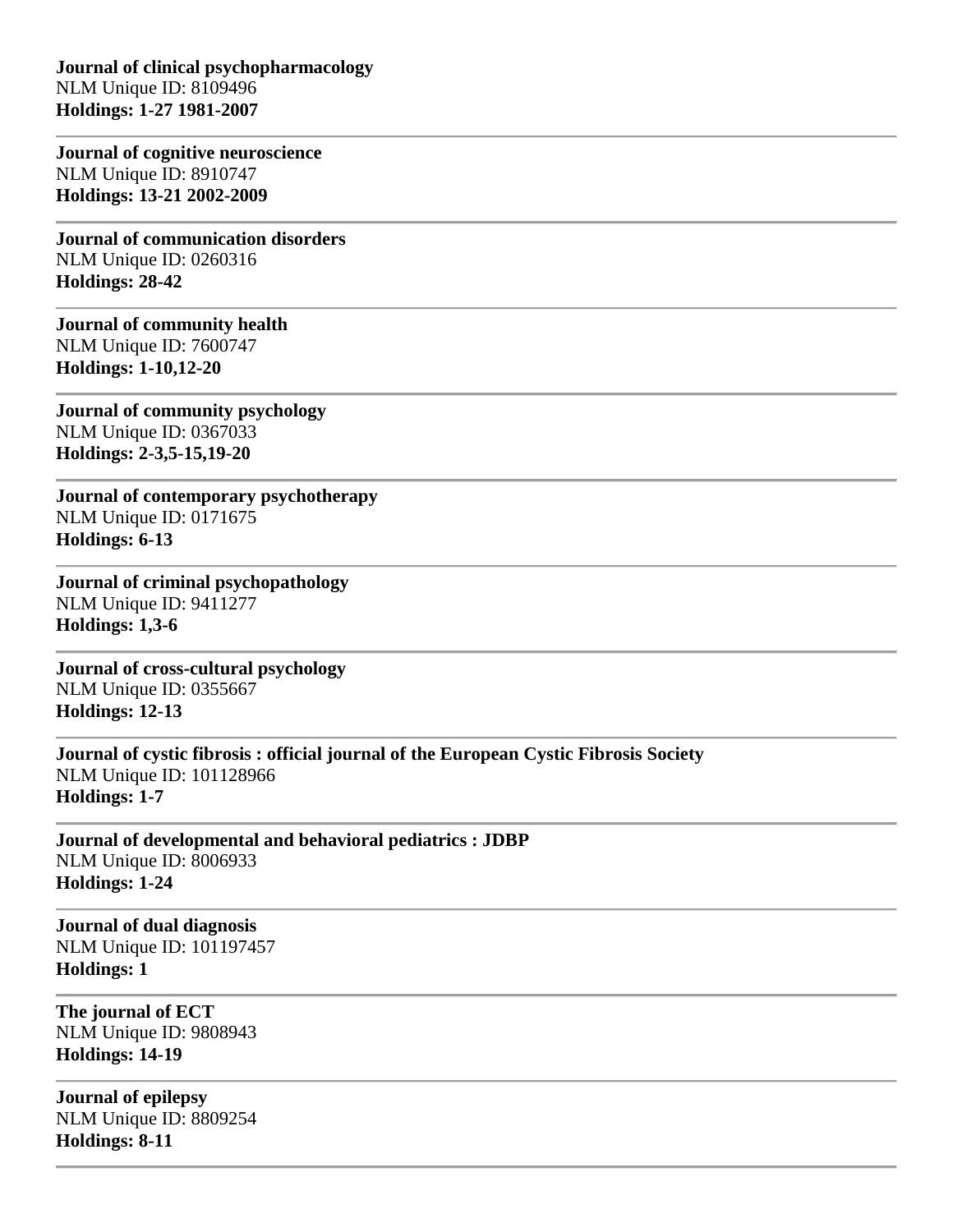**Journal of experimental social psychology** NLM Unique ID: 0045332 **Holdings: 5-9,18,26-27** 

**Journal of fluency disorders** NLM Unique ID: 7601744 **Holdings: 20-34** 

**Journal of fluency disorders** NLM Unique ID: 7601744 **Holdings: 3-4,7** 

**The Journal of forensic psychiatry** NLM Unique ID: 9111631 **Holdings: 6 1995**

**The Journal of general psychology** NLM Unique ID: 2985111R **Holdings: 1,18-21,28-29,40-43,52-65,106-107** 

**Journal of geriatric psychiatry** NLM Unique ID: 0255141 **Holdings: 1-35** 

**Journal of geriatric psychiatry and neurology** NLM Unique ID: 8805645 **Holdings: 1-9,11-13,16,21** 

**Journal of health and social behavior** NLM Unique ID: 0103130 **Holdings: 14-48** 

**Journal of health politics, policy and law** NLM Unique ID: 7609331 **Holdings: 1-23** 

**Journal of health services research & policy** NLM Unique ID: 9604936 **Holdings: 1-3** 

**The Journal of holistic health** NLM Unique ID: 7801246 **Holdings: 1-9** 

**The Journal of human resources** NLM Unique ID: 0235700 **Holdings: 24-28** 

**Journal of humanistic psychology** NLM Unique ID: 0053462 **Holdings: 14-23,32-40**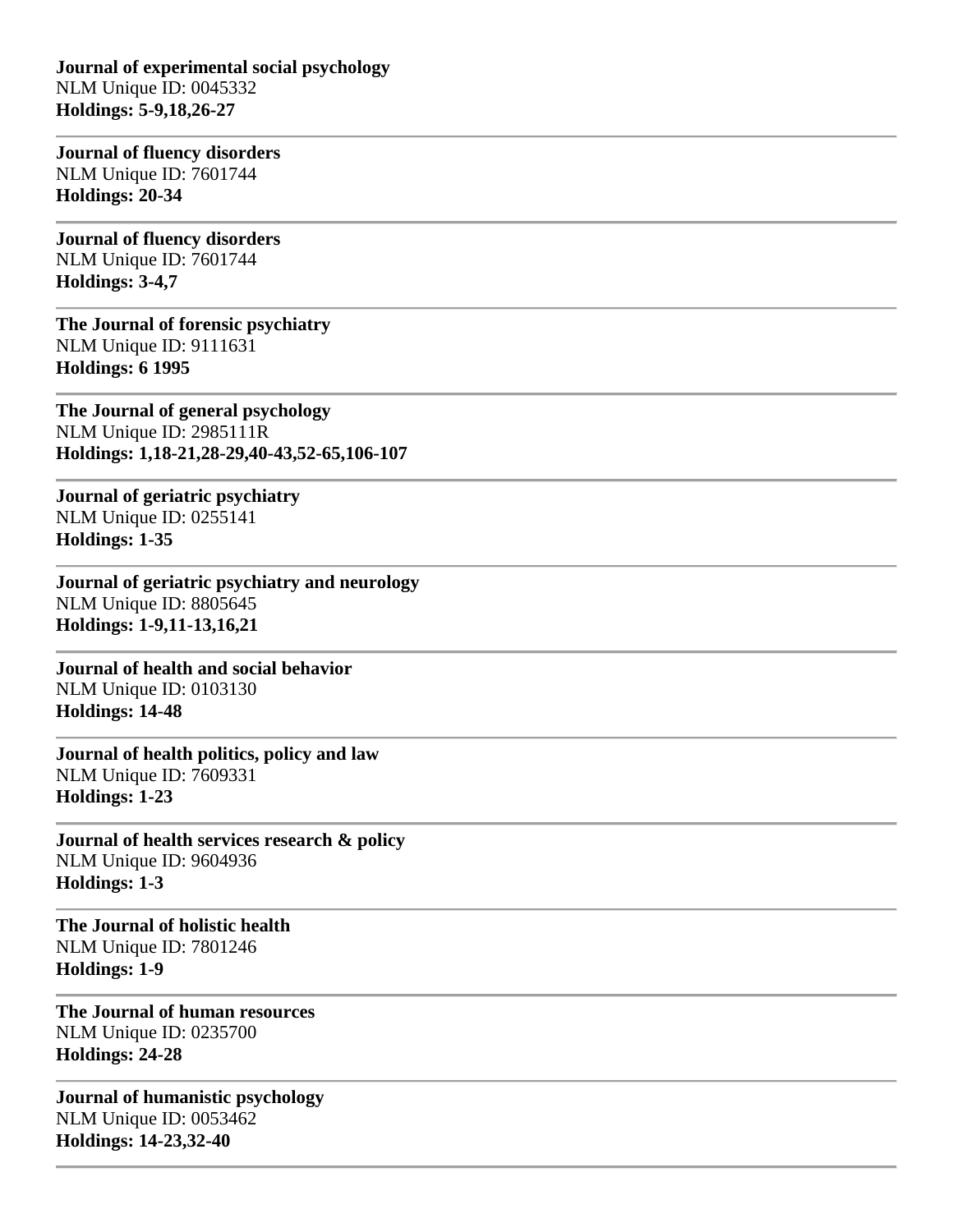**Journal of interpersonal violence** NLM Unique ID: 8700910 **Holdings: 3-13,15** 

**The Journal of laboratory and clinical medicine** NLM Unique ID: 0375375 **Holdings: 23-126** 

**Journal of marriage and family counseling** NLM Unique ID: 7511713 **Holdings: 2,4** 

**Journal of mathematical psychology** NLM Unique ID: 2985082R **Holdings: 1-30** 

**Journal of medical primatology** NLM Unique ID: 0320626 **Holdings: 1-9,12,19** 

**Journal of medical systems** NLM Unique ID: 7806056 **Holdings: 5-7** 

**Journal of memory and language** NLM Unique ID: 8606159 **Holdings: 34-60** 

**Journal of mental health (Abingdon, England)** NLM Unique ID: 9212352 **Holdings: 2-7,13-15 1993-1998,2004-2006**

**Journal of mental health administration** NLM Unique ID: 0351035 **Holdings: 1-3,5,7-12,14,16-24** 

**The journal of mental health policy and economics** NLM Unique ID: 9815374 **Holdings: 12-15**

**The Journal of mental science** NLM Unique ID: 0014157 **Holdings: 77-108** 

**Journal of molecular neuroscience : MN** NLM Unique ID: 9002991 **Holdings: 1** 

**Journal of multivariate analysis** NLM Unique ID: 9890139 **Holdings: 13-17**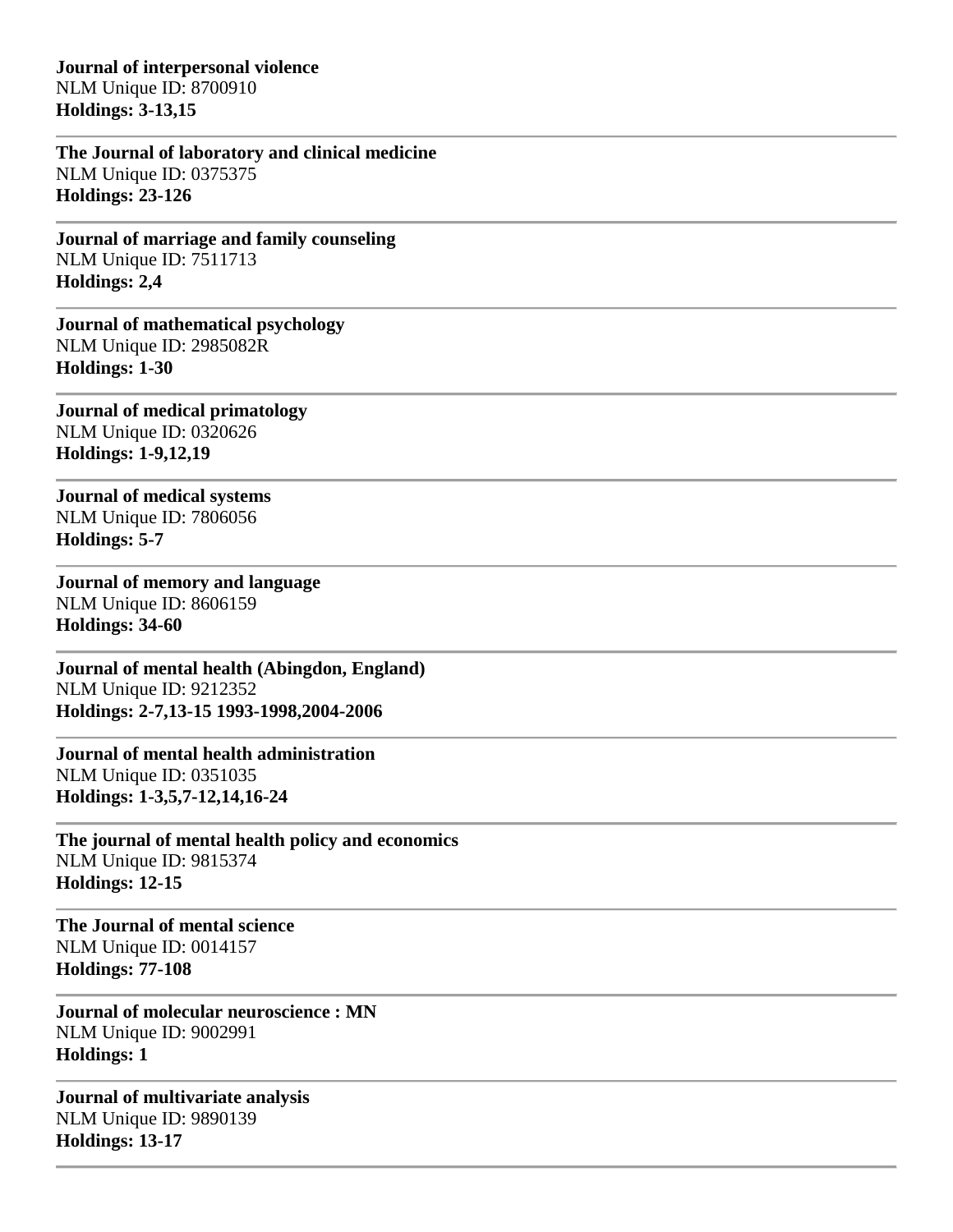**The journal of NAMI California** NLM Unique ID: 100910719 **Holdings: 10-11** 

**The Journal of nervous and mental disease** NLM Unique ID: 0375402 **Holdings: 73-88,90-94,96,98-106,108-113,116-118,120-195** 

**Journal of neural transmission. Supplementum** NLM Unique ID: 0425126 **Holdings: 15,33,35,48,50,67** 

## **Journal of neurobiology** NLM Unique ID: 0213640

**Holdings: 1-20,46-49** 

**Journal of neurochemistry** NLM Unique ID: 2985190R **Holdings: 1-97,108,112-119** 

**Journal of neurochemistry** NLM Unique ID: 2985190R **Holdings: 1997-2009**

# **Journal of neurocytology**

NLM Unique ID: 0364620 **Holdings: 1-9,11-12,15-17** 

**Journal of neurogenetics** NLM Unique ID: 8406473 **Holdings: 2,4,6-12** 

**Journal of neuroimaging : official journal of the American Society of Neuroimaging** NLM Unique ID: 9102705 **Holdings: 1-8** 

# **Journal of neuroimmunology**

NLM Unique ID: 8109498 **Holdings: 56-211** 

**Journal of neurolinguistics** NLM Unique ID: 8905293 **Holdings: 9-22** 

**Journal of neurology, neurosurgery, and psychiatry** NLM Unique ID: 2985191R **Holdings: 12-18 1949-1955**

**Journal of neuropathology and experimental neurology** NLM Unique ID: 2985192R **Holdings: 1-13,24-64,67-69**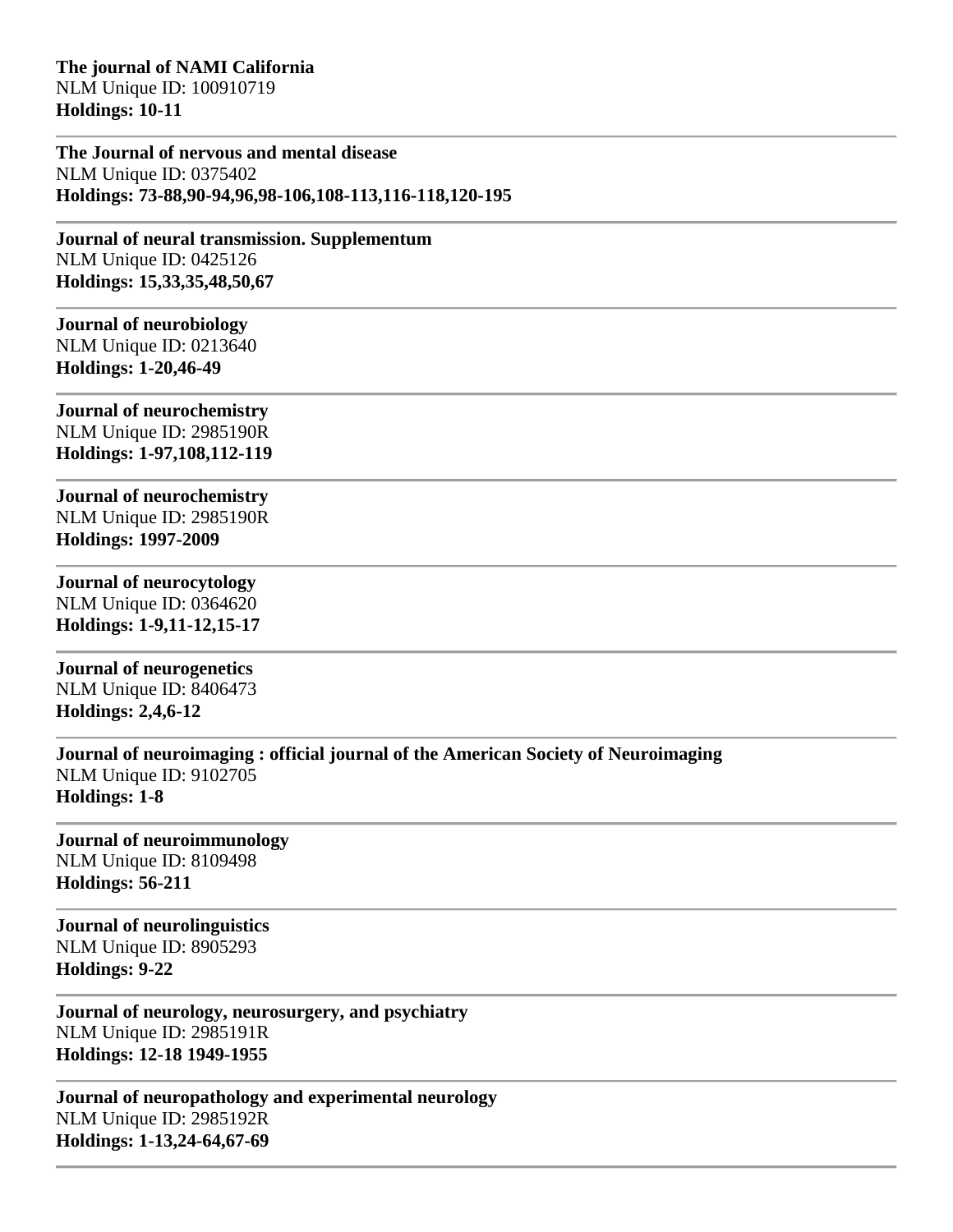### **Journal of neurophysiology** NLM Unique ID: 0375404 **Holdings: 1-82,91,95**

**Journal of neuropsychiatry** NLM Unique ID: 0070073 **Holdings: 1-5** 

**The Journal of neuropsychiatry and clinical neurosciences** NLM Unique ID: 8911344 **Holdings: 1-20** 

**The Journal of neuropsychiatry and clinical neurosciences** NLM Unique ID: 8911344 **Holdings: 1-**

**The Journal of neuroscience : the official journal of the Society for Neuroscience** NLM Unique ID: 8102140 **Holdings: 25-29** 

**Journal of neuroscience methods** NLM Unique ID: 7905558 **Holdings: 56-181** 

**Journal of neuroscience methods** NLM Unique ID: 7905558 **Holdings: 1-61** 

**Journal of neuroscience research** NLM Unique ID: 7600111 **Holdings: 1996-2003**

**Journal of neuroscience research** NLM Unique ID: 7600111 **Holdings: 1-11,13-69,71-74** 

**The Journal of NIH research : life sciences research and news about the National Institutes of Health and the Alcohol, Drug Abuse, and Mental Health Administration** NLM Unique ID: 8915418 **Holdings: 1-9** 

**Journal of operational psychiatry** NLM Unique ID: 1301723 **Holdings: 5-6,8-15** 

**Journal of orthomolecular psychiatry** NLM Unique ID: 0417732 **Holdings: 1-14** 

**The journal of pain : official journal of the American Pain Society** NLM Unique ID: 100898657 **Holdings: 1-10**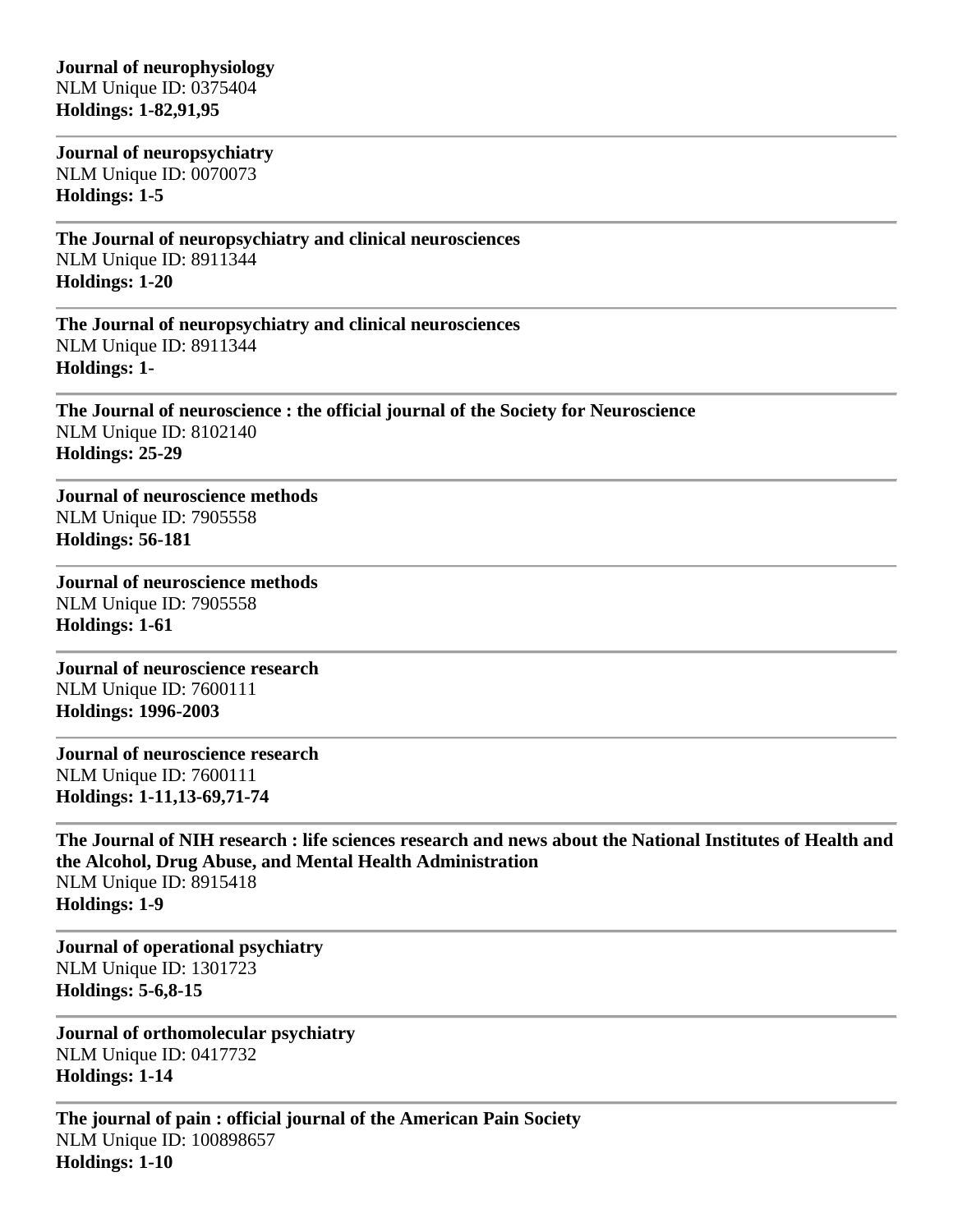**Journal of pain and symptom management** NLM Unique ID: 8605836 **Holdings: 10-37** 

**Journal of pastoral care** NLM Unique ID: 17930120R **Holdings: 13-37,39,41-44,47-48** 

**Journal of pediatric psychology** NLM Unique ID: 7801773 **Holdings: 4-33,35** 

**Journal of personality** NLM Unique ID: 2985194R **Holdings: 42-51** 

**Journal of personality assessment** NLM Unique ID: 1260201 **Holdings: 35-48,50-77,79-81** 

**Journal of personality disorders** NLM Unique ID: 8710838 **Holdings: 1-13,16** 

**Journal of pharmaceutical and biomedical analysis** NLM Unique ID: 8309336 **Holdings: 29** 

**The Journal of pharmacology and experimental therapeutics** NLM Unique ID: 0376362 **Holdings: 157-204,226-273** 

**Journal of physiology, Paris** NLM Unique ID: 9309351 **Holdings: 89-103** 

**Journal of practical psychiatry and behavioral health** NLM Unique ID: 9508885 **Holdings: 5** 

**Journal of psychedelic drugs** NLM Unique ID: 0203241 **Holdings: 1-12** 

**Journal of psychiatric and mental health nursing** NLM Unique ID: 9439514 **Holdings: 8-10** 

**Journal of psychiatric nursing** NLM Unique ID: 7900452 **Holdings: 2,4-6**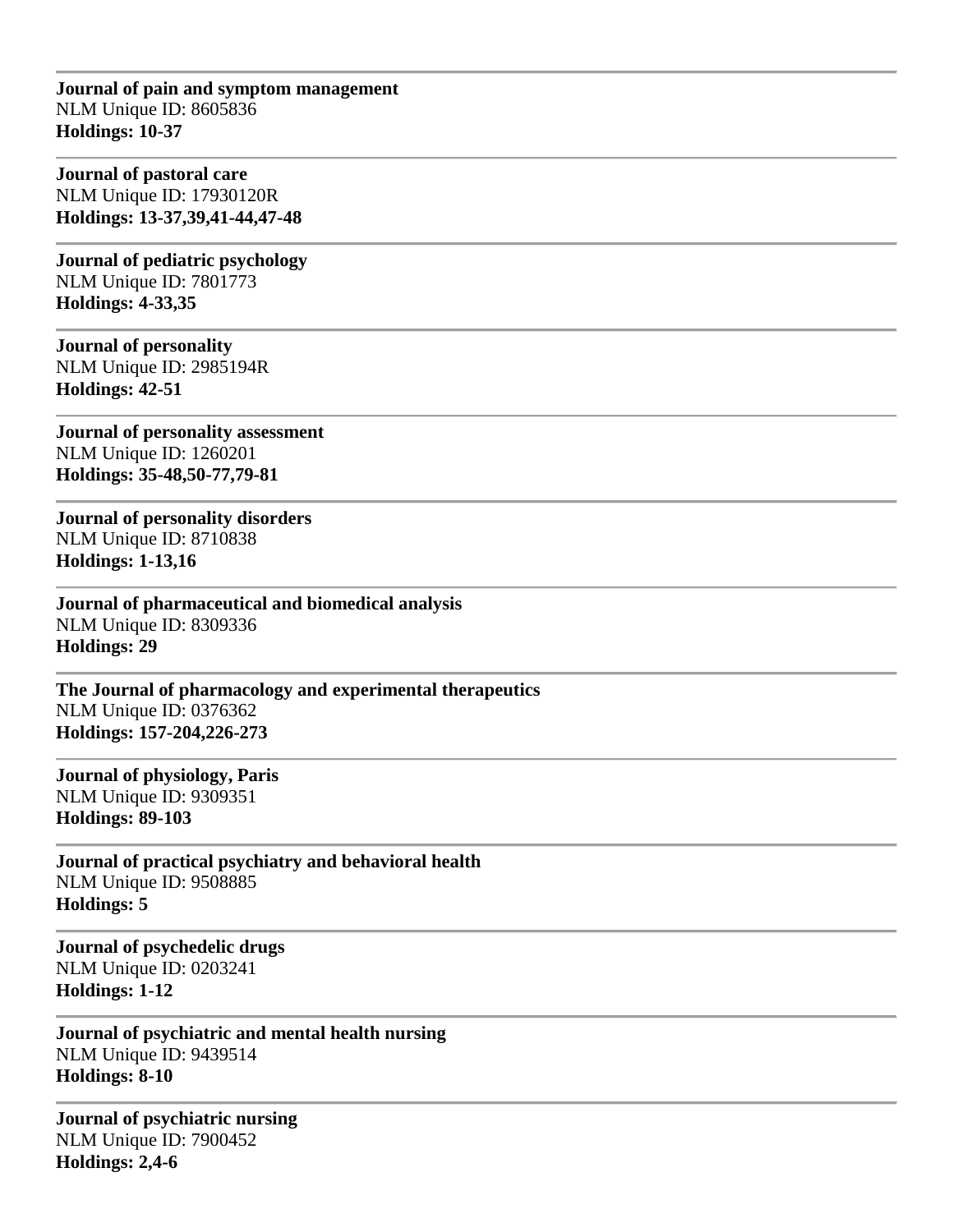### **Journal of psychiatric nursing and mental health services** NLM Unique ID: 0141401 **Holdings: 7-19**

**Journal of psychiatric practice** NLM Unique ID: 100901141 **Holdings: 6-11,13** 

**Journal of psychiatric research** NLM Unique ID: 0376331 **Holdings: 29-43** 

**Journal of psychiatric treatment and evaluation** NLM Unique ID: 8006507 **Holdings: 1-5** 

**The Journal of psychiatry & law** NLM Unique ID: 0425744 **Holdings: 2-21,36-39** 

**Journal of psychiatry & neuroscience : JPN** NLM Unique ID: 9107859 **Holdings: 16-34** 

**Journal of psychoactive drugs** NLM Unique ID: 8113536 **Holdings: 13-15,18-32** 

**The Journal of psychoanalytic anthropology** NLM Unique ID: 8303777 **Holdings: 3-7,10** 

**The Journal of psychohistory** NLM Unique ID: 7613887 **Holdings: 28-35** 

**Journal of psychological medicine and mental pathology (London, England : 1848)** NLM Unique ID: 0014204 **Holdings: 1 1848**

**The Journal of psychology** NLM Unique ID: 0376332 **Holdings: 6-7,9-10,15-16,27-30,39-50,52,83-88,90-95,105,110-112,116-120** 

**Journal of psychopathology and behavioral assessment** NLM Unique ID: 8608482 **Holdings: 23-27** 

**Journal of psychopharmacology (Oxford, England)** NLM Unique ID: 8907828 **Holdings: 5-17,22**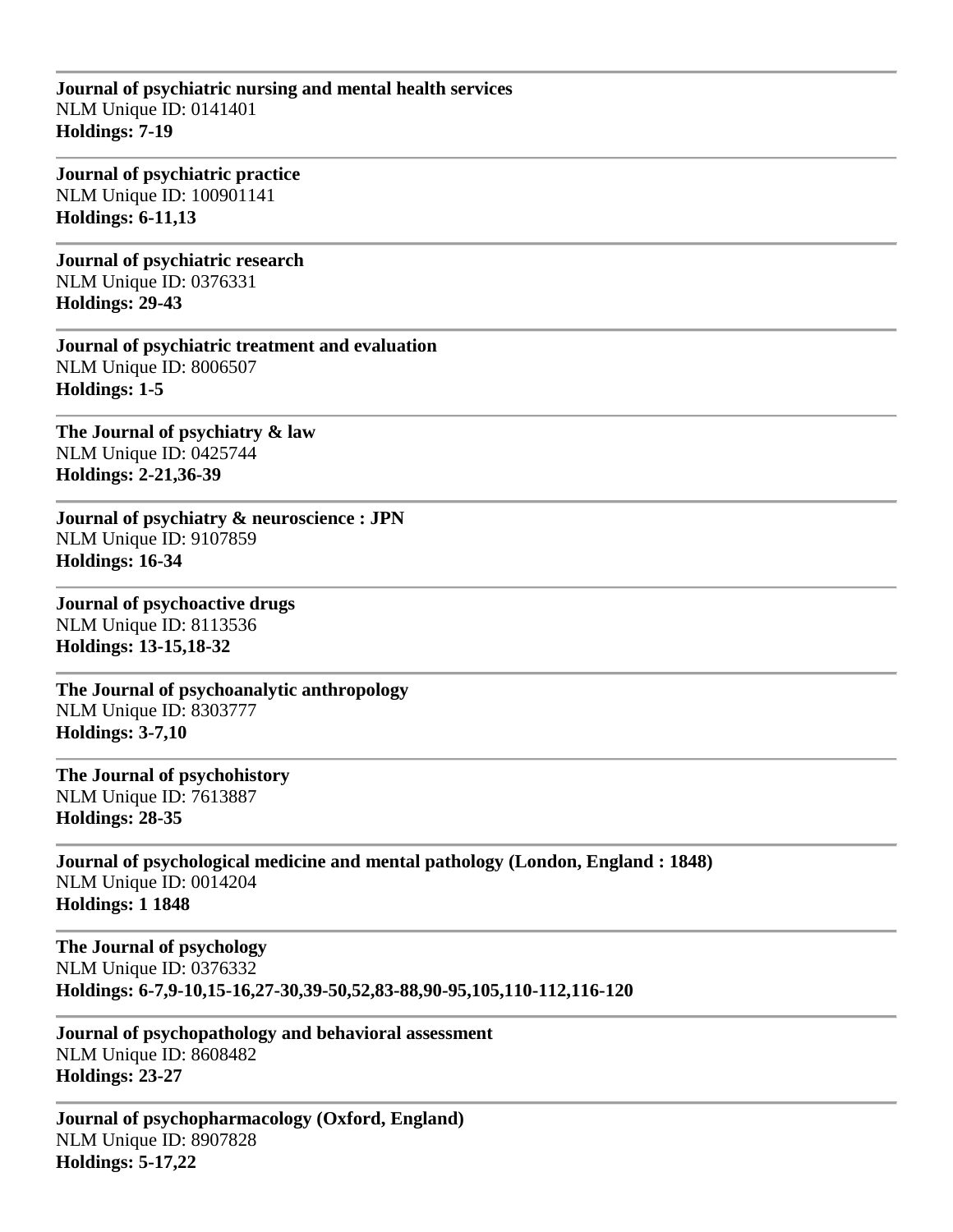### **Journal of psychosocial nursing and mental health services** NLM Unique ID: 8200911 **Holdings: 19-48**

**Journal of psychosomatic research** NLM Unique ID: 0376333 **Holdings: 39-66** 

**The Journal of psychotherapy practice and research** NLM Unique ID: 9206496 **Holdings: 1-10** 

**Journal of receptor research** NLM Unique ID: 8008358 **Holdings: 1-11** 

**The Journal of research in crime and delinquency** NLM Unique ID: 0014210 **Holdings: 11-15,17-19** 

**Journal of sex research** NLM Unique ID: 0062647 **Holdings: 6-7,10,12-19** 

**Journal of social distress and the homeless** NLM Unique ID: 9515853 **Holdings: 1,6,8-9,11** 

**The Journal of social psychology** NLM Unique ID: 0376372 **Holdings: 29-32,34,36-38,41-55,107-109,115-118** 

**The Journal of speech and hearing disorders** NLM Unique ID: 0376335 **Holdings: 38-55** 

**Journal of speech and hearing research** NLM Unique ID: 0376336 **Holdings: 18-39** 

**Journal of speech, language, and hearing research : JSLHR** NLM Unique ID: 9705610 **Holdings: 40-42** 

**Journal of stroke and cerebrovascular diseases : the official journal of National Stroke Association** NLM Unique ID: 9111633 **Holdings: 5-16** 

**Journal of studies on alcohol** NLM Unique ID: 7503813 **Holdings: 36-63**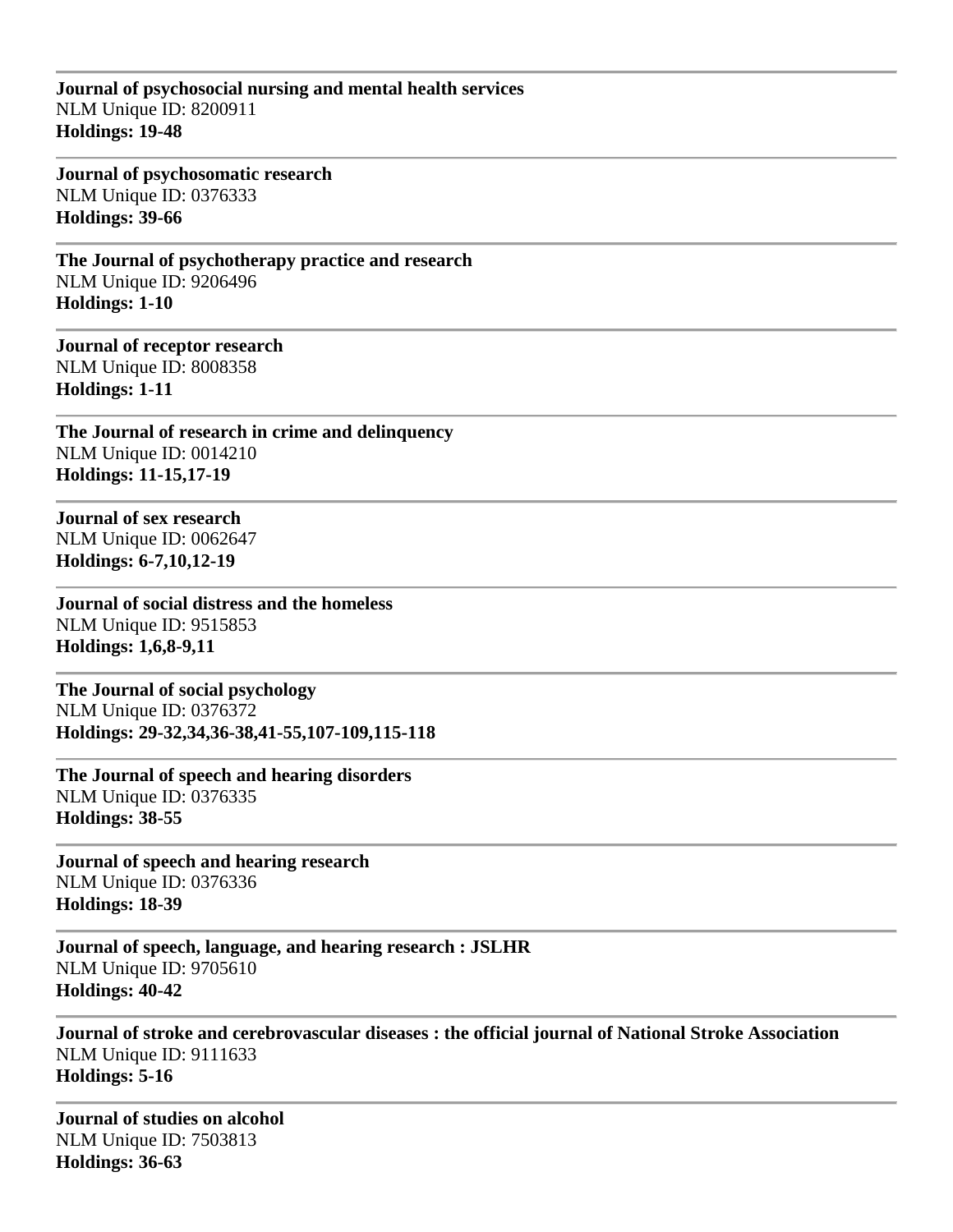**Journal of substance abuse** NLM Unique ID: 9001404 **Holdings: 9-12** 

**Journal of substance abuse treatment** NLM Unique ID: 8500909 **Holdings: 12-36** 

**Journal of technology in human services** NLM Unique ID: 100896771 **Holdings: 16-24** 

**Journal of the American Academy of Child and Adolescent Psychiatry** NLM Unique ID: 8704565 **Holdings: 26-49** 

**Journal of the American Academy of Child Psychiatry** NLM Unique ID: 7505568 **Holdings: 1-25** 

**The journal of the American Academy of Psychiatry and the Law** NLM Unique ID: 9708963 **Holdings: 25-30,36-38** 

**The Journal of the American Academy of Psychoanalysis** NLM Unique ID: 7505570 **Holdings: 1-28,31-32,36** 

**Journal of the American Psychiatric Nurses Association** NLM Unique ID: 9507418 **Holdings: 1-17** 

**Journal of the American Psychoanalytic Association** NLM Unique ID: 7505579 **Holdings: 1-50,52-54,56,60** 

**The Journal of the American Society for Psychical Research** NLM Unique ID: 7505580 **Holdings: 69-76** 

**Journal of the American Statistical Association** NLM Unique ID: 01510020R **Holdings: 98-100** 

**Journal of the autonomic nervous system** NLM Unique ID: 8003419 **Holdings: 50-81** 

**The journal of the California Alliance for the Mentally Ill** NLM Unique ID: 9315245 **Holdings: 1-10**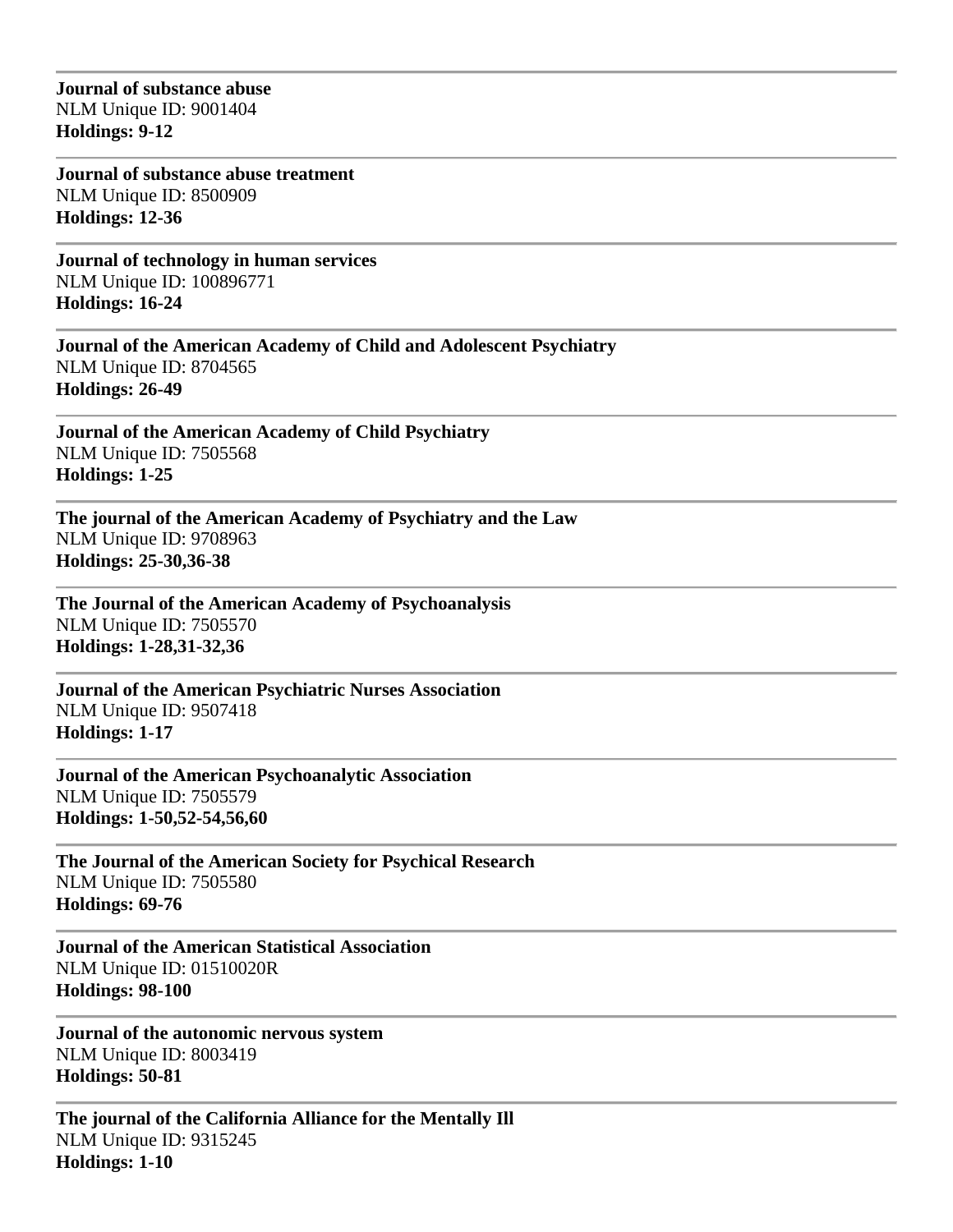**Journal of the Hillside Hospital** NLM Unique ID: 7507199 **Holdings: 1-17** 

**Journal of the International Neuropsychological Society : JINS** NLM Unique ID: 9503760 **Holdings: 1-14** 

**The Journal of the Medical Society of New Jersey** NLM Unique ID: 7503084 **Holdings: 72-82** 

**Journal of the neurological sciences** NLM Unique ID: 0375403 **Holdings: 128-281** 

**Journal of the neurological sciences** NLM Unique ID: 0375403 **Holdings: 1-2,4-192,195-197,199,202-208,213,217-222,228-230,232,240-242,252-253,262,265-266,276-277** 

**Journal of the Royal Statistical Society. Series B (Methodological)** NLM Unique ID: 7503113 **Holdings: 37,42,47-59** 

**Journal of the Royal Statistical Society. Series B, Statistical methodology** NLM Unique ID: 100890344 **Holdings: 60-65** 

**Journal of the Society for Psychical Research** NLM Unique ID: 7503117 **Holdings: 43,45-49,51-52** 

**Journal of trauma & dissociation : the official journal of the International Society for the Study of Dissociation (ISSD)** NLM Unique ID: 100898209 **Holdings: 8-9** 

**Journal of urban health : bulletin of the New York Academy of Medicine** NLM Unique ID: 9809909 **Holdings: 75-81** 

**Journal of youth and adolescence** NLM Unique ID: 0333507 **Holdings: 4-10,16-22** 

**Journal watch for psychiatry** NLM Unique ID: 9889389 **Holdings: 1995-**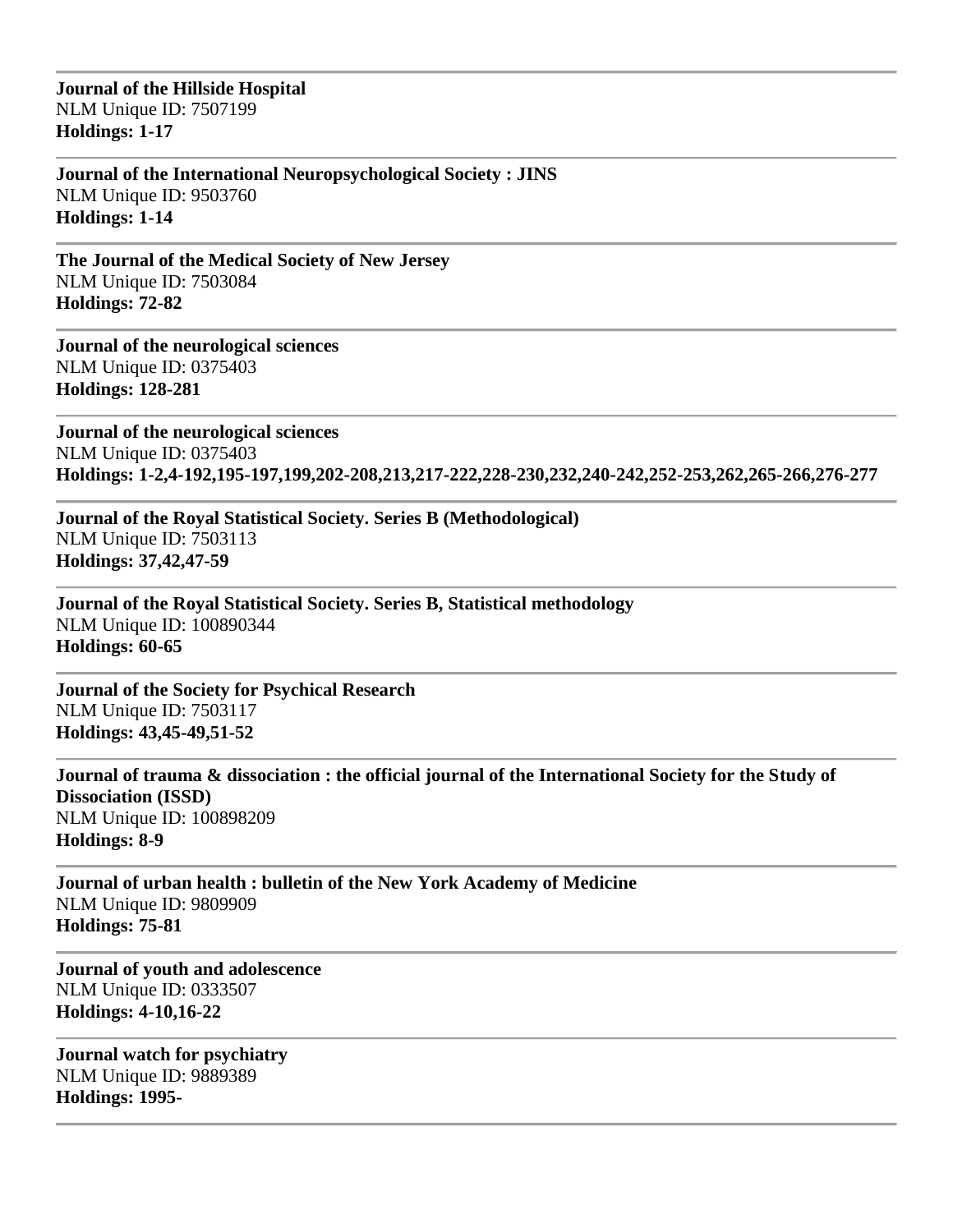### **Lancet (London, England)** NLM Unique ID: 2985213R **Holdings: 345-373**

**The Lancet. Neurology** NLM Unique ID: 101139309 **Holdings: 1-8** 

**Learning and motivation** NLM Unique ID: 0247267 **Holdings: 26-40** 

**Family therapy networker** NLM Unique ID: 8500043 **Holdings: 18-25** 

**Magnetic resonance imaging clinics of North America** NLM Unique ID: 9422762 **Holdings: 4,6-8** 

**Magnetic resonance quarterly** NLM Unique ID: 8910769 **Holdings: 5-10** 

**Mammalian genome : official journal of the International Mammalian Genome Society** NLM Unique ID: 9100916 **Holdings: 1-12** 

**Materia medica Polona. Polish journal of medicine and pharmacy** NLM Unique ID: 0236526 **Holdings: 5-12,22-23** 

**McLean Hospital journal** NLM Unique ID: 7607978 **Holdings: 1-5,12** 

**Mechanisms of ageing and development** NLM Unique ID: 0347227 **Holdings: 77-130** 

**Mechanisms of development** NLM Unique ID: 9101218 **Holdings: 49-126** 

**Medical anthropology quarterly** NLM Unique ID: 8405037 **Holdings: 2-3,6-11,14** 

**Medical care** NLM Unique ID: 0230027 **Holdings: 5-45**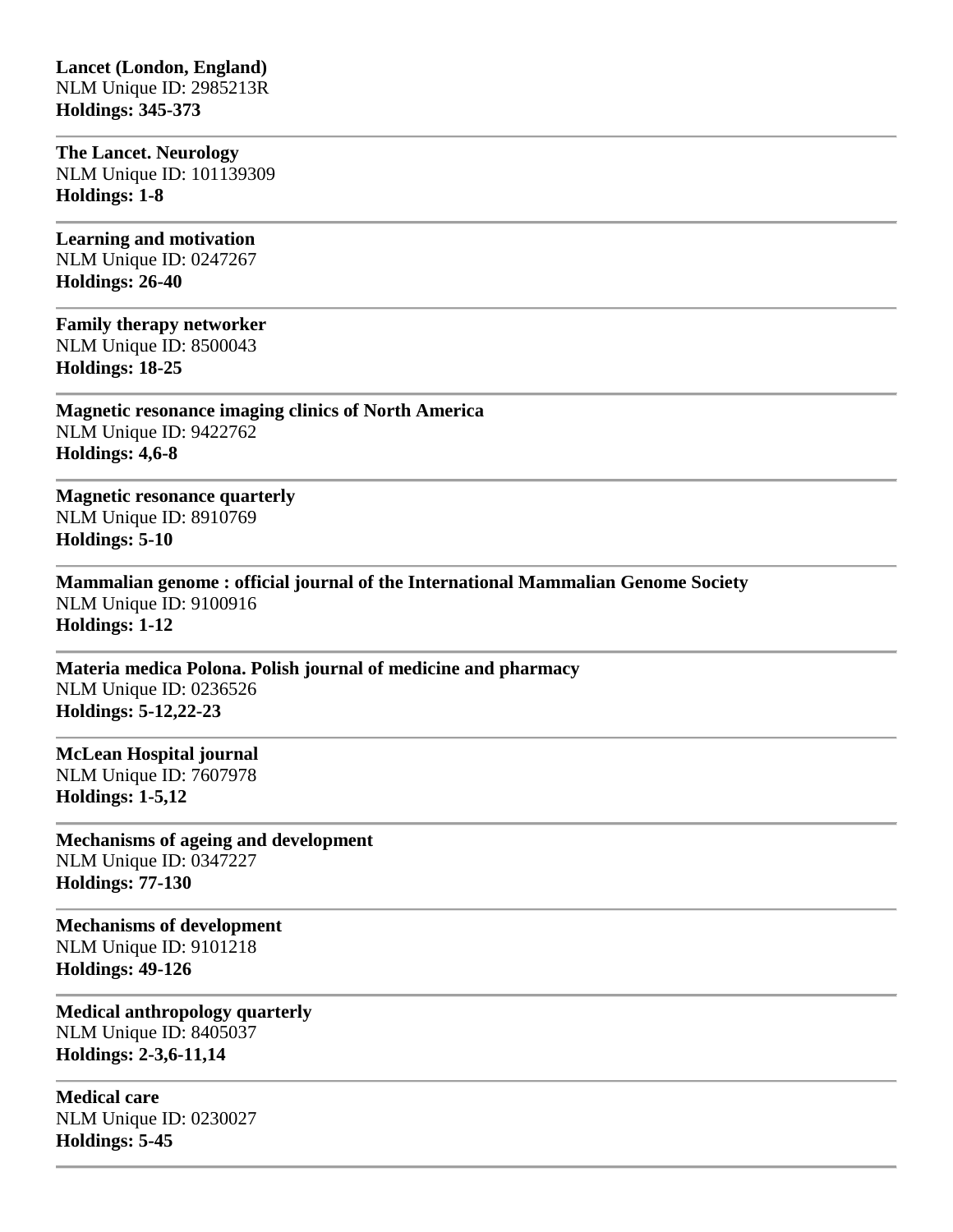**Medical care research and review : MCRR** NLM Unique ID: 9506850 **Holdings: 52-58** 

**Medical care review** NLM Unique ID: 0073130 **Holdings: 25-51** 

**Medical decision making : an international journal of the Society for Medical Decision Making** NLM Unique ID: 8109073 **Holdings: 6-19,22-23** 

**The Medical letter on drugs and therapeutics** NLM Unique ID: 2985240R **Holdings: 31-47** 

**Medical physics** NLM Unique ID: 0425746 **Holdings: 16-23,25-30,34-35** 

**Memory & cognition** NLM Unique ID: 0357443 **Holdings: 2-11,18-23** 

**Mental health services research** NLM Unique ID: 9815815 **Holdings: 6-7** 

**Mental hospitals** NLM Unique ID: 14840420R **Holdings: 1-16** 

**Mental hospitals** NLM Unique ID: 14840420R **Holdings: 1-16** 

**Mental hygiene** NLM Unique ID: 0360401 **Holdings: 1,3-4,6-46,48-55** 

**Mental retardation and developmental disabilities** NLM Unique ID: 0401517 **Holdings: 5-7** 

**Merrill-Palmer quarterly (Wayne State University. Press)** NLM Unique ID: 8405046 **Holdings: 24,26,29,32,33,36-43** 

**Merrill-Palmer quarterly, behavior and development** NLM Unique ID: 8405047 **Holdings: 12,15-16,24-27,29**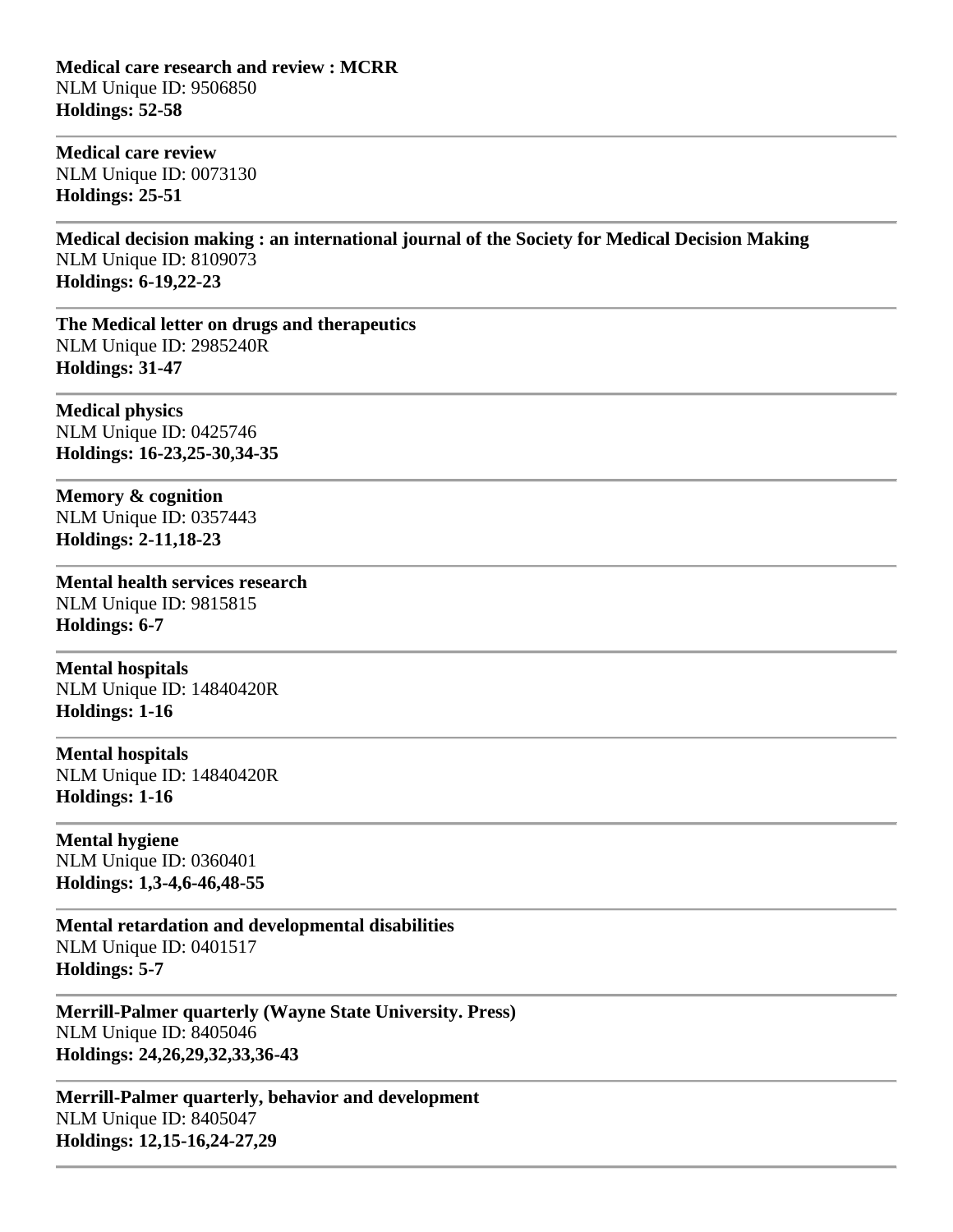### **Methods (San Diego, Calif.)** NLM Unique ID: 9426302 **Holdings: 7-44**

**Methods in enzymology**

NLM Unique ID: 0212271 **Holdings: 1** 

### **Methods in molecular biology**

NLM Unique ID: 0315755 **Holdings: 72-73,128,144,153,169,195,198,217,278,285,288,299,306,370,438-439,447,457-458,561** 

**MH**

NLM Unique ID: 0365565 **Holdings: 56-59,61** 

**Microscopy research and technique** NLM Unique ID: 9203012 **Holdings: 20-22,25-35** 

**The Milbank Memorial Fund quarterly. Health and society** NLM Unique ID: 0400166 **Holdings: 52-63** 

**The Milbank quarterly** NLM Unique ID: 8607003 **Holdings: 64-88** 

**Mitochondrion** NLM Unique ID: 100968751 **Holdings: 1-7** 

**Modern problems of pharmacopsychiatry** NLM Unique ID: 0425142 **Holdings: 2-3,5-6,8,10-12,14-17,21** 

**Molecular and cellular neurosciences** NLM Unique ID: 9100095 **Holdings: 6-41** 

**Molecular medicine today (Reference ed.)** NLM Unique ID: 9891586 **Holdings: 2-3,7-9** 

**Molecular neurobiology** NLM Unique ID: 8900963 **Holdings: 2,4-11** 

**Molecular pharmacology** NLM Unique ID: 0035623 **Holdings: 1-56**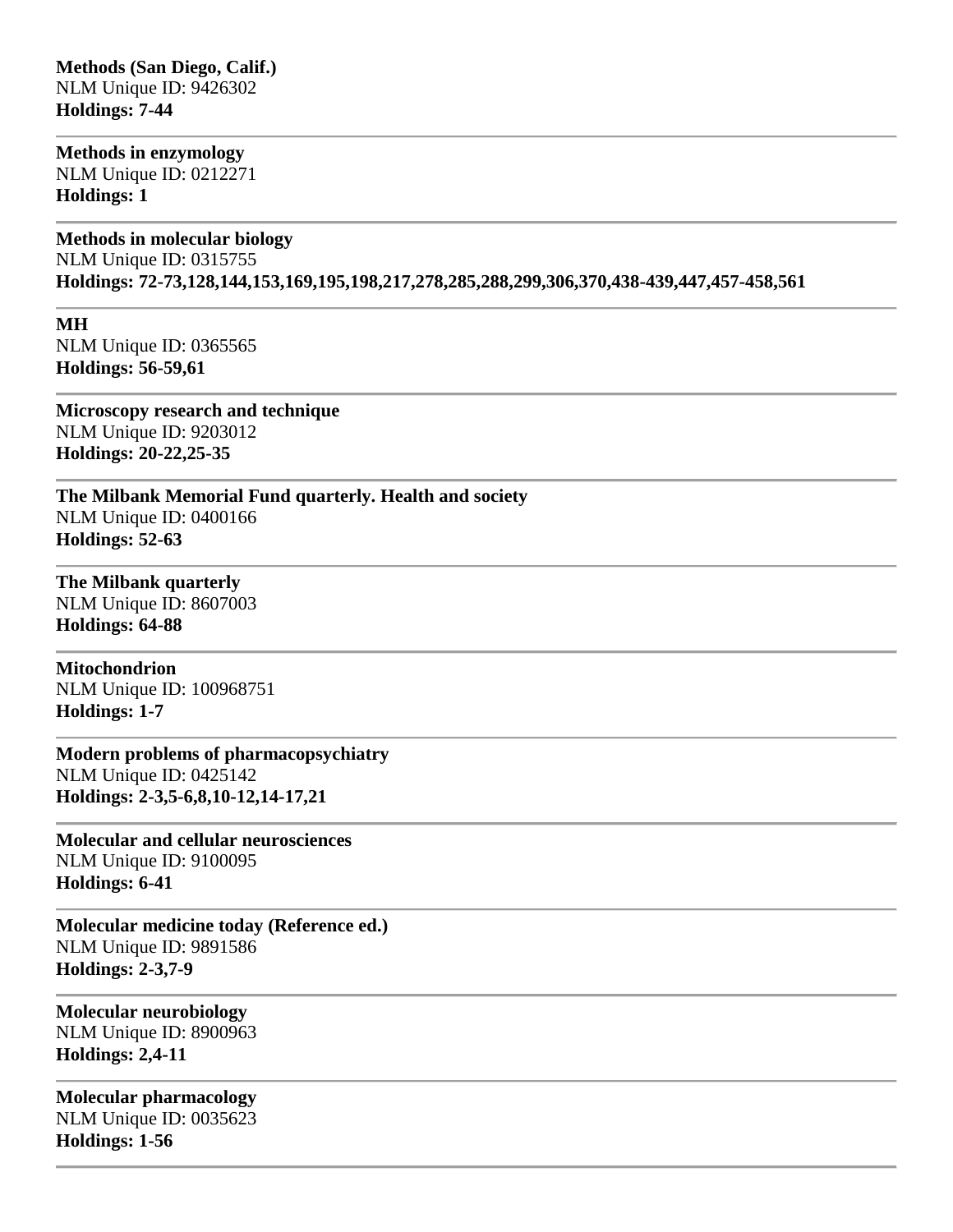**Monitor on psychology : a publication of the American Psychological Association** NLM Unique ID: 100927491 **Holdings: 39-42** 

**Monographs from the Psychiatric Clinic of the Helsinki University Central Hospital** NLM Unique ID: 1275550 **Holdings: 4,6 1972,1976**

**Monographs of the Society for Research in Child Development** NLM Unique ID: 7508397 **Holdings: 30-32,34-44,46-48,50,53-72** 

**Multivariate behavioral research** NLM Unique ID: 0046052 **Holdings: 1-18,21-23** 

**N & HC perspectives on community : official publication of the National League for Nursing** NLM Unique ID: 9504562 **Holdings: 16-18** 

**Nature biotechnology** NLM Unique ID: 9604648

**Holdings: 15-24** 

**Nature cell biology** NLM Unique ID: 100890575 **Holdings: 1-12** 

**Nature genetics** NLM Unique ID: 9216904 **Holdings: 1-41** 

**Nature medicine** NLM Unique ID: 9502015 **Holdings: 1-16** 

**Nature methods** NLM Unique ID: 101215604 **Holdings: 1-8** 

**Nature neuroscience** NLM Unique ID: 9809671 **Holdings: 1-14** 

**Nature reviews. Drug discovery** NLM Unique ID: 101124171 **Holdings: 1-3,7-12 2002-2004,2008-2013**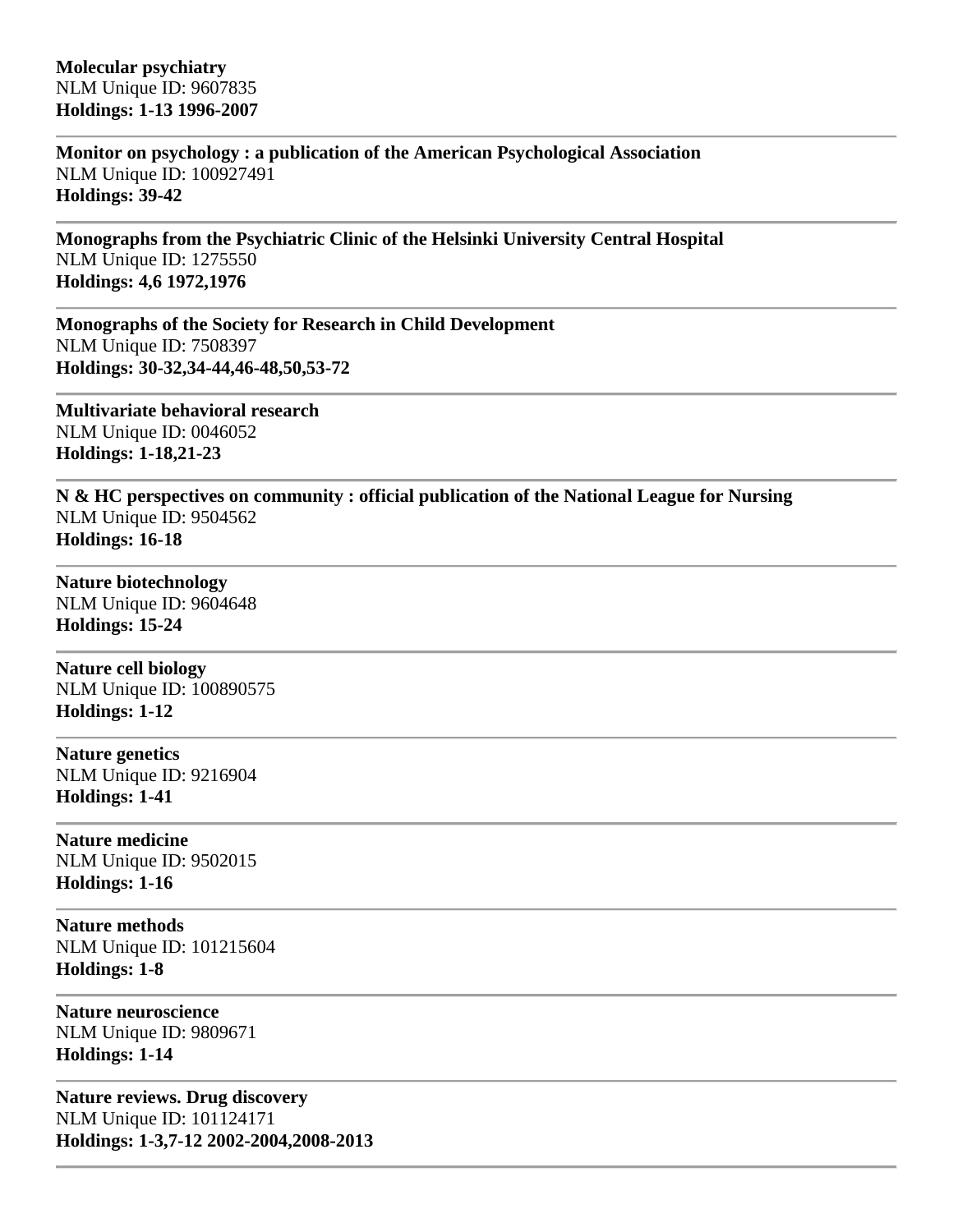**Nature reviews. Genetics** NLM Unique ID: 100962779 **Holdings: 1-10** 

**Nature reviews. Molecular cell biology** NLM Unique ID: 100962782 **Holdings: 1-5,7-9** 

**Nature reviews. Neuroscience** NLM Unique ID: 100962781 **Holdings: 1-4,7-10** 

**Nature: New biology** NLM Unique ID: 0410463 **Holdings: 229,230-246** 

**Nature: Physical science** NLM Unique ID: 0410464 **Holdings: 229-235,241-245** 

**Der Nervenarzt** NLM Unique ID: 0400773 **Holdings: 36-41** 

**Network (Canadian Mental Health Association. Ontario Division)** NLM Unique ID: 101233273 **Holdings: 12-18** 

**Neural networks : the official journal of the International Neural Network Society** NLM Unique ID: 8805018 **Holdings: 5-6,12** 

**Neural networks : the official journal of the International Neural Network Society** NLM Unique ID: 8805018 **Holdings: 8-22** 

**Neurobiology of aging** NLM Unique ID: 8100437 **Holdings: 1-5,7,9-34 1980-1984,1986,1988-2013**

**Neurobiology of aging** NLM Unique ID: 8100437 **Holdings: 16-30** 

**Neurobiology of disease** NLM Unique ID: 9500169 **Holdings: 2-34** 

**Neurobiology of disease** NLM Unique ID: 9500169 **Holdings: 1,3-12,15,17-19,21**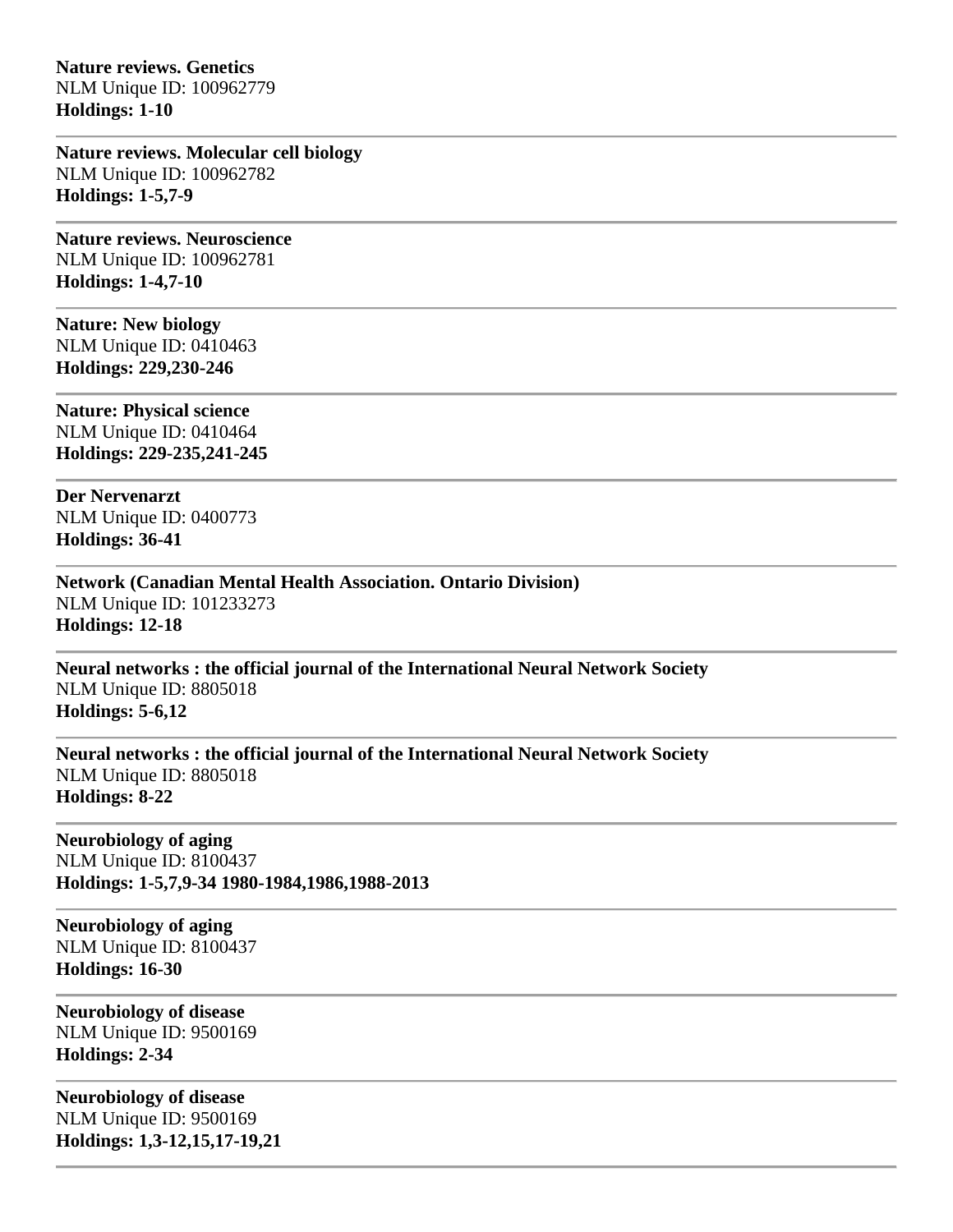**Neurobiology of learning and memory** NLM Unique ID: 9508166 **Holdings: 63-91** 

**Neurocase** NLM Unique ID: 9511374 **Holdings: 1** 

**Neurochemical research** NLM Unique ID: 7613461 **Holdings: 1-37 1976-2012**

**Neurochemistry international**

NLM Unique ID: 8006959 **Holdings: 2-6,9-14,16-18,21-54 1980-1984,1986-1989,1990-1991,1992-2009**

**Neurochemistry international** NLM Unique ID: 8006959 **Holdings: 26-54** 

**Neurocomputing** NLM Unique ID: 9884927 **Holdings: 7-72** 

**Neurodegeneration : a journal for neurodegenerative disorders, neuroprotection, and neuroregeneration** NLM Unique ID: 9209022 **Holdings: 4-5** 

**NeuroImage** NLM Unique ID: 9215515 **Holdings: 1,9-10,13-18** 

**NeuroImage** NLM Unique ID: 9215515 **Holdings: 2-46** 

**Neuroimaging clinics of North America** NLM Unique ID: 9211377 **Holdings: 1-22** 

**Neurologic clinics** NLM Unique ID: 8219232 **Holdings: 1-24,26,28** 

**Neurological bulletin. Clinical studies of nervous and mental diseases in the Neurological Department of Columbia University** NLM Unique ID: 19020100R **Holdings: 1-3** 

**Neurological research** NLM Unique ID: 7905298 **Holdings: 1**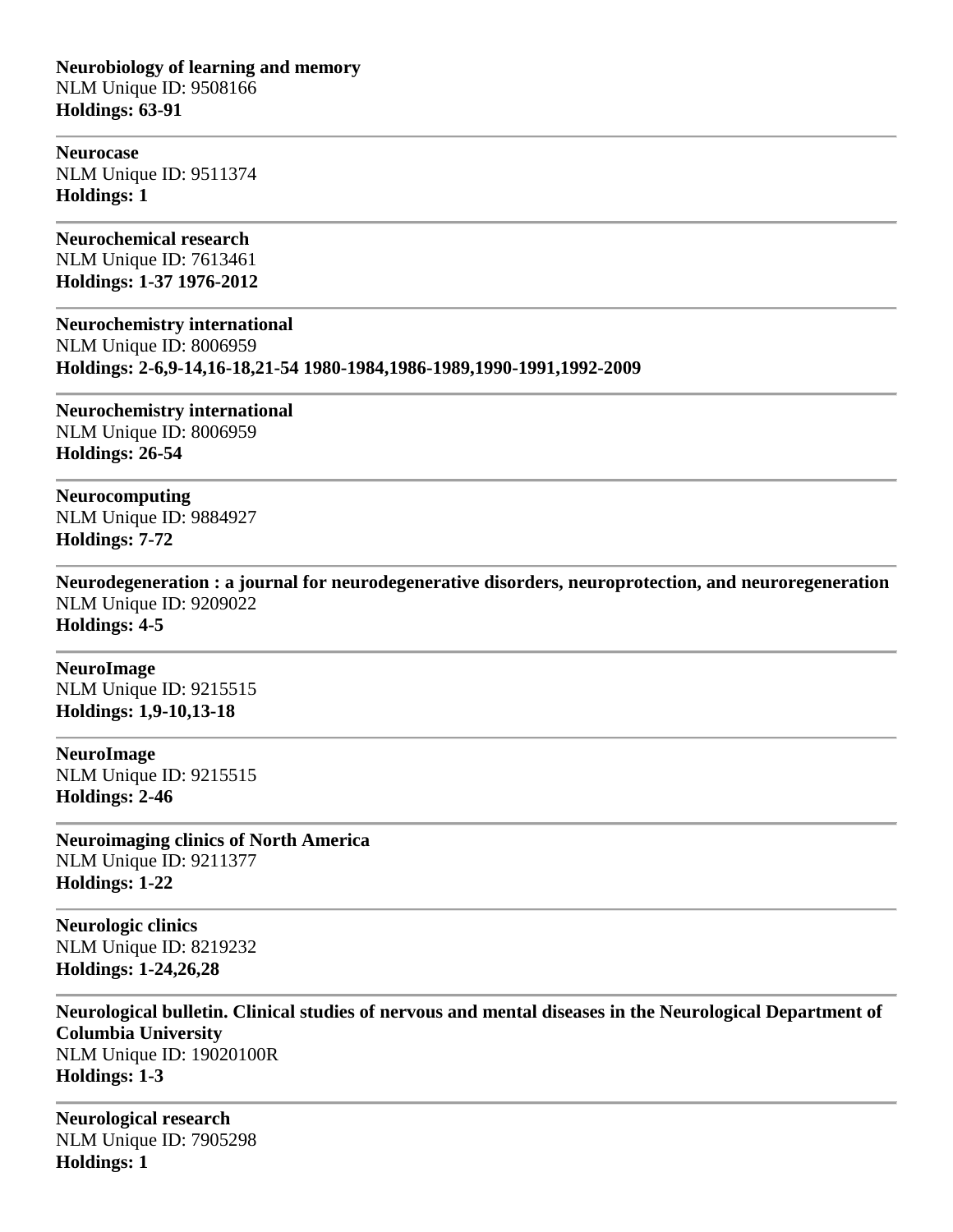**Neurology** NLM Unique ID: 0401060 **Holdings: 1-67** 

## **Neuromethods**

NLM Unique ID: 8508603 **Holdings: 8,18-19** 

**Neuromuscular disorders : NMD** NLM Unique ID: 9111470 **Holdings: 5-19** 

**Neuron** NLM Unique ID: 8809320 **Holdings: 1-45** 

**Neuron** NLM Unique ID: 8809320 **Holdings: 14-68** 

**Neuropathology and applied neurobiology** NLM Unique ID: 7609829 **Holdings: 18-23,31-32** 

**Neuropeptides** NLM Unique ID: 8103156 **Holdings: 28-43** 

**Neuropharmacology** NLM Unique ID: 0236217 **Holdings: 34-56** 

**Neuropharmacology** NLM Unique ID: 0236217 **Holdings: 46,50,52** 

**Neurophysiologie clinique = Clinical neurophysiology** NLM Unique ID: 8804532 **Holdings: 25-38** 

**Das Neurophysiologie-Labor : Zeitschrift fur Neurophysiologische Funktionsdiagnostik** NLM Unique ID: 100966414 **Holdings: 29-31** 

**Neuropsychiatrie de l'enfance et de l'adolescence** NLM Unique ID: 7905300 **Holdings: 49-56** 

**Neuropsychiatry, neuropsychology, and behavioral neurology** NLM Unique ID: 8811108 **Holdings: 1-12,15**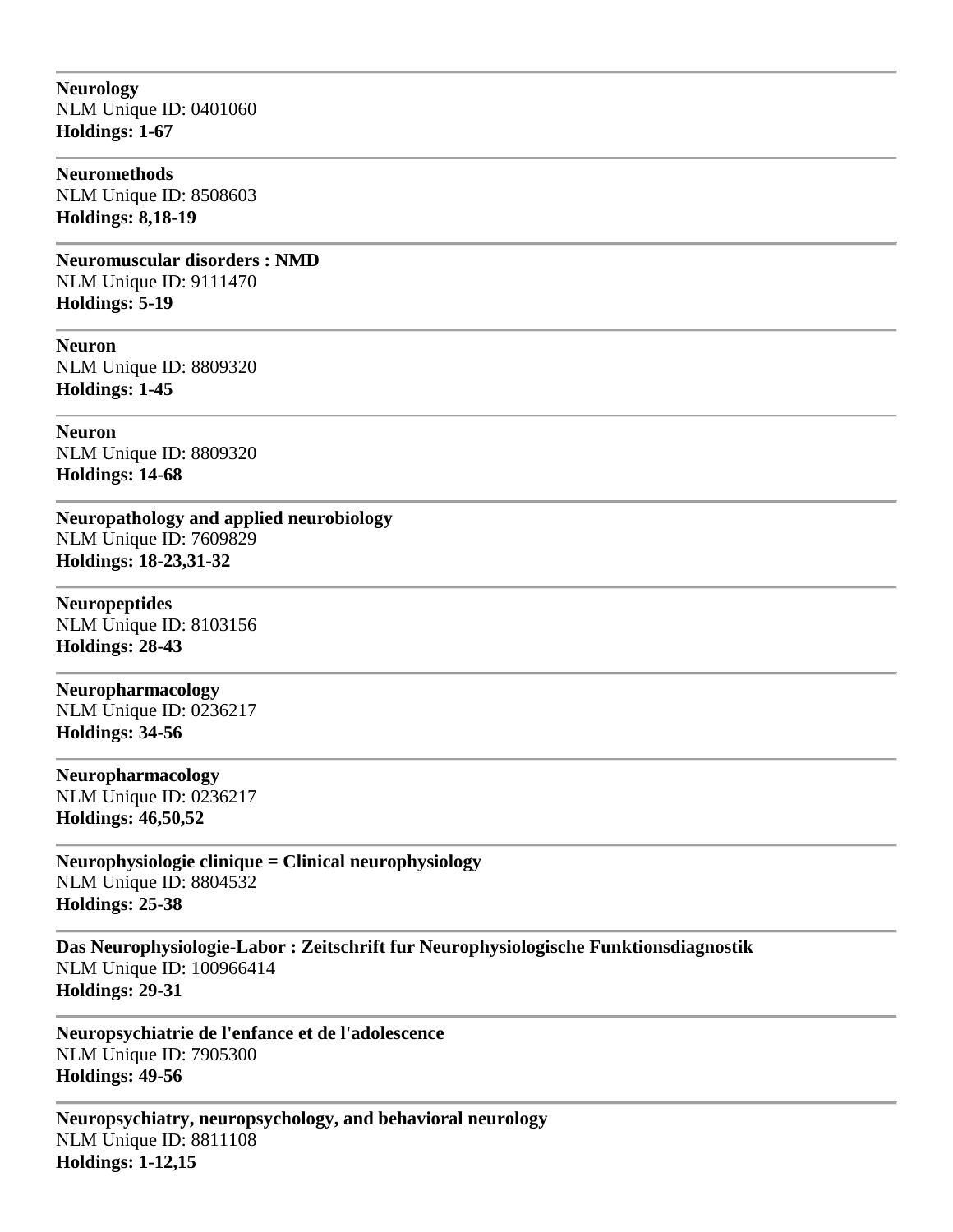### **Neuropsychobiology** NLM Unique ID: 7512895 **Holdings: 1-40**

**Neuropsychologia** NLM Unique ID: 0020713 **Holdings: 33-47** 

**Neuropsychologia** NLM Unique ID: 0020713 **Holdings: 5-31,33,36,38-40** 

**Neuropsychology** NLM Unique ID: 8904467 **Holdings: 4-20** 

**Neuropsychology review** NLM Unique ID: 9009029 **Holdings: 2-11** 

**Neuropsychology, development, and cognition. Section B, Aging and cognition** NLM Unique ID: 9430796 **Holdings: 1-6** 

**Neuropsychology, development, and cognition. Section B, Aging, neuropsychology and cognition** NLM Unique ID: 9614434 **Holdings: 3-6 1996-1999**

**Neuropsychopharmacology : official publication of the American College of Neuropsychopharmacology** NLM Unique ID: 8904907 **Holdings: 1-36 1987-2011**

**Neuroreport** NLM Unique ID: 9100935 **Holdings: 5-15** 

**NeuroRx : the journal of the American Society for Experimental NeuroTherapeutics** NLM Unique ID: 101189456 **Holdings: 1-3** 

**Neuroscience** NLM Unique ID: 7605074 **Holdings: 64-161** 

**Neuroscience and behavioral physiology** NLM Unique ID: 0330471 **Holdings: 5-6** 

**Neuroscience and biobehavioral reviews** NLM Unique ID: 7806090 **Holdings: 19-33**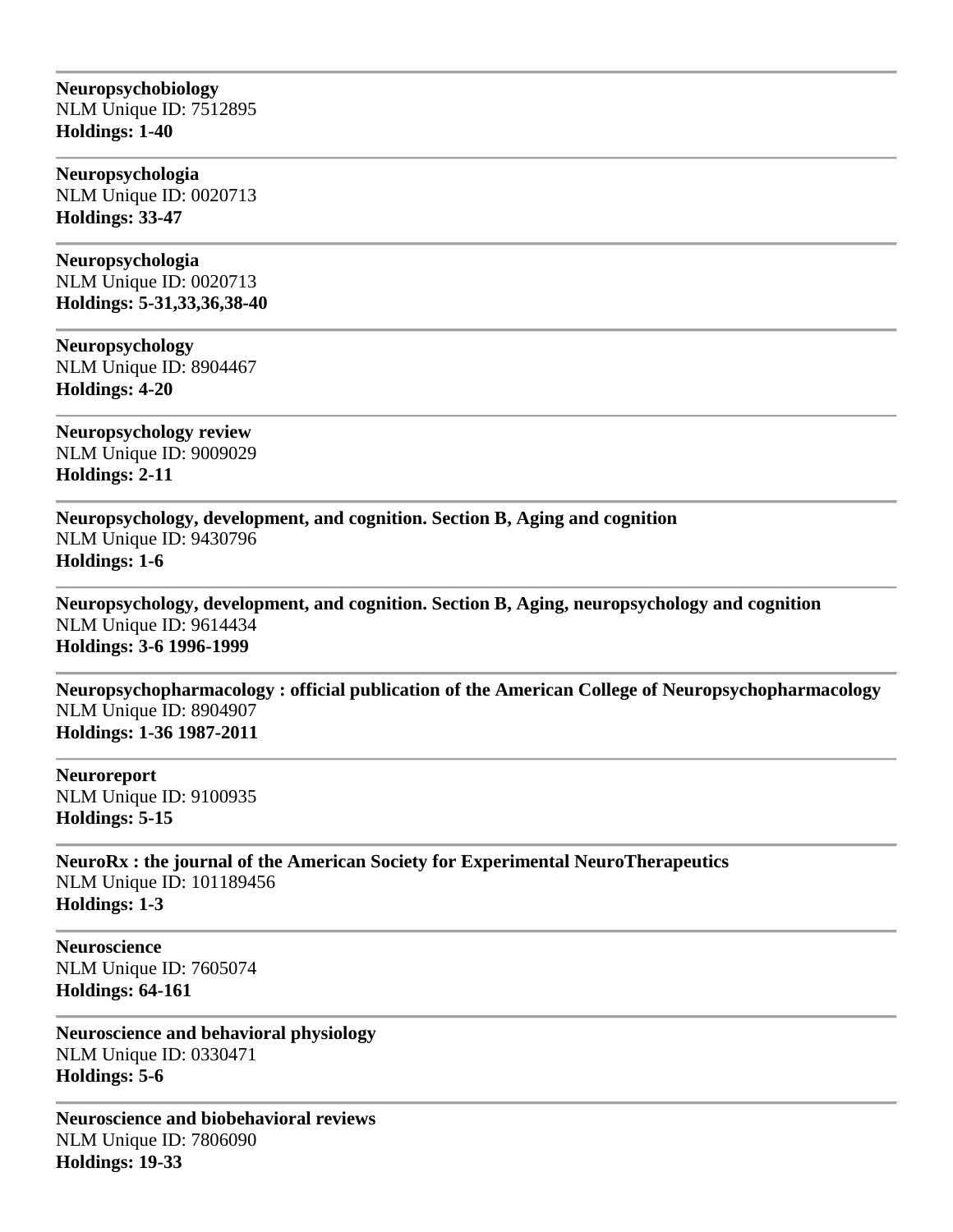**Neuroscience and biobehavioral reviews** NLM Unique ID: 7806090 **Holdings: 2,4,6,11-26** 

**Neuroscience letters** NLM Unique ID: 7600130 **Holdings: 183-457** 

**Neuroscience research** NLM Unique ID: 8500749 **Holdings: 21-64** 

**Neurosciences Research Program bulletin** NLM Unique ID: 7509226 **Holdings: 1-15,17-20** 

**The Neuroscientist : a review journal bringing neurobiology, neurology and psychiatry** NLM Unique ID: 9504819 **Holdings: 1-11,14-15,19** 

**Neurotherapeutics : the journal of the American Society for Experimental NeuroTherapeutics** NLM Unique ID: 101290381 **Holdings: 4-6** 

**Neurotoxicology** NLM Unique ID: 7905589 **Holdings: 22-30** 

**Neurotoxicology and teratology** NLM Unique ID: 8709538 **Holdings: 17-31** 

**New directions for child development** NLM Unique ID: 8104414 **Holdings: 1-8,10,13-15,21,79-108** 

**New directions for mental health services** NLM Unique ID: 7905590 **Holdings: 1-65,70,75-77,79-91** 

**New directions for program evaluation** NLM Unique ID: 8104762 **Holdings: 1-3,21-24,26,30,33-34,40-41,45-46,48-49,55,59,63,67-70,72,74,78,111** 

**New Jersey medicine : the journal of the Medical Society of New Jersey** NLM Unique ID: 8511653 **Holdings: 82-101** 

**New York state journal of medicine** NLM Unique ID: 0401064 **Holdings: 26-93**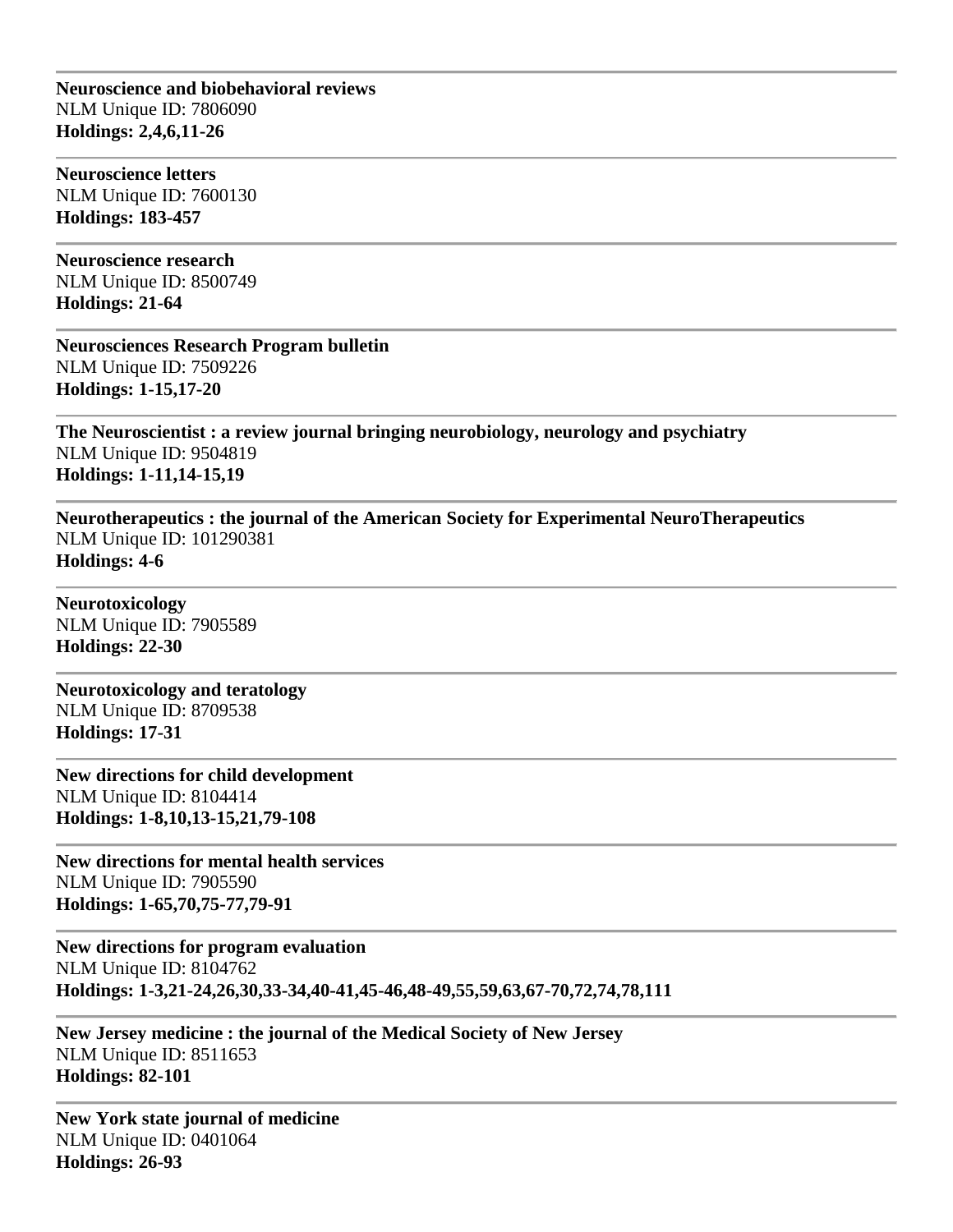## **NIDA research monograph** NLM Unique ID: 8811762 **Holdings: 2-3,5,10-180**

#### **NMR in biomedicine**

NLM Unique ID: 8915233 **Holdings: 4-14** 

**Occupational therapy in mental health** NLM Unique ID: 8010971 **Holdings: 1-4,6-10,18,20** 

**OMH news** NLM Unique ID: 9885199 **Holdings: 1989-1995**

**OMH quarterly** NLM Unique ID: 9890000 **Holdings: 1995-2003**

**Pain** NLM Unique ID: 7508686 **Holdings: 60-143** 

**Pain forum : official journal of the American Pain Society** NLM Unique ID: 9507409 **Holdings: 4-8** 

**Parkinsonism & related disorders** NLM Unique ID: 9513583 **Holdings: 1-15** 

**Pediatric neurology** NLM Unique ID: 8508183 **Holdings: 12-40** 

**Peptides** NLM Unique ID: 8008690 **Holdings: 16-30** 

**Perception** NLM Unique ID: 0372307 **Holdings: 29-40** 

**Perception & psychophysics** NLM Unique ID: 0200445 **Holdings: 7-10,15-34,55-57,62-66** 

**Perceptual and motor skills** NLM Unique ID: 0401131 **Holdings: 16-29,50-54,64-69**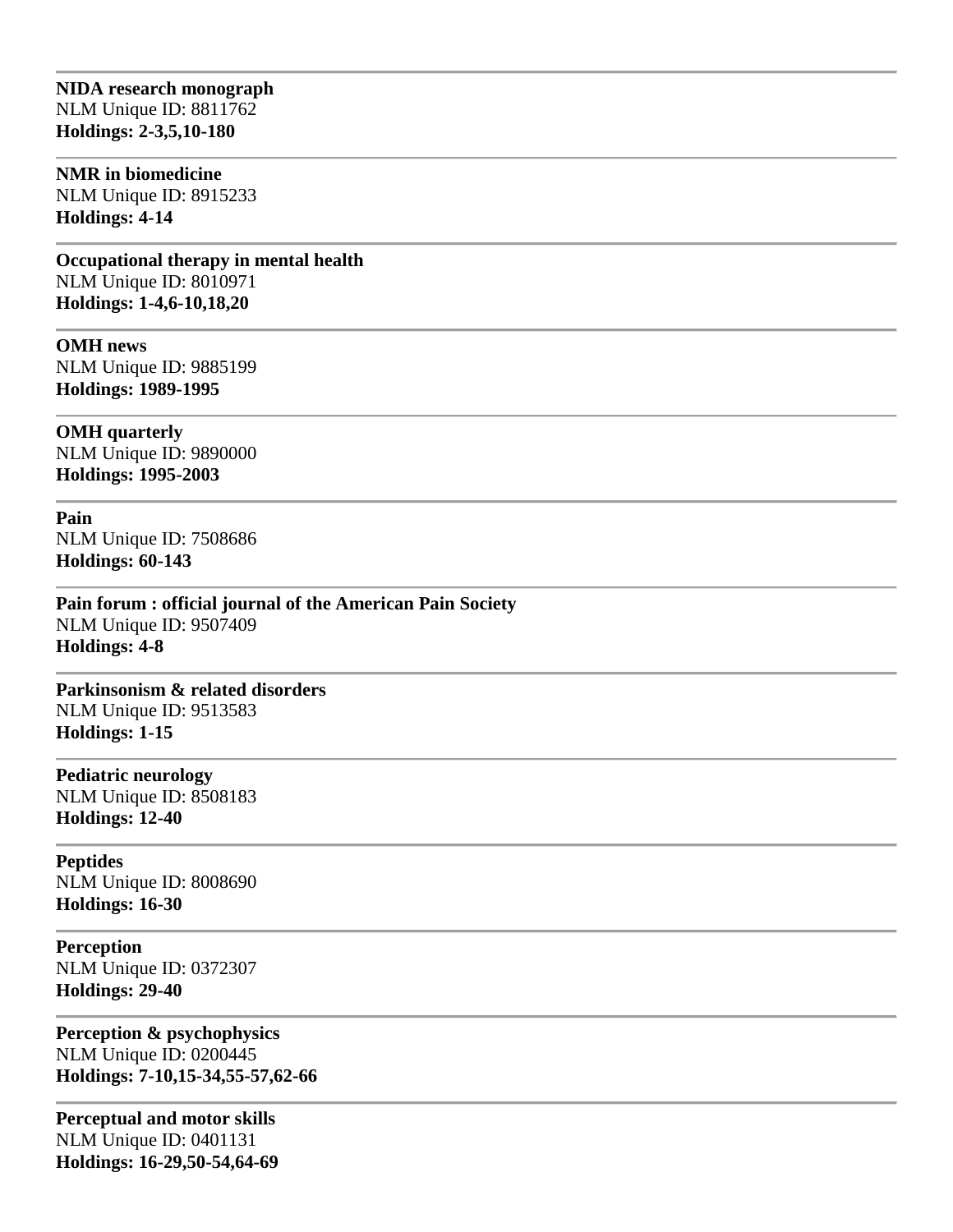**Personality & social psychology bulletin** NLM Unique ID: 7809042 **Holdings: 2-21,26-31** 

**Personality and mental health** NLM Unique ID: 101473502 **Holdings: 1-4** 

**Personality and social psychology review : an official journal of the Society for Personality and Social Psychology, Inc** NLM Unique ID: 9703164 **Holdings: 4-13** 

**Perspectives in biology and medicine** NLM Unique ID: 0401132 **Holdings: 1-39** 

**Perspectives in psychiatric care** NLM Unique ID: 0401133 **Holdings: 1-48** 

**Perspectives on psychological science : a journal of the Association for Psychological Science** NLM Unique ID: 101274347 **Holdings: 1-7** 

**Pharmacological reviews** NLM Unique ID: 0421737 **Holdings: 16-59** 

**The Pharmacologist** NLM Unique ID: 0401213 **Holdings: 29-44** 

**Pharmacology & therapeutics** NLM Unique ID: 7905840 **Holdings: 36,40,70-76** 

**Pharmacology, biochemistry, and behavior** NLM Unique ID: 0367050 **Holdings: 50-92** 

**Pharmacology, biochemistry, and behavior** NLM Unique ID: 0367050 **Holdings: 77-79** 

**Pharmacopsychiatria** NLM Unique ID: 8103699 **Holdings: 14-15**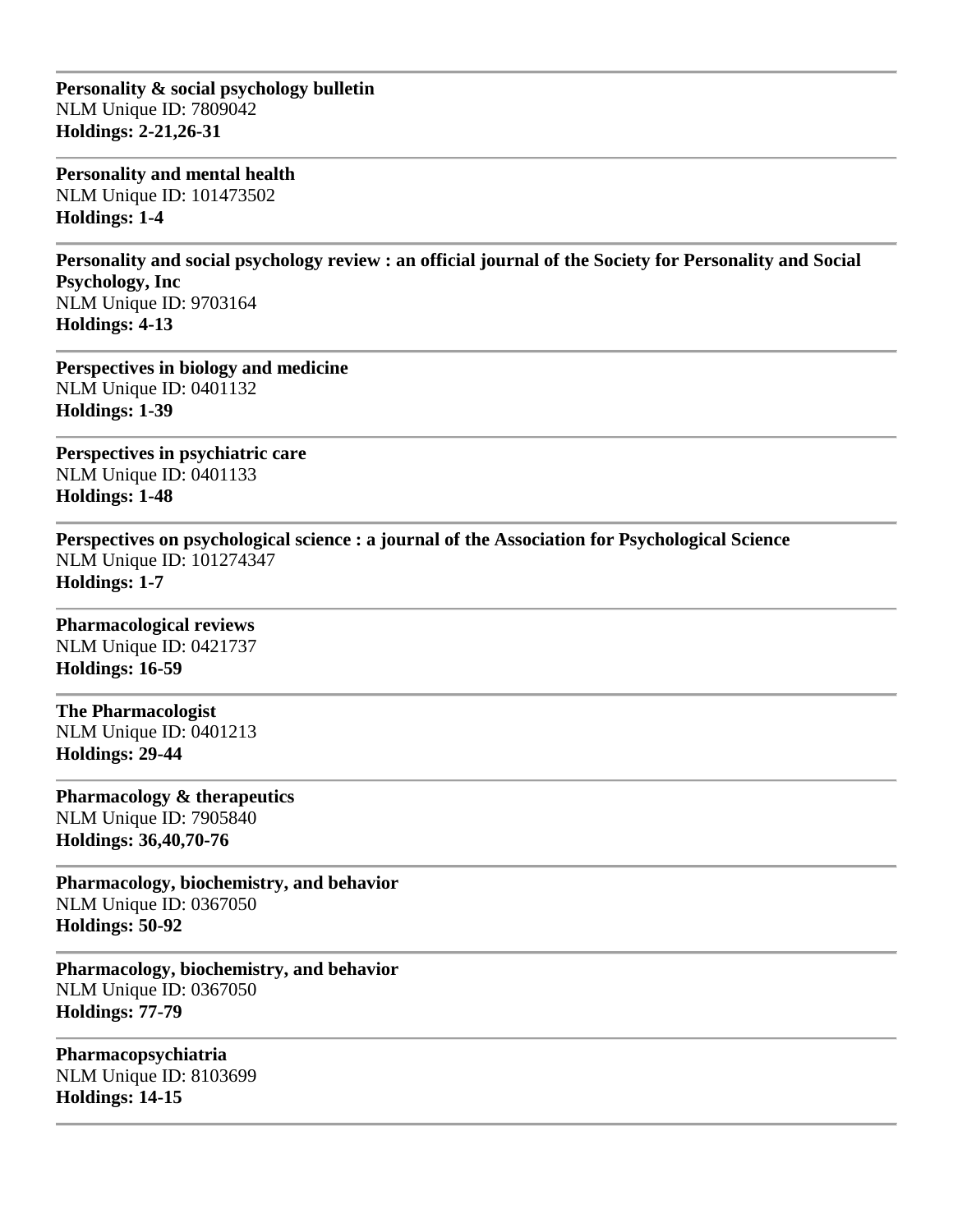# **Pharmacopsychiatry**

NLM Unique ID: 8402938 **Holdings: 36** 

# **Pharmacotherapy**

NLM Unique ID: 8111305 **Holdings: 1-16,18-26** 

### **Pharmakopsychiatrie, Neuro-Psychopharmakologie** NLM Unique ID: 0146540 **Holdings: 7-9,12**

**Pharmatherapeutica** NLM Unique ID: 7606274

**Holdings: 2-5 Physiological psychology**

NLM Unique ID: 0357452 **Holdings: 1-11** 

**Physiological reviews** NLM Unique ID: 0231714 **Holdings: 26,30,35-81** 

# **Physiology & behavior**

NLM Unique ID: 0151504 **Holdings: 57-97** 

# **Preparative biochemistry** NLM Unique ID: 1276634

**Holdings: 2-3,6-18,20-21** 

### **Primary psychiatry** NLM Unique ID: 9602353 **Holdings: 1-17**

**Primates; journal of primatology** NLM Unique ID: 0401152 **Holdings: 13-14** 

**Proceedings of the American Medico-Psychological Association annual meeting. American Medico-Psychological Association** NLM Unique ID: 0001547 **Holdings: 1-27** 

**Proceedings. Association of Medical Officers of American Institutions for Idiotic and Feeble-Minded Persons** NLM Unique ID: 15340280R **Holdings: 1-4,10-14,16-19 1876-1879,1886-1890,1892-1895**

**Progress in brain research** NLM Unique ID: 0376441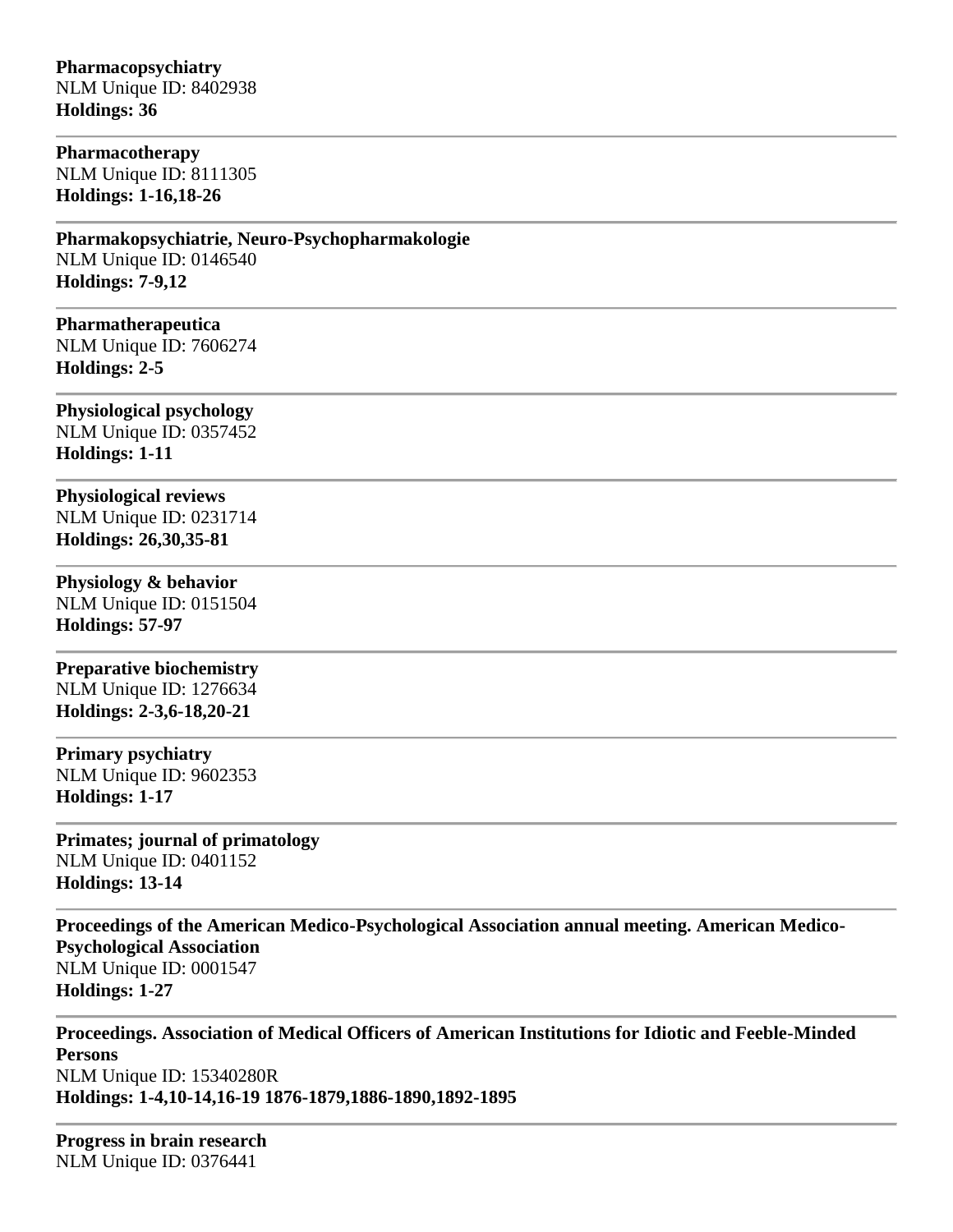### **Holdings: 1-2,4,7-11,13,15-21,23-25,29,31-34,36,38,40,42,48-53,55,65-66,70-71,77,130,132,134,140,144,148- 150,153,163**

**Progress in neuro-psychopharmacology & biological psychiatry** NLM Unique ID: 8211617 **Holdings: 19-33** 

**Progress in neurobiology** NLM Unique ID: 0370121 **Holdings: 45-88** 

**Progress in neurology and psychiatry** NLM Unique ID: 7513448 **Holdings: 17-27 1962-1972**

**Progress in retinal and eye research** NLM Unique ID: 9431859 **Holdings: 14-28** 

**Psychiatria Fennica. Finnish psychiatry. Suomalaista psykiatriaa** NLM Unique ID: 0264766 **Holdings: 1970-1989,1991-1996,1998-2001**

**Psychiatria Fennican monografisarja = Monographs from Psychiatria Fennica** NLM Unique ID: 7802238 **Holdings: 7,8 1976,1977**

**Psychiatric annals** NLM Unique ID: 0353557 **Holdings: 1-45** 

**The Psychiatric clinics of North America** NLM Unique ID: 7708110 **Holdings: 1-30** 

**Psychiatric genetics** NLM Unique ID: 9106748 **Holdings: 1-3,5-17** 

**The Psychiatric hospital** NLM Unique ID: 8404268 **Holdings: 13-23** 

**Psychiatric journal of the University of Ottawa : Revue de psychiatrie de l'Universite d'Ottawa** NLM Unique ID: 7703518 **Holdings: 1-15** 

**Psychiatric opinion** NLM Unique ID: 0024025 **Holdings: 14-16**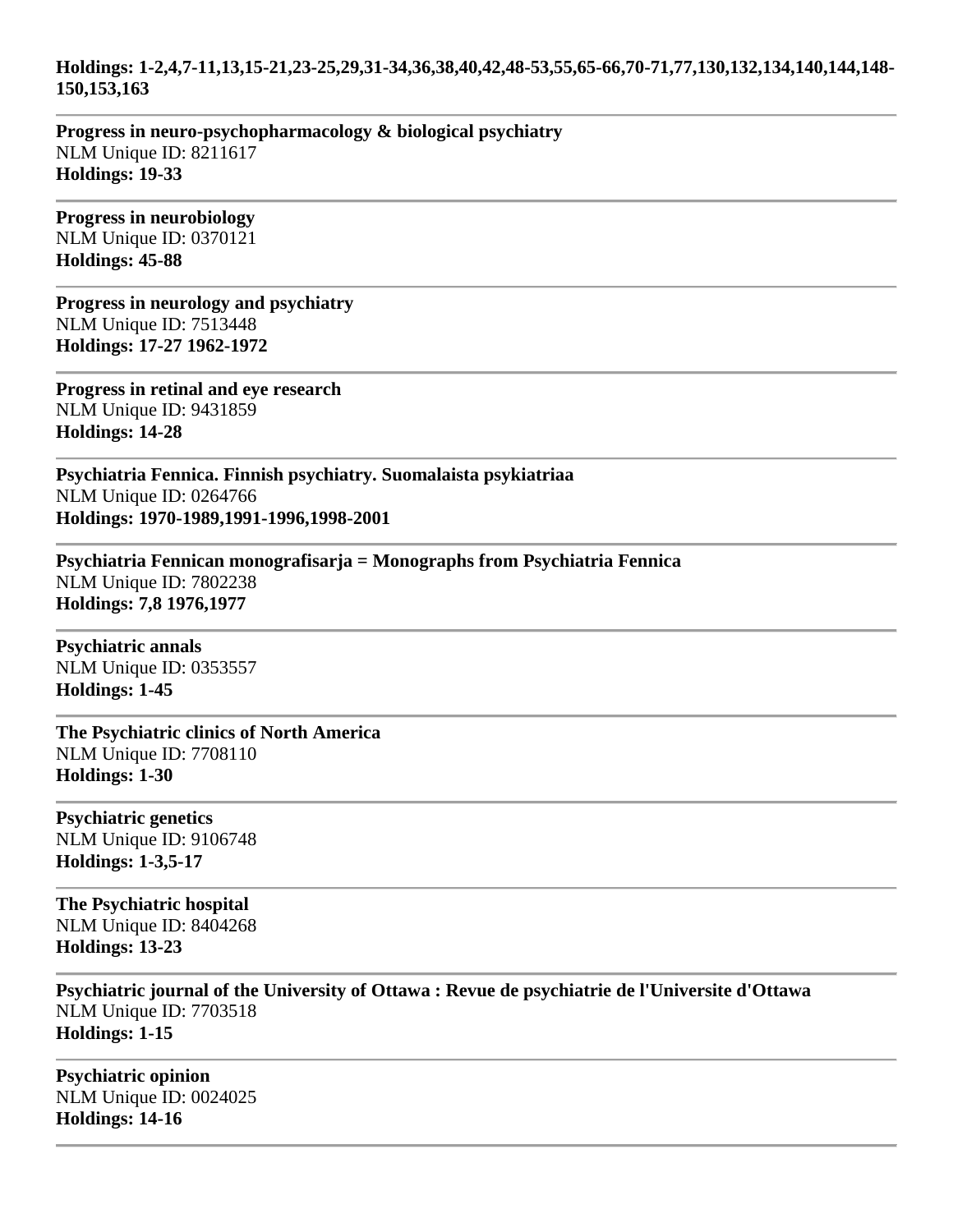**The Psychiatric quarterly** NLM Unique ID: 0376465 **Holdings: 1-71,78-79** 

**The Psychiatric quarterly. Supplement** NLM Unique ID: 0311421 **Holdings: 8-11,13-14,16-25,31-32,34,36,38-39,41-42** 

**Psychiatric rehabilitation journal** NLM Unique ID: 9601800 **Holdings: 19-25,27** 

**Psychiatric rehabilitation skills** NLM Unique ID: 9815890 **Holdings: 4-5** 

**Psychiatric research reports** NLM Unique ID: 7706096 **Holdings: 1-23** 

**Psychiatric services (Washington, D.C.)** NLM Unique ID: 9502838 **Holdings: 46-**

**Psychiatric services (Washington, D.C.)** NLM Unique ID: 9502838 **Holdings: 46-59** 

**Psychiatry** NLM Unique ID: 0376470 **Holdings: 1-71** 

**Psychiatry (Edgmont (Pa. : Township))** NLM Unique ID: 101484252 **Holdings: 1-6** 

**Psychiatry drug alerts** NLM Unique ID: 9882746 **Holdings: 1-**

**Psychiatry investigation** NLM Unique ID: 101242994 **Holdings: 4-6** 

**Psychiatry research** NLM Unique ID: 7911385 **Holdings: 1-157** 

**Psychiatry research** NLM Unique ID: 7911385 **Holdings: 56-172**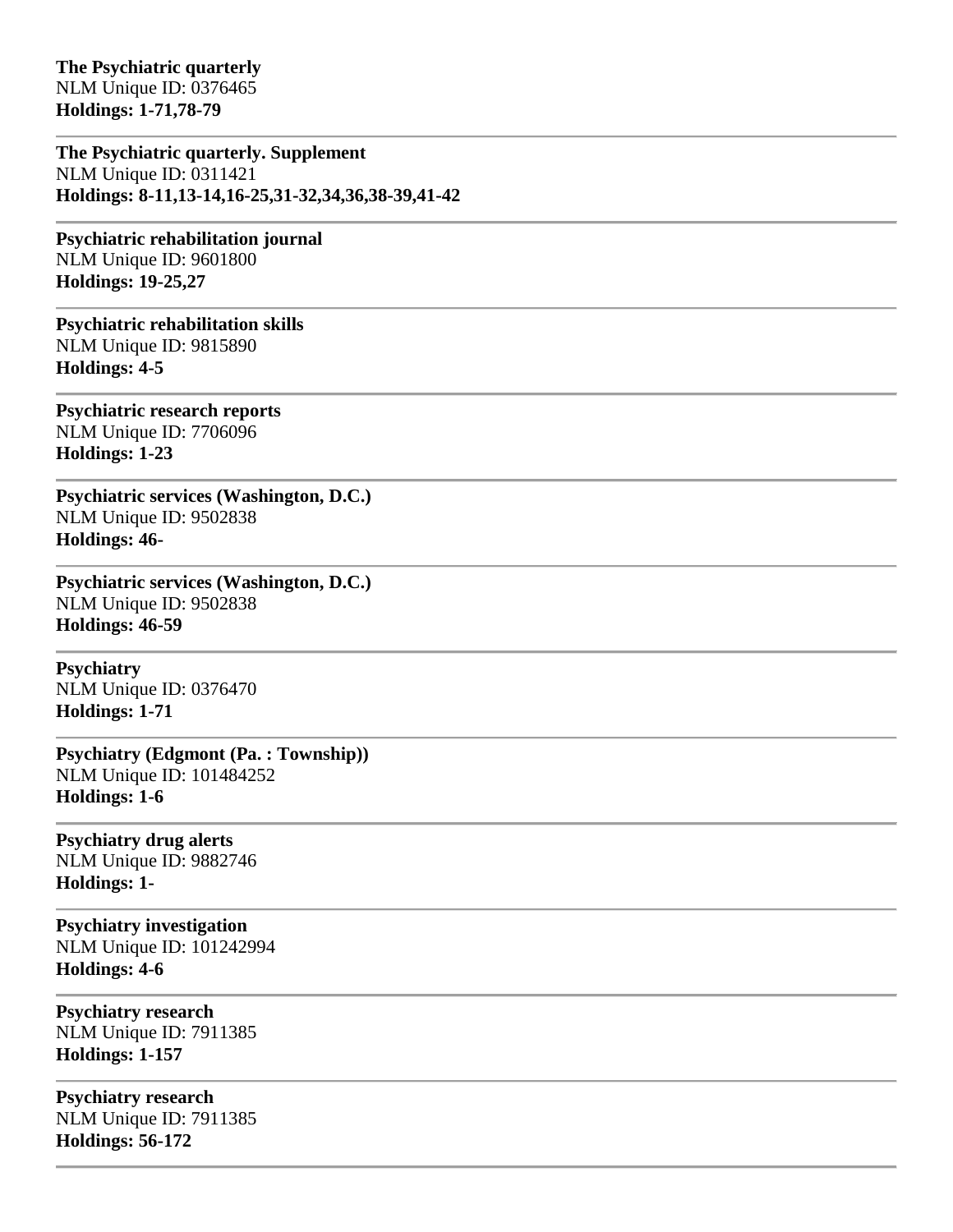**Psychoanalysis and the psychoanalytic review** NLM Unique ID: 19910300R **Holdings: 45-49** 

#### **Psychoanalytic dialogues** NLM Unique ID: 9101499

**Holdings: 6-7,9,14** 

**The Psychoanalytic quarterly** NLM Unique ID: 0226661 **Holdings: 1-70** 

# **The Psychoanalytic review** NLM Unique ID: 19910330R

**Holdings: 1-44** 

**Psychoanalytic review** NLM Unique ID: 0401156 **Holdings: 50-82** 

**The Psychoanalytic study of the child** NLM Unique ID: 0376472 **Holdings: 1-51,54** 

# **Psychological bulletin**

NLM Unique ID: 0376473 **Holdings: 25,35-131,133** 

### **Psychological issues** NLM Unique ID: 0376474

**Holdings: 1-9,11-12** 

### **Psychological medicine**

NLM Unique ID: 1254142 **Holdings: 1-39** 

### **Psychological medicine. Monograph supplement** NLM Unique ID: 8301104 **Holdings: 1-24**

**Psychological methods** NLM Unique ID: 9606928 **Holdings: 1-6** 

### **Psychological monographs** NLM Unique ID: 19920010R **Holdings: 47-48,52-55,58-80**

**The Psychological record** NLM Unique ID: 0243242 **Holdings: 21-33,58**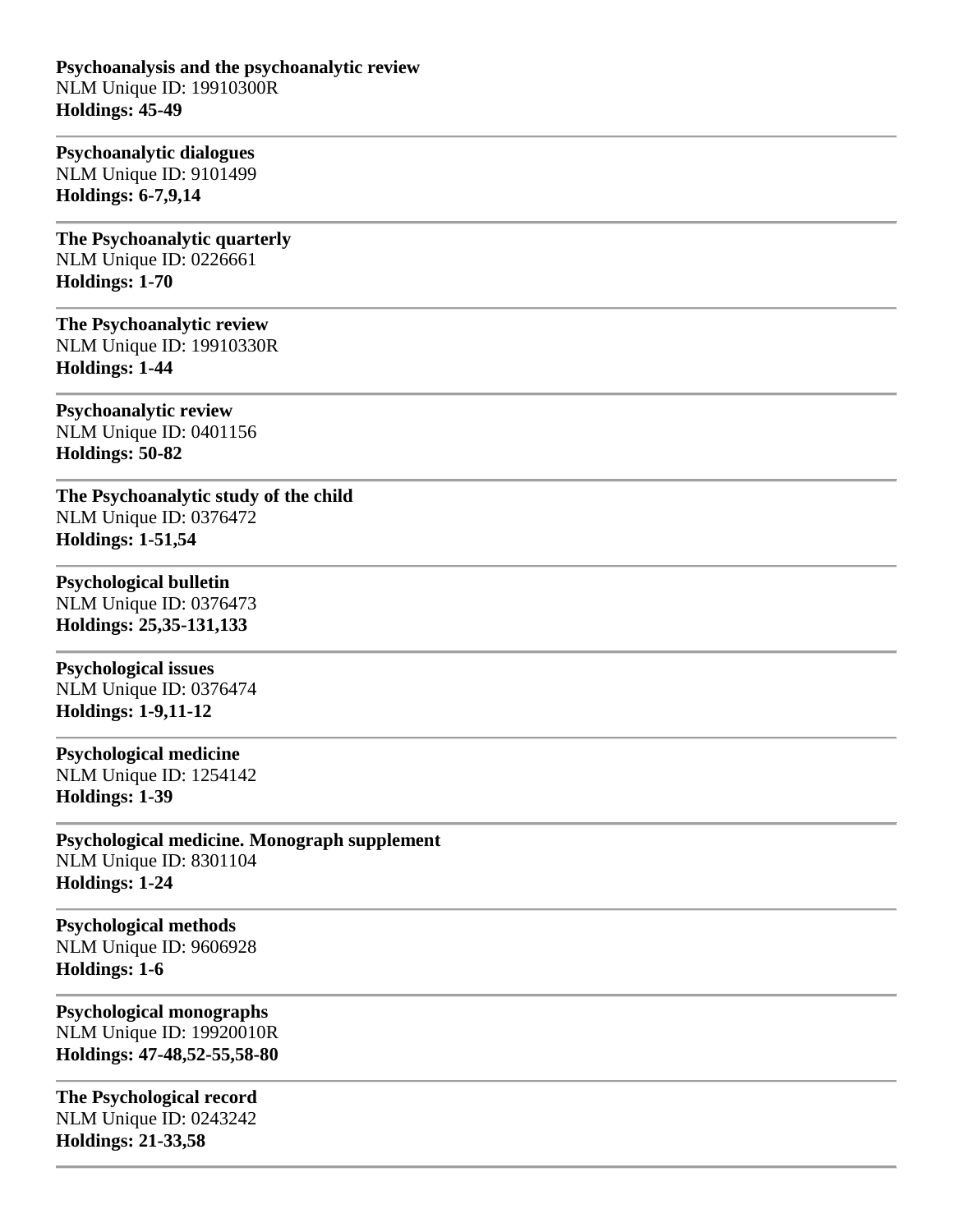## **Psychological reports** NLM Unique ID: 0376475 **Holdings: 12-63,65-79**

**Psychological review** NLM Unique ID: 0376476 **Holdings: 52-112** 

**Psychological science** NLM Unique ID: 9007542 **Holdings: 1-23** 

**Psychological science in the public interest : a journal of the American Psychological Society** NLM Unique ID: 100940059 **Holdings: 1-13** 

**Psychological studies** NLM Unique ID: 0064145 **Holdings: 22-24** 

**Psychology (Savannah, Ga.)** NLM Unique ID: 0050115 **Holdings: 13-20,25,29-30,32,34** 

**Psychology of addictive behaviors : journal of the Society of Psychologists in Addictive Behaviors** NLM Unique ID: 8802734 **Holdings: 10,12-14** 

# **Psychometrika**

NLM Unique ID: 0376503 **Holdings: 31-32,34-54** 

# **Psychoneuroendocrinology**

NLM Unique ID: 7612148 **Holdings: 20-34** 

### **Psychopathology**

NLM Unique ID: 8401537 **Holdings: 20,36-39** 

**Psychopharmacologia** NLM Unique ID: 7609417 **Holdings: 2-46** 

**Psychopharmacology** NLM Unique ID: 7608025 **Holdings: 47-53,56-189 1976-1977,1978-2006**

**Psychopharmacology bulletin** NLM Unique ID: 0101123 **Holdings: 3-37**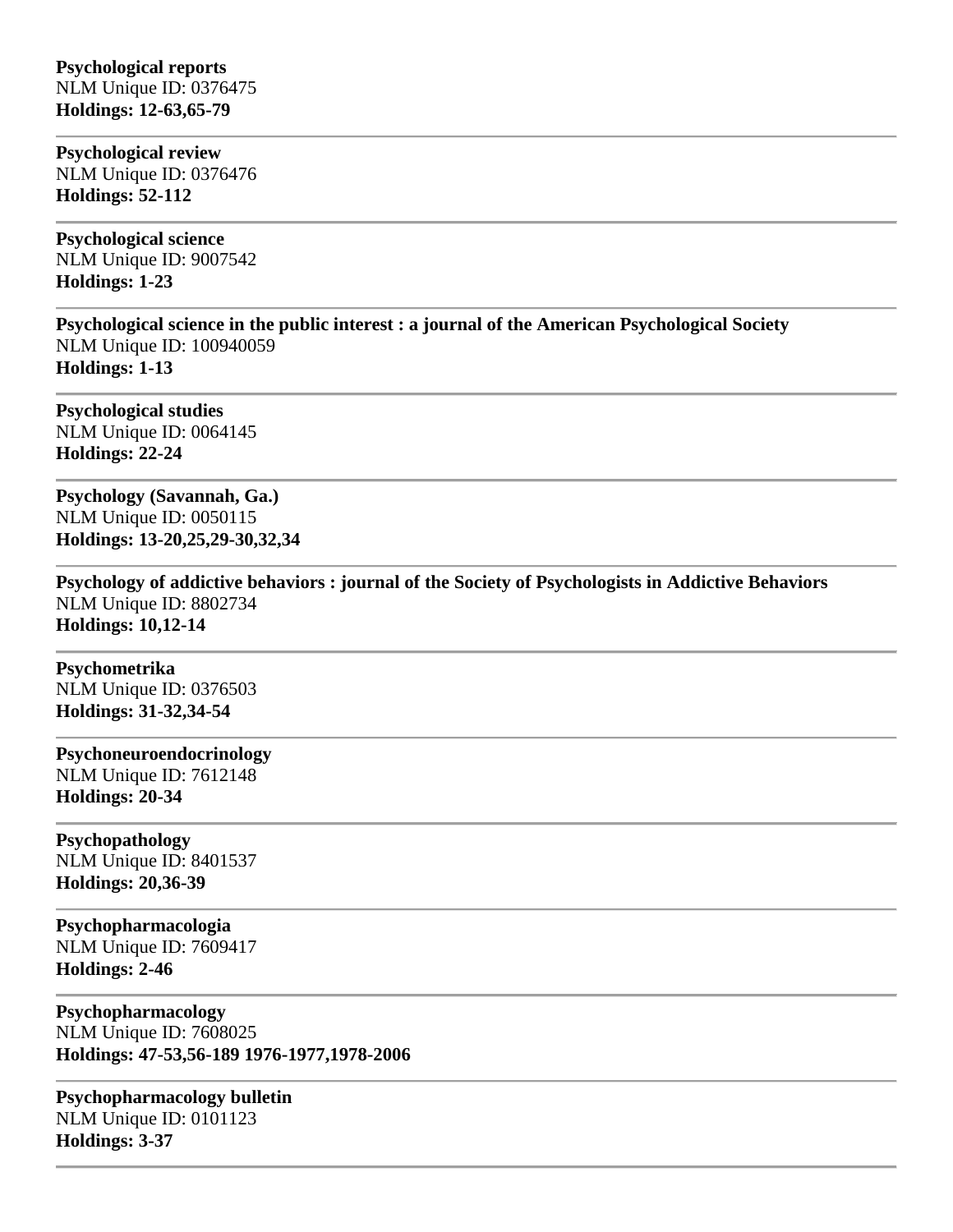**Psychopharmacology communications** NLM Unique ID: 7508718 **Holdings: 1-2** 

**Psychopharmacology Service Center bulletin** NLM Unique ID: 7505919 **Holdings: 1-3 1959-1965**

**Psychopharmacology update : a monthly advisory for mental health professionals** NLM Unique ID: 9888550 **Holdings: 7-22** 

**Psychophysiology** NLM Unique ID: 0142657 **Holdings: 1-40** 

**Psychosis** NLM Unique ID: 101392498 **Holdings: 2-4** 

**Psychosocial rehabilitation journal** NLM Unique ID: 7808579 **Holdings: 6-18** 

**Psychosomatics** NLM Unique ID: 0376506 **Holdings: 1-49** 

**Psychotherapy (Chicago, Ill.)** NLM Unique ID: 2984829R **Holdings: 1-44,46** 

**The Psychotherapy bulletin : official publication of Division 29 of the American Psychological Association** NLM Unique ID: 9890964 **Holdings: 23-25,28-32** 

#### **Psychotherapy networker** NLM Unique ID: 101092968

**Holdings: 25-32** 

**Publication - Group for the Advancement of Psychiatry** NLM Unique ID: 7705149 **Holdings: 9-11** 

**Quarterly journal of studies on alcohol** NLM Unique ID: 7503879 **Holdings: 1-35** 

**Quarterly review of psychiatry and neurology** NLM Unique ID: 59930270R **Holdings: 1-7**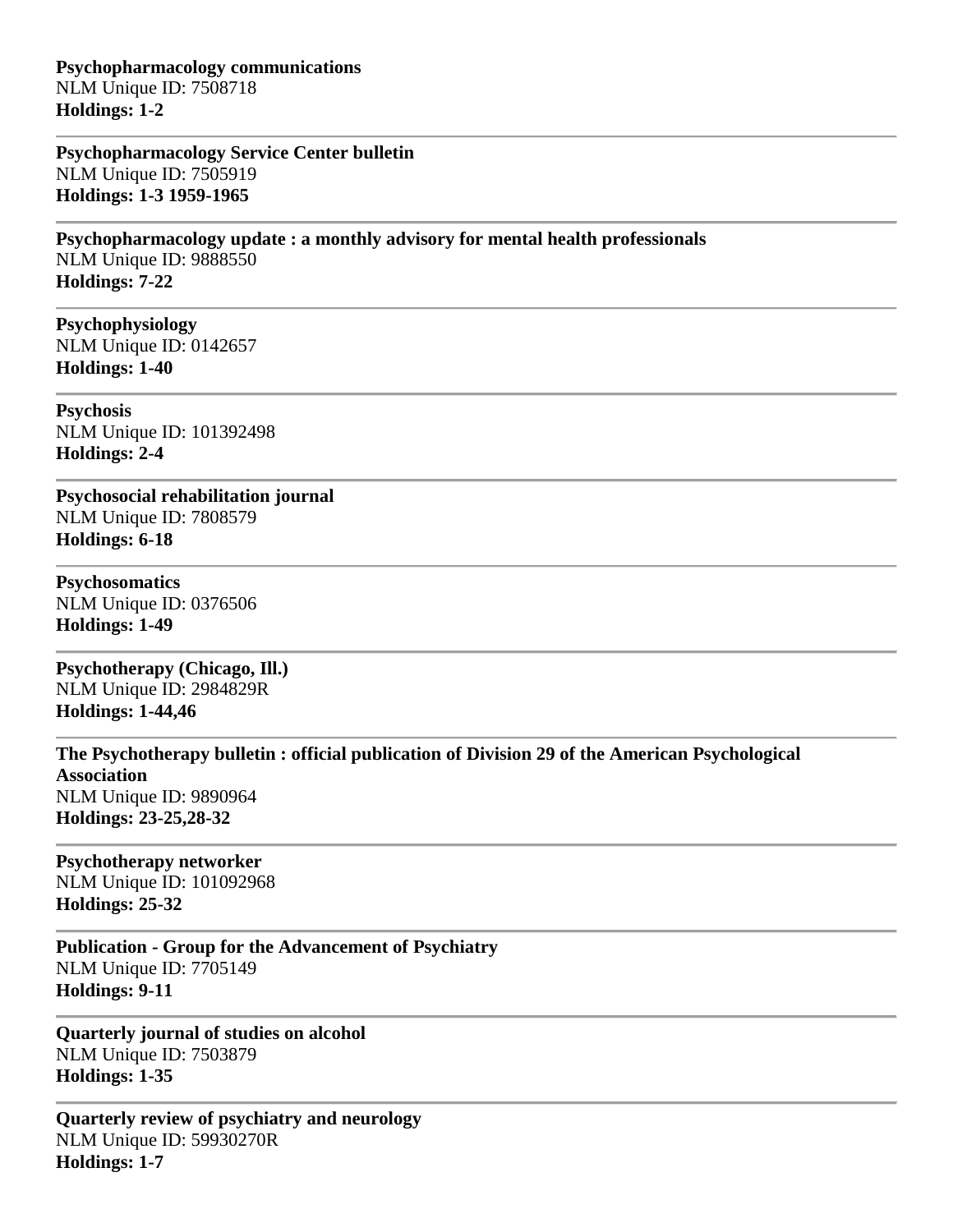**Recent advances in biological psychiatry** NLM Unique ID: 0213316 **Holdings: 1-10** 

**Regulatory peptides** NLM Unique ID: 8100479 **Holdings: 55-155** 

**Rehabilitation psychology** NLM Unique ID: 0365337 **Holdings: 29-44** 

**Report (Group for the Advancement of Psychiatry : 1984)** NLM Unique ID: 8500115 **Holdings: 116-143** 

**Report (Group for the Advancement of Psychiatry)** NLM Unique ID: 7507434 **Holdings: 1-9 1947-1976**

**Research communications in biological psychology and psychiatry : including behavioral and neurosciences** NLM Unique ID: 9600439 **Holdings: 30-31 2005-2006**

**Research in autism spectrum disorders** NLM Unique ID: 101300021 **Holdings: 1-3** 

**Research methods in neurochemistry** NLM Unique ID: 0341015 **Holdings: 1-6** 

**Research publications - Association for Research in Nervous and Mental Disease** NLM Unique ID: 7505942 **Holdings: 20-54,56,59,64** 

**Respiration physiology** NLM Unique ID: 0047142 **Holdings: 99-129** 

**Respiratory physiology & neurobiology** NLM Unique ID: 101140022 **Holdings: 130-167** 

**Reviews in the neurosciences** NLM Unique ID: 8711016 **Holdings: 12-14**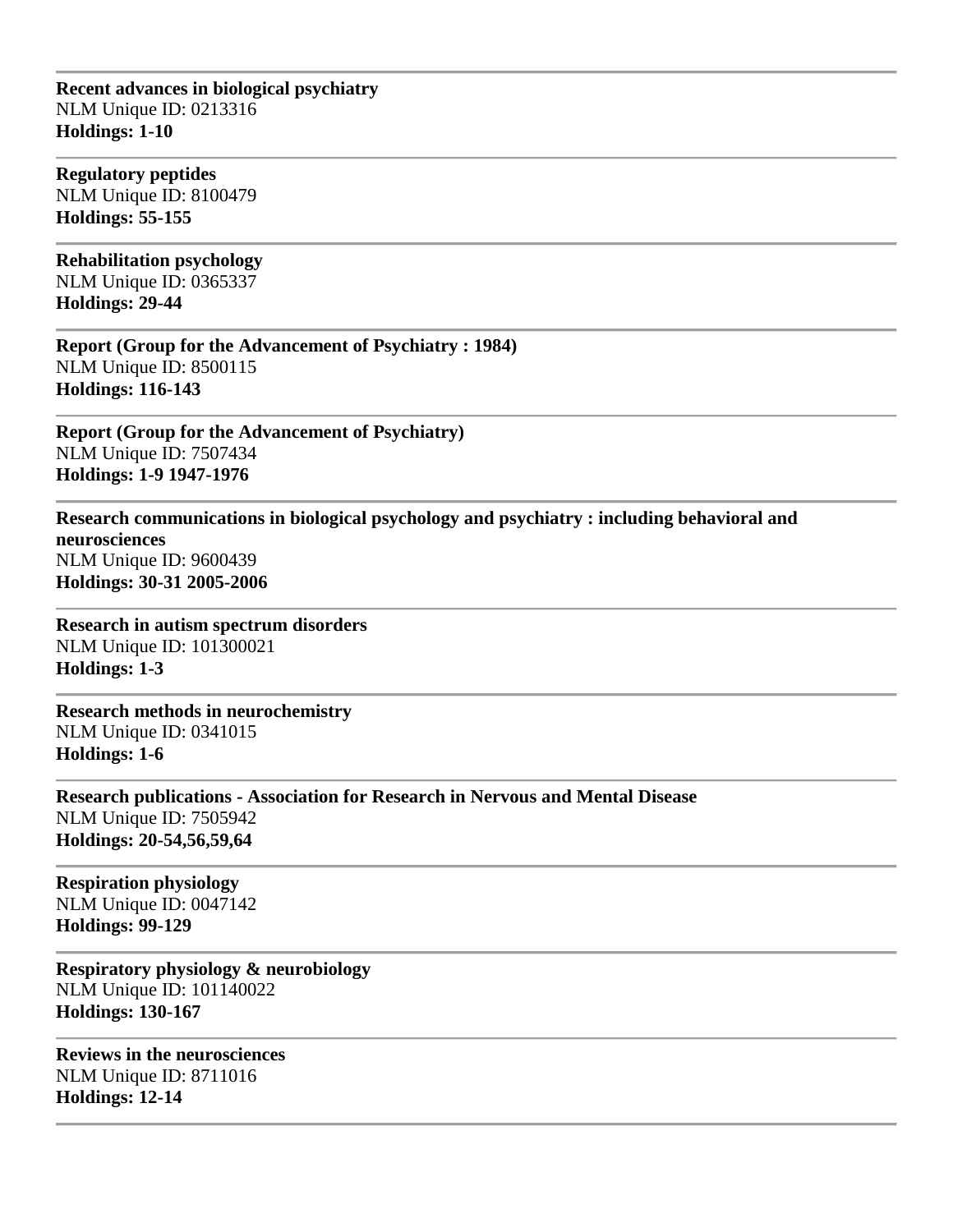**Revue. Review. International Statistical Institute** NLM Unique ID: 0342412 **Holdings: 33-34,36-39** 

**Schizophrenia** NLM Unique ID: 0326663 **Holdings: 1-3** 

## **Schizophrenia bulletin**

NLM Unique ID: 0236760 **Holdings: 1-38** 

#### **Schizophrenia bulletin**

NLM Unique ID: 0236760 **Holdings: 1-36** 

**Schizophrenia digest (U.S. ed.)** NLM Unique ID: 101200490 **Holdings: 1,4-5 2003,2006-2007**

**Schizophrenia research** NLM Unique ID: 8804207 **Holdings: 1-95** 

# **Schizophrenia research**

NLM Unique ID: 8804207 **Holdings: 14-111** 

**The Schizophrenic syndrome; an annual review** NLM Unique ID: 0353131 **Holdings: 1 1971**

**Scientific American** NLM Unique ID: 0404400 **Holdings: 180-306** 

**Seizure** NLM Unique ID: 9306979 **Holdings: 4-18** 

**Seminars in clinical neuropsychiatry** NLM Unique ID: 9604647 **Holdings: 3-8** 

**Seminars in the neurosciences** NLM Unique ID: 9003075 **Holdings: 4-9** 

**Seminars in the neurosciences** NLM Unique ID: 9003075 **Holdings: 7-9**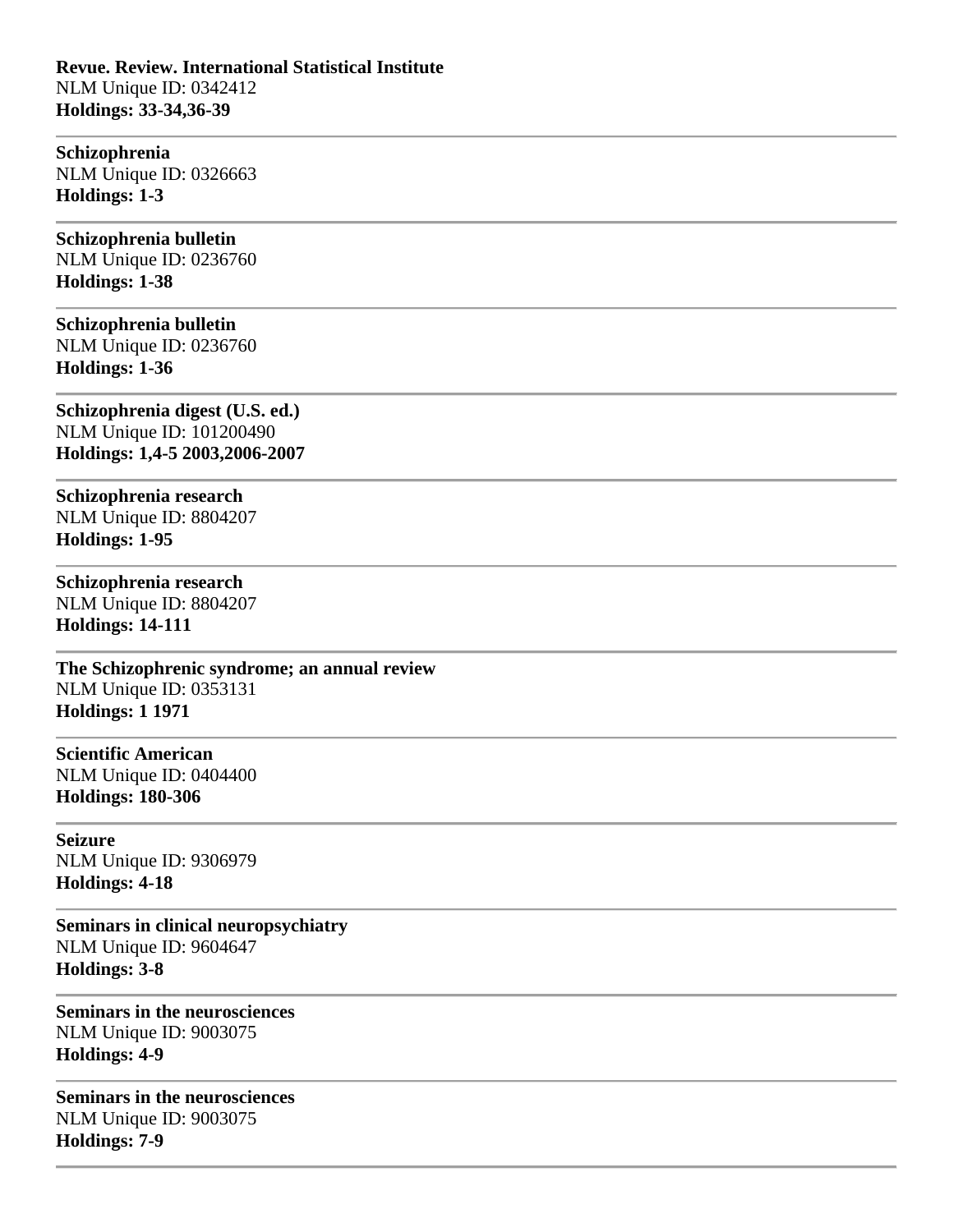# **A series of investigations and reports. Association for Research in Nervous and Mental Disease** NLM Unique ID: 0002621 **Holdings: 3**

**A series of research publications. Association for Research in Nervous and Mental Disease** NLM Unique ID: 0002744 **Holdings: 2-9,11-19** 

**Sleep** NLM Unique ID: 7809084 **Holdings: 1-10,13-21** 

**Sleep medicine** NLM Unique ID: 100898759 **Holdings: 1-10** 

**Sleep medicine reviews** NLM Unique ID: 9804678 **Holdings: 1-13** 

**Smith College studies in social work** NLM Unique ID: 0051757 **Holdings: 50-54,63-64,77** 

**Social casework** NLM Unique ID: 20810060R **Holdings: 31-34,37-70** 

**Social cognitive and affective neuroscience** NLM Unique ID: 101288795 **Holdings: 1-4 2006-2009**

**Social psychiatry and psychiatric epidemiology** NLM Unique ID: 8804358 **Holdings: 26-45 1991-2010**

**Social psychiatry. Sozialpsychiatrie. Psychiatrie sociale** NLM Unique ID: 0072265 **Holdings: 1-22 1966-1987**

**Social psychology** NLM Unique ID: 7806155 **Holdings: 41** 

**Social psychology quarterly** NLM Unique ID: 7910380 **Holdings: 41-69** 

**Social science & medicine (1982)** NLM Unique ID: 8303205 **Holdings: 19,26,40-43**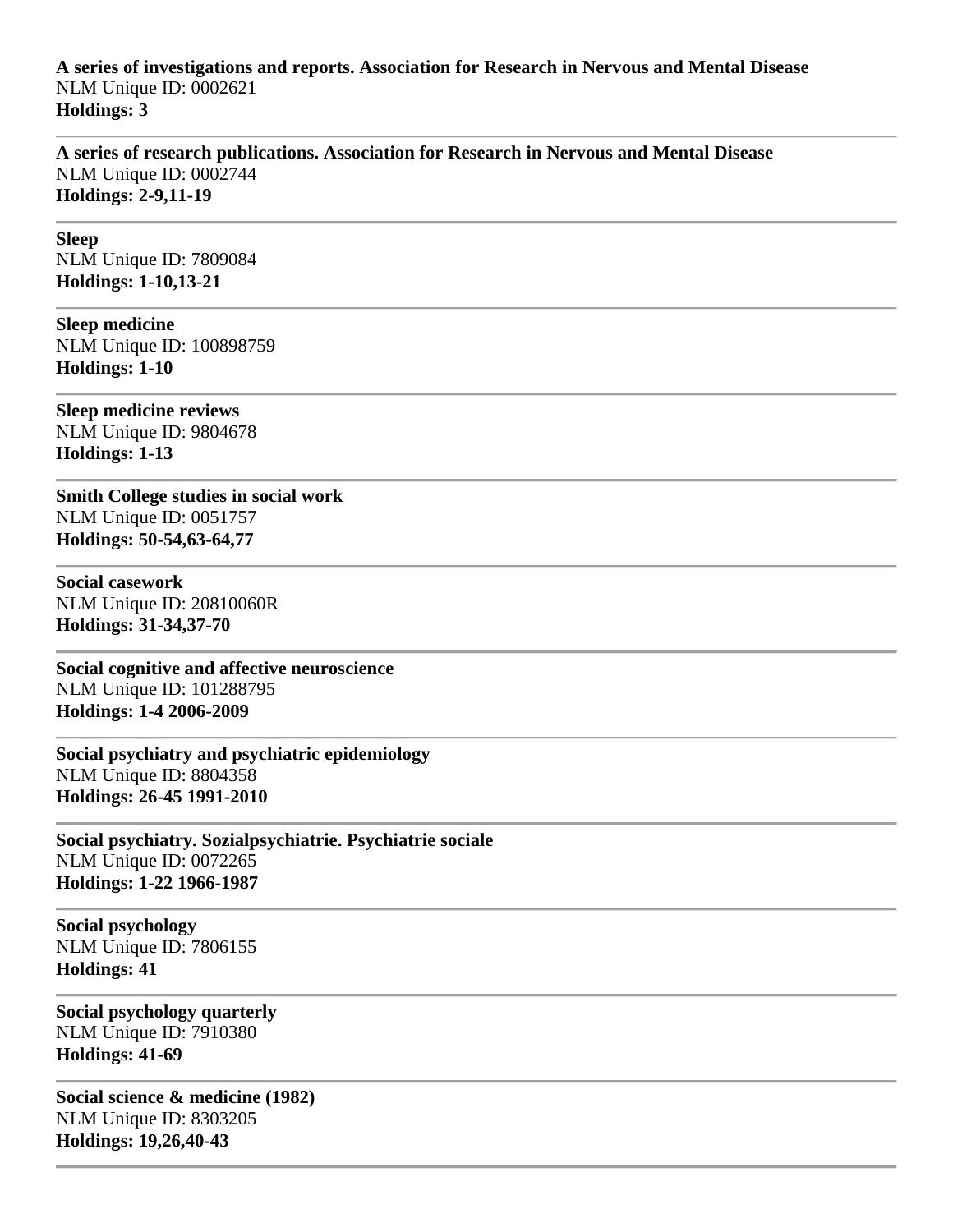**Social work** NLM Unique ID: 2984852R **Holdings: 1-20** 

**Sociology and social research** NLM Unique ID: 0243736 **Holdings: 58-67** 

**Statistical methods in medical research** NLM Unique ID: 9212457 **Holdings: 5-16** 

**Statistical science : a review journal of the Institute of Mathematical Statistics** NLM Unique ID: 100962994 **Holdings: 1-26** 

**Statistics in medicine** NLM Unique ID: 8215016 **Holdings: 1996-2002**

**Stem cell research** NLM Unique ID: 101316957 **Holdings: 1-2** 

**Studia psychologica** NLM Unique ID: 0053353 **Holdings: 12,18-20** 

**Suicide & life-threatening behavior** NLM Unique ID: 7608054 **Holdings: 6-31** 

**Surgical neurology** NLM Unique ID: 0367070 **Holdings: 43-71** 

**Synapse (New York, N.Y.)** NLM Unique ID: 8806914 **Holdings: 1996-2002**

**Systems research and behavioral science** NLM Unique ID: 9891584 **Holdings: 14** 

**Therapeutic drug monitoring** NLM Unique ID: 7909660 **Holdings: 1-23,27-28** 

**Transcultural psychiatric research review** NLM Unique ID: 0427054 **Holdings: 21-33**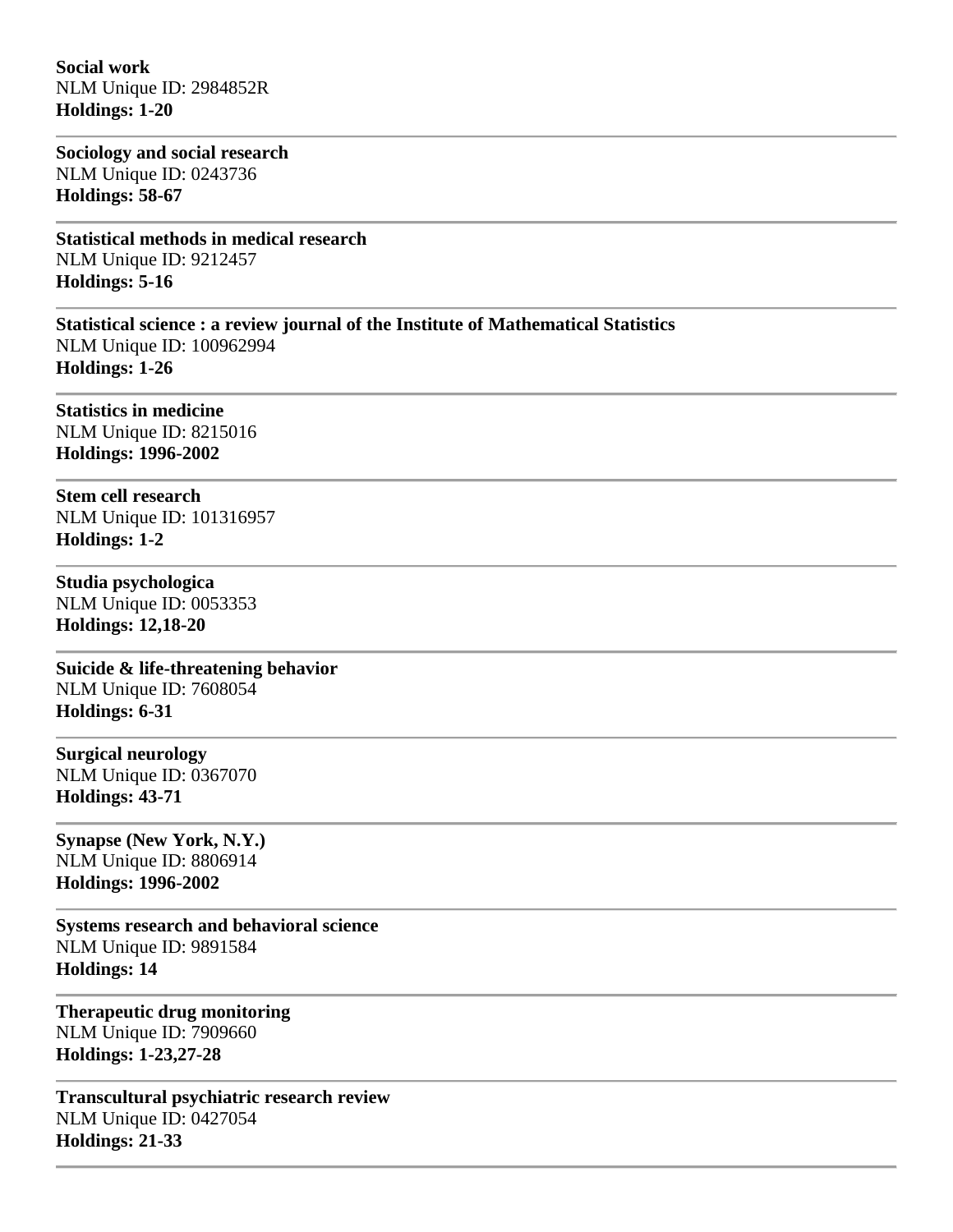**Transcultural psychiatry** NLM Unique ID: 9708119 **Holdings: 45** 

**Treatment guidelines from the Medical Letter** NLM Unique ID: 101154157 **Holdings: 5-7 2007-2009**

**Trends in cognitive sciences** NLM Unique ID: 9708669 **Holdings: 2** 

**Trends in cognitive sciences** NLM Unique ID: 9708669 **Holdings: 1-13** 

**Trends in molecular medicine** NLM Unique ID: 100966035 **Holdings: 7-11,16-17** 

**Trends in neurosciences** NLM Unique ID: 7808616 **Holdings: 18-32** 

**Trends in neurosciences** NLM Unique ID: 7808616

**Holdings: 1-32 Trends in pharmacological sciences** NLM Unique ID: 7906158

**Holdings: 16-30** 

**Vision research** NLM Unique ID: 0417402 **Holdings: 35-49** 

**WHO chronicle** NLM Unique ID: 0414010 **Holdings: 28-36** 

**The world journal of biological psychiatry : the official journal of the World Federation of Societies of Biological Psychiatry** NLM Unique ID: 101120023 **Holdings: 1-4** 

**World mental health** NLM Unique ID: 21630570R **Holdings: 3,6,9,11-14** 

**World psychiatry : official journal of the World Psychiatric Association (WPA)** NLM Unique ID: 101189643 **Holdings: 1-6**